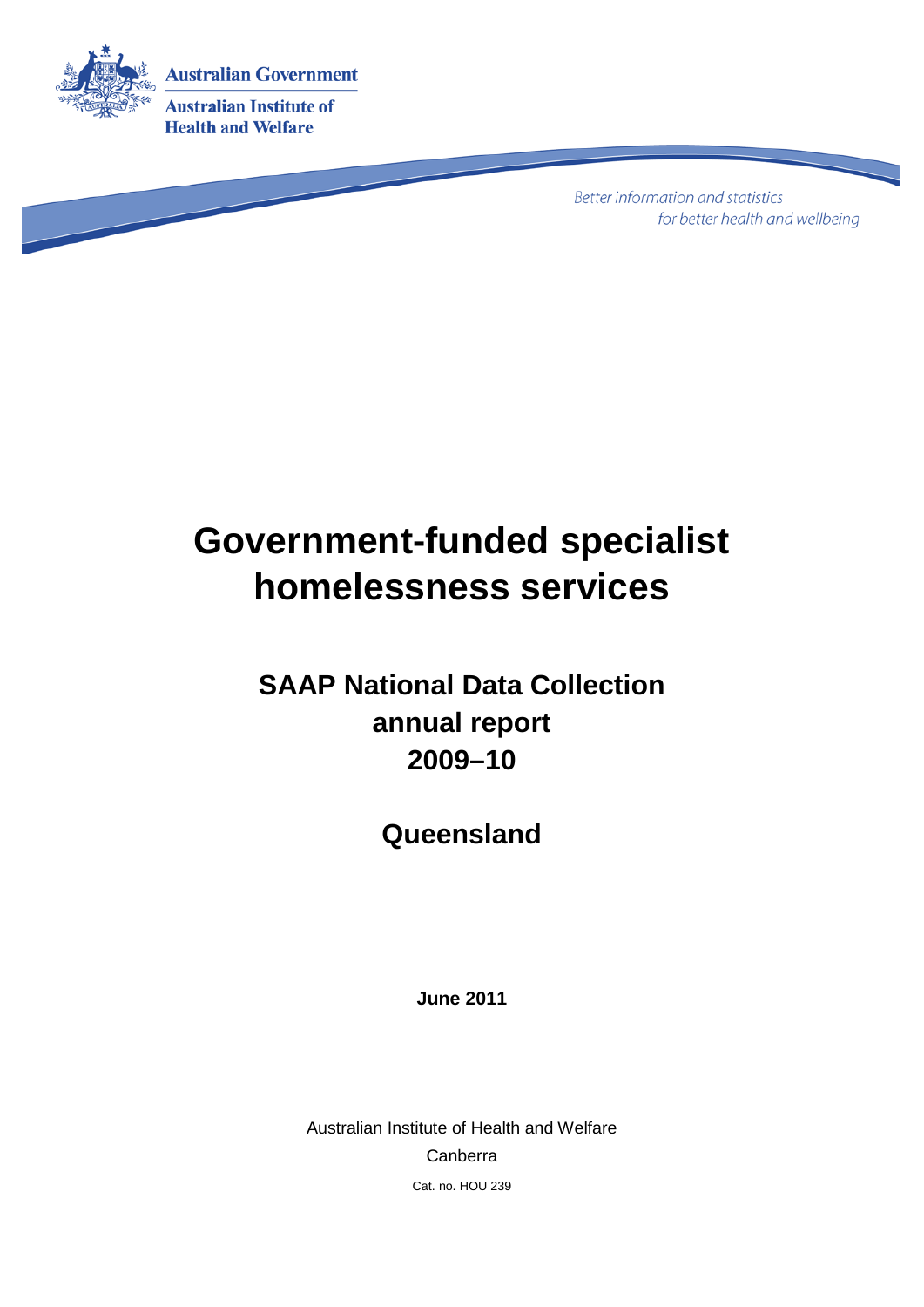#### **The Australian Institute of Health and Welfare is Australia's national health and welfare statistics and information agency. The Institute's mission is** *better information and statistics for better health and wellbeing***.**

© Australian Institute of Health and Welfare 2011

This work is copyright. Apart from any use as permitted under the *Copyright Act 1968*, no part may be reproduced without prior written permission from the Australian Institute of Health and Welfare. Requests and enquiries concerning reproduction and rights should be directed to the Head of the Communications, Media and Marketing Unit, Australian Institute of Health and Welfare, GPO Box 570, Canberra ACT 2601.

A complete list of the Institute's publications is available from the Institute's website <www.aihw.gov.au>.

ISSN 1445-5045 ISBN 978-1-74249-161-5

#### **Suggested citation**

Australian Institute of Health and Welfare 2011. Government-funded specialist homelessness services: SAAP National Data Collection annual report 2009–10: Queensland. Cat. no. HOU 239. Canberra: AIHW.

#### **Australian Institute of Health and Welfare**

Board Chair Hon. Peter Collins, AM, QC

**Director** David Kalisch

Any enquiries about or comments on this publication should be directed to: Communications, Media and Marketing Unit Australian Institute of Health and Welfare GPO Box 570 Canberra ACT 2601 Phone: (02) 6244 1032 Email: info@aihw.gov.au

Published by the Australian Institute of Health and Welfare

**Please note that there is the potential for minor revisions of data in this report. Please check the online version at <www.aihw.gov.au> for any amendments.**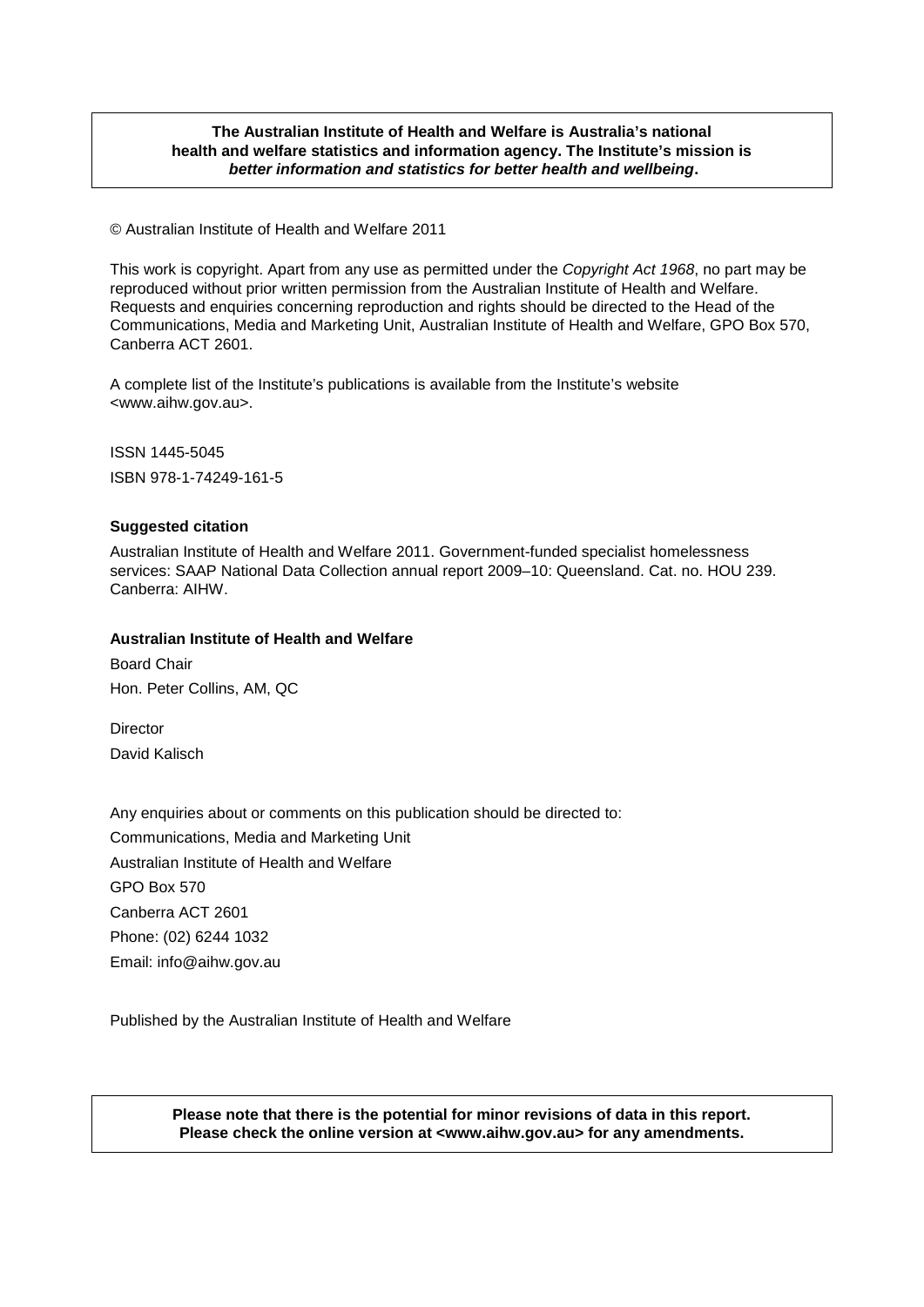## **Contents**

| $\begin{minipage}{0.9\linewidth} \textbf{Summary} \textbf{} \textbf{} \textbf{} \textbf{} \textbf{} \textbf{} \textbf{} \textbf{} \textbf{} \textbf{} \textbf{} \textbf{} \textbf{} \textbf{} \textbf{} \textbf{} \textbf{} \textbf{} \textbf{} \textbf{} \textbf{} \textbf{} \textbf{} \textbf{} \textbf{} \textbf{} \textbf{} \textbf{} \textbf{} \textbf{} \textbf{} \textbf{} \textbf{} \textbf$ |  |
|------------------------------------------------------------------------------------------------------------------------------------------------------------------------------------------------------------------------------------------------------------------------------------------------------------------------------------------------------------------------------------------------------|--|
|                                                                                                                                                                                                                                                                                                                                                                                                      |  |
|                                                                                                                                                                                                                                                                                                                                                                                                      |  |
|                                                                                                                                                                                                                                                                                                                                                                                                      |  |
|                                                                                                                                                                                                                                                                                                                                                                                                      |  |
|                                                                                                                                                                                                                                                                                                                                                                                                      |  |
|                                                                                                                                                                                                                                                                                                                                                                                                      |  |
|                                                                                                                                                                                                                                                                                                                                                                                                      |  |
|                                                                                                                                                                                                                                                                                                                                                                                                      |  |
|                                                                                                                                                                                                                                                                                                                                                                                                      |  |
|                                                                                                                                                                                                                                                                                                                                                                                                      |  |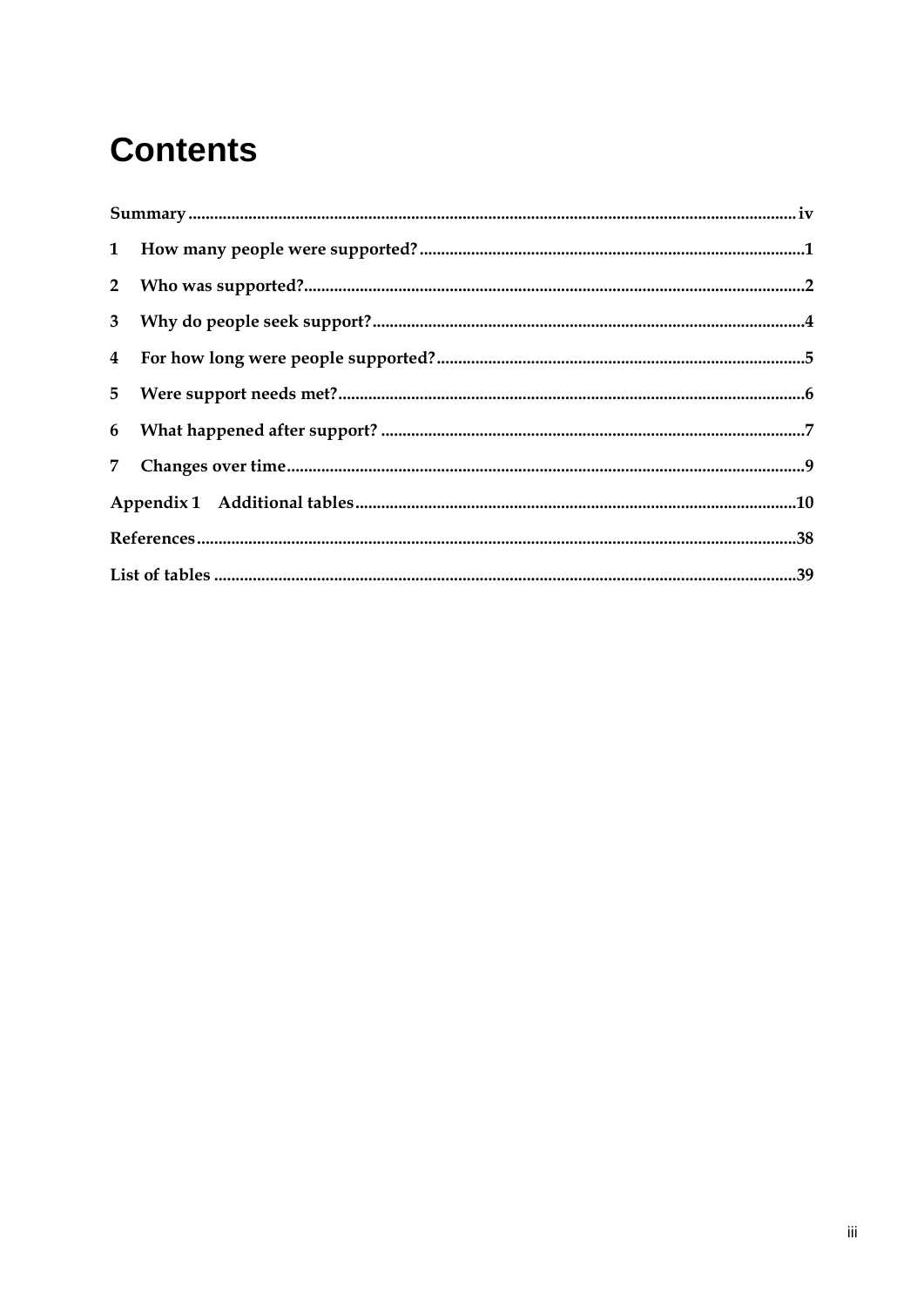## <span id="page-3-0"></span>**Summary**

This publication is one of eight state and territory supplements that accompany the 2009–10 national annual report on the use of government-funded specialist homelessness services (AIHW 2011a). Information to aid readers in interpreting the data is presented in the national report and appendixes (AIHW 2011i).

In line with the national picture, in Queensland:

- the majority of clients were female
- the average age of clients was in their early thirties
- Aboriginal and Torres Strait Islander people were over-represented relative to their population size
- clients commonly sought support because of interpersonal relationship, accommodation, or financial related issues
- immediately following support, most clients were living in a house or flat, they were not employed, and their main source of income was a government pension or benefit.

Some other points of interest in Queensland were:

- the rate of use of specialist homelessness services was lower than the national average
- seeking support primarily because of financial reasons was more commonly reported than in other jurisdictions
- seeking support primarily because of domestic or family violence was relatively low in Queensland when compared nationally
- renting privately both before and after support was much higher in Queensland than it was in the other states and territories
- having no income after support was higher in Queensland than in other jurisdictions.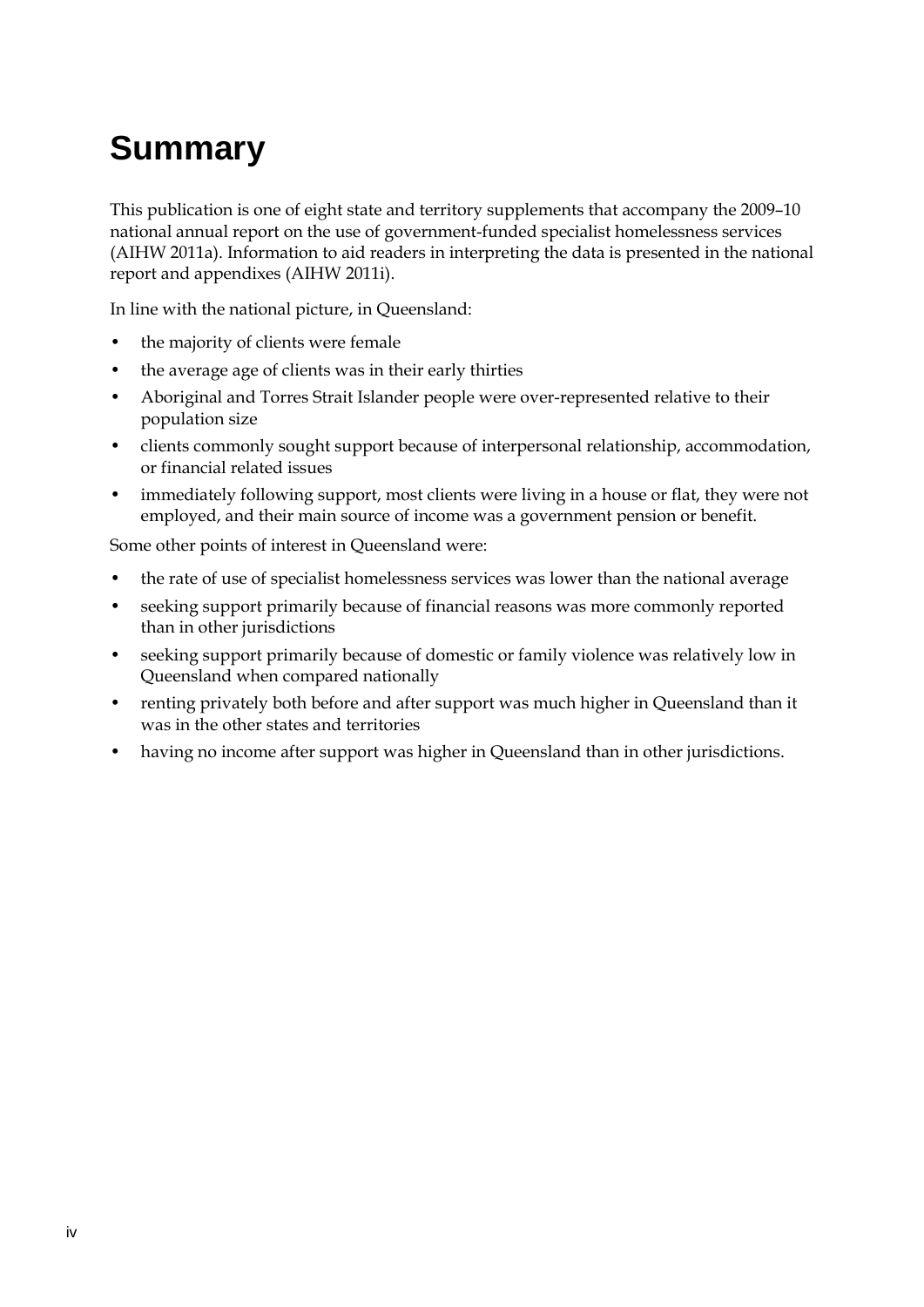### <span id="page-4-0"></span>**1 How many people were supported?**

In 2009–10, an estimated 1 in 117 (or 37,900) Queenslanders used government-funded specialist homelessness services (Table 1.1). This rate of use was lower than the national figure of 1 in 100 people.

<span id="page-4-1"></span>

| Table 1.1: Rate of service use, by state and territory, 2009-10 (number) |  |  |
|--------------------------------------------------------------------------|--|--|
|                                                                          |  |  |

|       | <b>NSW</b> | Vic  | Qld        | <b>WA</b> | SΑ   | Tas  | <b>ACT</b> | ΝT   | <b>Australia</b> |
|-------|------------|------|------------|-----------|------|------|------------|------|------------------|
| Ratio | 1:116      | 1:84 | 1.117<br>. | 1:114     | 1:70 | 1:75 | 1:98       | 1:37 | 1:100            |

*Sources:* Table A3; AIHW 2011a, b, c, d, e, f, g, h:Table A3.

Of those people supported, 61% were clients (23,100) and 39% were children accompanying clients (14,700) (tables A3, A4 and A5).

Most clients and accompanying children had one period of support within the year (tables A3, A4 and A5).

Forty-five per cent of support periods included a period of specialist homelessness accommodation (Table 1.2). The remaining 55% were for support services only.

<span id="page-4-2"></span>

| Table 1.2: Support periods with and without a period of specialist homelessness accommodation, |
|------------------------------------------------------------------------------------------------|
| by state and territory, 2009–10 (per cent)                                                     |

|                       | <b>NSW</b> | Vic   | Qld   | WA    | SΑ    | Tas   | <b>ACT</b> | ΝT    | Australia |
|-----------------------|------------|-------|-------|-------|-------|-------|------------|-------|-----------|
| With accommodation    | 33.6       | 10.2  | 44.9  | 45.3  | 24.8  | 44.2  | 43.5       | 63.8  | 28.8      |
| Without accommodation | 66.4       | 89.8  | 55.1  | 54.7  | 75.2  | 55.8  | 56.5       | 36.2  | 71.2      |
| <b>Total</b>          | 100.0      | 100.0 | 100.0 | 100.0 | 100.0 | 100.0 | 100.0      | 100.0 | 100.0     |

*Note:* accommodation estimates are affected by the model of homelessness service delivery used in each jurisdiction. See AIHW 2011a:Box 1.1. *Sources:* Table A4; AIHW 2011a, b, c, d, e, f, g, h:Table A4.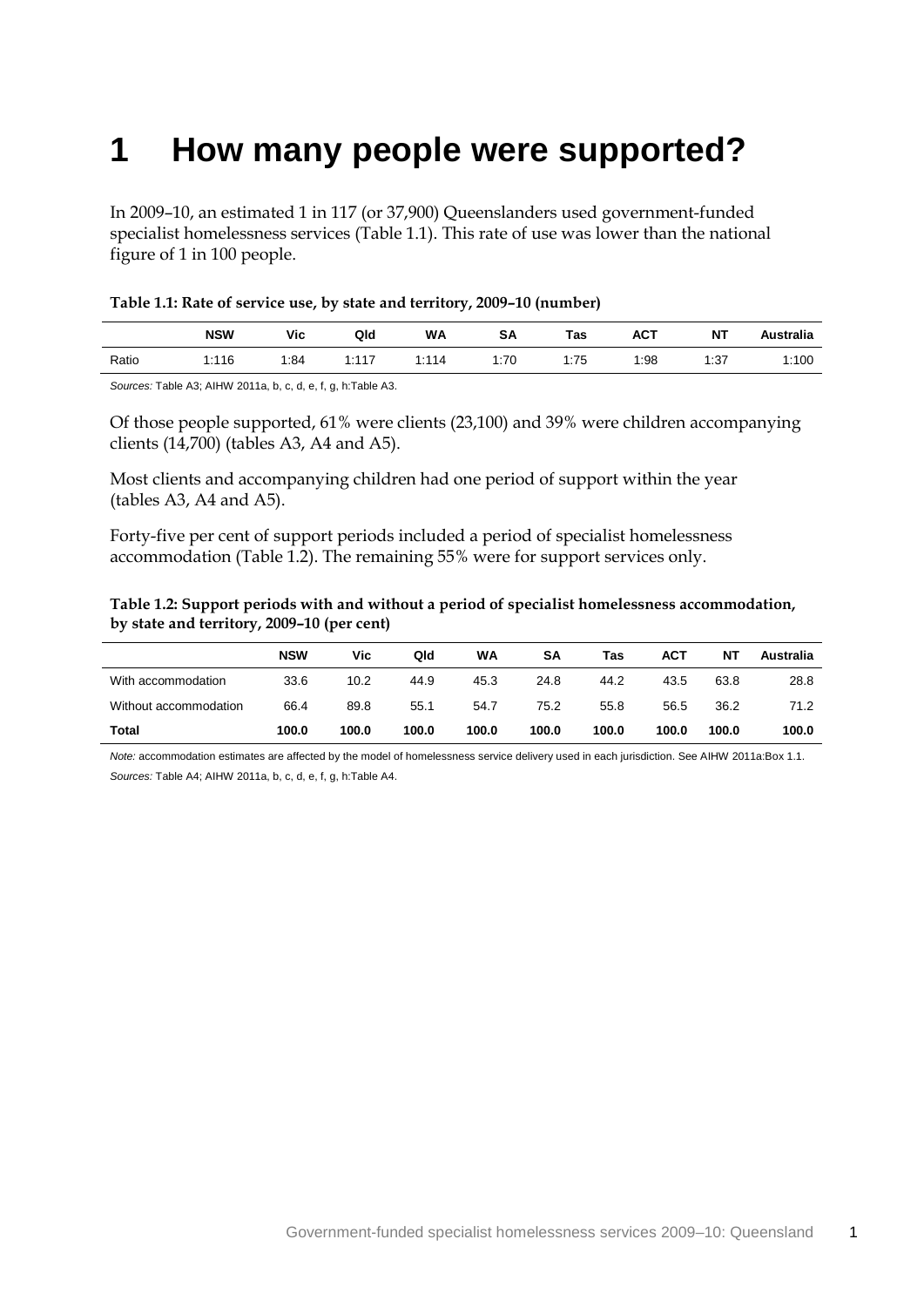## <span id="page-5-0"></span>**2 Who was supported?**

In 2009–10, there were more female (56%) than male clients (44%) in Queensland (Table 2.1). The proportion of female clients was lower than the national average (62%).

|        | <b>NSW</b> | Vic   | Qld   | WA    | SΑ    | Tas   | <b>ACT</b> | ΝT    | Australia |
|--------|------------|-------|-------|-------|-------|-------|------------|-------|-----------|
| Male   | 41.6       | 33.8  | 43.9  | 35.2  | 34.7  | 46.6  | 38.4       | 30.9  | 38.0      |
| Female | 58.4       | 66.2  | 56.1  | 64.8  | 65.3  | 53.4  | 61.6       | 69.1  | 62.0      |
| Total  | 100.0      | 100.0 | 100.0 | 100.0 | 100.0 | 100.0 | 100.0      | 100.0 | 100.0     |

<span id="page-5-1"></span>

| Table 2.1: Sex of clients, by state and territory, 2009-10 (per cent) |  |  |
|-----------------------------------------------------------------------|--|--|
|-----------------------------------------------------------------------|--|--|

*Sources:* Table A6; AIHW 2011a, b, c, d, e, f, g, h:Table A6.

The average (mean) age of clients overall was 33 years (Table 2.2). Females were on average slightly younger than male clients— the average age of female clients in Queensland was 31 years while the average age of male clients was 35 years (Table A6). This was consistent with the national average.

<span id="page-5-2"></span>

| Table 2.2: Mean and median age of clients, by state and territory, 2009-10 (number) |  |  |  |
|-------------------------------------------------------------------------------------|--|--|--|
|                                                                                     |  |  |  |

|        | <b>NSW</b> | Vic  | Qld  | WA   | <b>SA</b> | Tas  | <b>ACT</b> | NT   | Australia |
|--------|------------|------|------|------|-----------|------|------------|------|-----------|
| Mean   | 32.0       | 33.2 | 32.5 | 32.8 | 31.3      | 31.3 | 29.1       | 32.9 | 32.3      |
| Median | 30         | 32   | 31   | 32   | 30        | 29   | 27         | 32   | 31        |

*Sources:* Table A6; AIHW 2011a, b, c, d, e, f, g, h:Table A6.

Young people aged 15–19 years were the most likely group to use specialist homelessness services in Queensland. The highest rate of use by any age group was by

15–19 year-olds, especially females—with 1 in 86 young people aged 15–19 years and 1 in 70 young females in Queensland becoming a client (derived from Table A7). Children also had a high rate—1 in 73 Queensland children aged 0–17 years and 1 in 47 Queensland children aged 0–4 years accompanied a client (derived from Table A9).

Twenty-three per cent of clients and 33% of accompanying children identified as Aboriginal or Torres Strait Islander (tables 2.3 and 2.4). Aboriginal and Torres Strait Islander people were over-represented compared with their population size—3% of people aged 10 years and over and 6% of children aged 0–17 years in the general Queensland population were Indigenous (ABS 2009).

The majority of clients and accompanying children in Queensland were Australian-born (87% and 95%, respectively) (tables 2.5 and 2.6). The next most common country of birth was New Zealand (tables A12 and A13).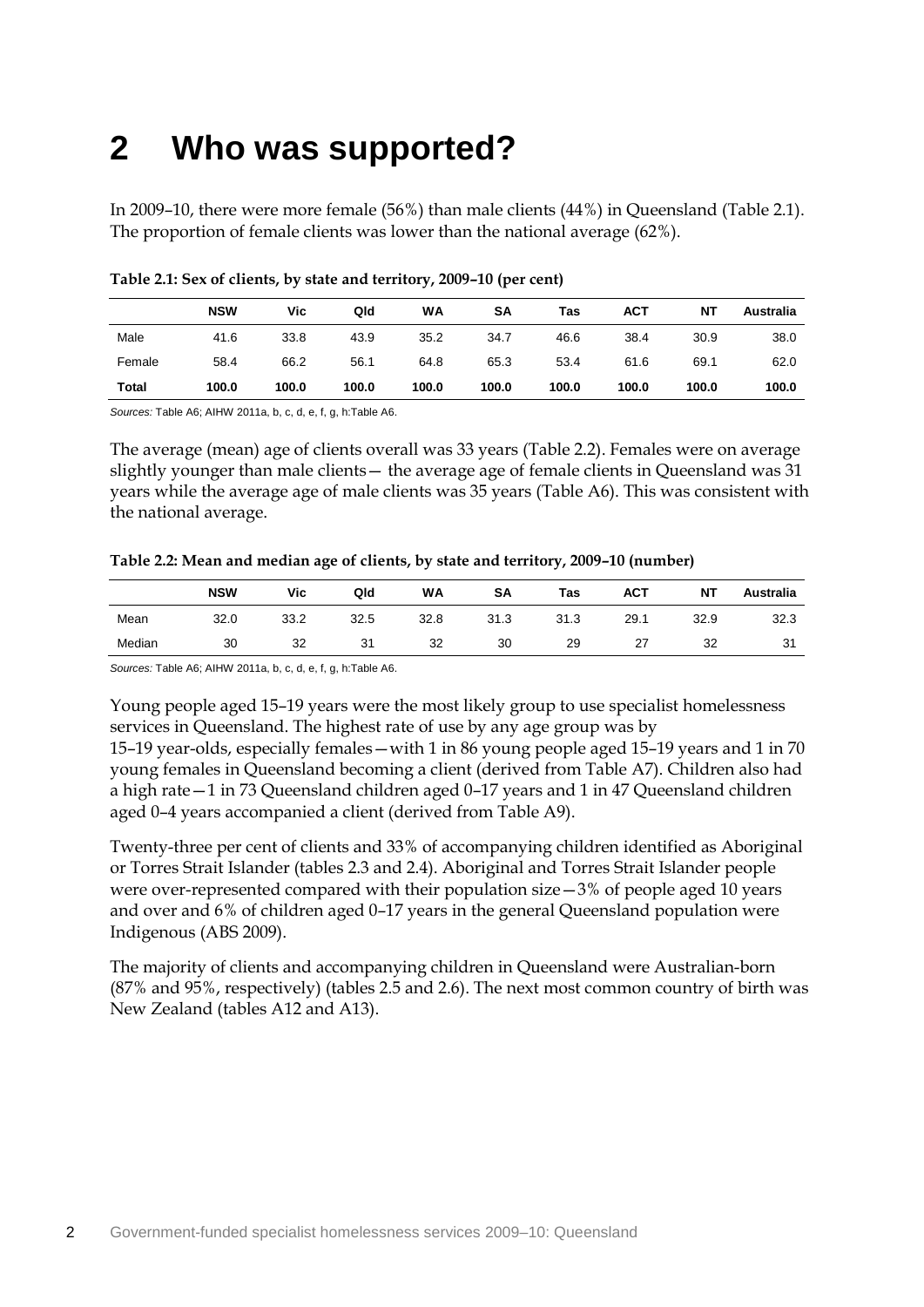|                                                 | <b>NSW</b> | Vic   | Qld   | WA    | <b>SA</b> | Tas   | ACT   | NΤ    | Australia |
|-------------------------------------------------|------------|-------|-------|-------|-----------|-------|-------|-------|-----------|
| Aboriginal and Torres<br>Strait Islander people | 18.0       | 6.6   | 23.2  | 30.8  | 20.8      | 10.7  | 15.4  | 63.8  | 18.0      |
| Non-Indigenous                                  | 82.0       | 93.4  | 76.8  | 69.2  | 79.2      | 89.3  | 84.6  | 36.2  | 82.0      |
| Total                                           | 100.0      | 100.0 | 100.0 | 100.0 | 100.0     | 100.0 | 100.0 | 100.0 | 100.0     |

<span id="page-6-0"></span>**Table 2.3: Aboriginal and Torres Strait Islander status of clients, by state and territory, 2009–10 (per cent)**

<span id="page-6-1"></span>*Sources:* Table A10; AIHW 2011a, b, c, d, e, f, g, h:Table A10.

#### **Table 2.4: Aboriginal and Torres Strait Islander status of accompanying children, by state and territory, 2009–10 (per cent)**

|                                                 | <b>NSW</b> | Vic   | Qld   | WA    | SΑ    | Tas   | <b>ACT</b> | ΝT    | Australia |
|-------------------------------------------------|------------|-------|-------|-------|-------|-------|------------|-------|-----------|
| Aboriginal and Torres<br>Strait Islander people | 29.6       | 8.7   | 33.3  | 40.6  | 23.6  | 17.1  | 20.1       | 80.0  | 25.6      |
| Non-Indigenous                                  | 70.4       | 91.3  | 66.7  | 59.4  | 76.4  | 82.9  | 79.9       | 20.0  | 74.4      |
| <b>Total</b>                                    | 100.0      | 100.0 | 100.0 | 100.0 | 100.0 | 100.0 | 100.0      | 100.0 | 100.0     |

<span id="page-6-2"></span>*Sources:* Table A11; AIHW 2011a, b, c, d, e, f, g, h:Table A11.

#### **Table 2.5: Country of birth of clients, by state and territory, 2009–10 (per cent)**

|                 | <b>NSW</b> | Vic   | Qld   | WA    | SΑ    | Tas   | <b>ACT</b> | ΝT    | Australia |
|-----------------|------------|-------|-------|-------|-------|-------|------------|-------|-----------|
|                 |            |       |       |       |       |       |            |       |           |
| Australian-born | 82.8       | 80.9  | 86.5  | 78.1  | 89.1  | 93.3  | 78.9       | 93.9  | 83.6      |
| Born overseas   | 17.2       | 19.1  | 13.5  | 21.9  | 10.9  | 6.7   | 21.1       | 6.1   | 16.4      |
| Total           | 100.0      | 100.0 | 100.0 | 100.0 | 100.0 | 100.0 | 100.0      | 100.0 | 100.0     |

<span id="page-6-3"></span>*Sources:* Table A12; AIHW 2011a, b, c, d, e, f, g, h:Table A12.

#### **Table 2.6: Country of birth of accompanying children, by state and territory, 2009–10 (per cent)**

|                 | <b>NSW</b> | Vic   | Qld   | WA    | SA    | Tas   | <b>ACT</b> | NΤ    | Australia |
|-----------------|------------|-------|-------|-------|-------|-------|------------|-------|-----------|
| Australian-born | 94.9       | 92.9  | 95.1  | 86.9  | 97.0  | 98.8  | 89.0       | 99.0  | 93.9      |
| Born overseas   | 5.1        | 7.1   | 4.9   | 13.1  | 3.0   | 1.2   | 11.0       | 1.0   | 6.1       |
| <b>Total</b>    | 100.0      | 100.0 | 100.0 | 100.0 | 100.0 | 100.0 | 100.0      | 100.0 | 100.0     |

*Sources:* Table A13; AIHW 2011a, b, c, d, e, f, g, h:Table A13.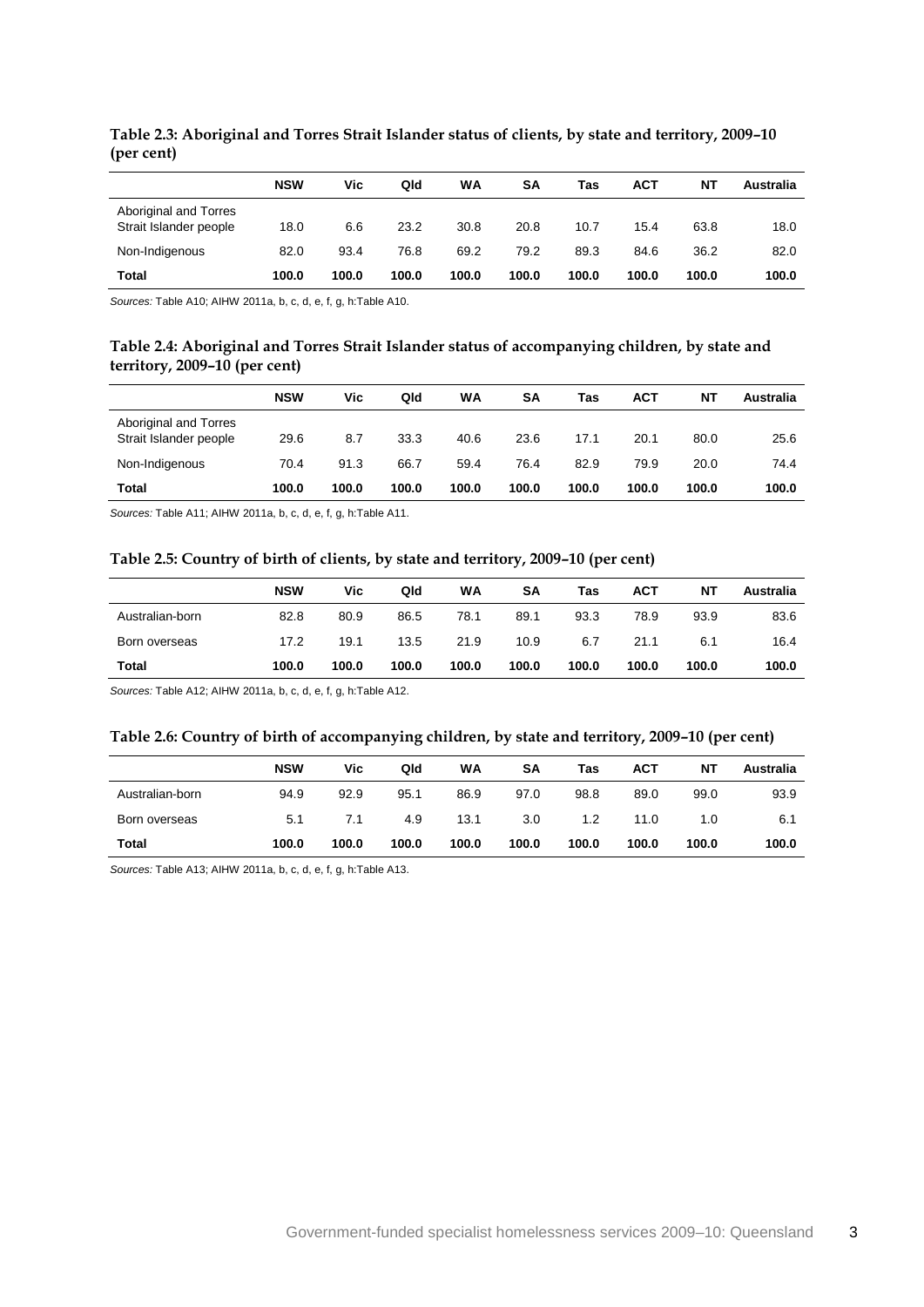### <span id="page-7-0"></span>**3 Why do people seek support?**

The most common broad main reasons why people sought support in Queensland were (Table 3.1):

- interpersonal relationship issues  $(34%)$  such as domestic or family violence and the breakdown of a relationship with a family member, spouse or partner. This was much lower than the national average (44%), primarily because of the low proportion seeking support for domestic or family violence (13% compared with a national average of 22%) (Table A15; AIHW 2011a:Table A15)
- accommodation related issues  $(23%)$  such as being evicted or made to leave existing accommodation. This was higher than the national average (19%)
- financial reasons  $(22%)$  including budgeting problems, rent being too high, and other financial difficulties (such as having insufficient money to pay for food, bills, accommodation and other essentials). Seeking support because of financial reasons was higher in Queensland than in the other states and territories (22% compared with a national average of 16%).

|                             | <b>NSW</b> | Vic   | Qld   | WA <sup>(a)</sup> | <b>SA</b> | <b>Tas</b> | ACT <sup>(b)</sup> | NT <sup>(c)</sup> | Australia |
|-----------------------------|------------|-------|-------|-------------------|-----------|------------|--------------------|-------------------|-----------|
| Interpersonal relationships | 44.1       | 43.6  | 33.7  | 49.5              | 51.7      | 40.2       | 43.8               | 52.5              | 43.7      |
| Financial                   | 14.6       | 19.4  | 21.9  | 11.3              | 6.8       | 10.2       | 7.9                | 9.3               | 15.9      |
| Accommodation               | 14.7       | 21.5  | 23.1  | 11.4              | 22.2      | 29.6       | 18.4               | 13.9              | 19.0      |
| Health                      | 13.6       | 5.1   | 7.1   | 4.6               | 4.9       | 6.4        | 9.6                | 8.1               | 7.9       |
| Other                       | 13.0       | 10.5  | 14.2  | 23.2              | 14.5      | 13.6       | 20.3               | 16.2              | 13.5      |
| Total                       | 100.0      | 100.0 | 100.0 | 100.0             | 100.0     | 100.0      | 100.0              | 100.0             | 100.0     |

### <span id="page-7-1"></span>**Table 3.1: Broad main reason for seeking support, by state and territory, 2009–10 (per cent support periods)**

(a) The data on reasons for seeking assistance in Western Australia may include an over-reporting of 'other' as a reason for seeking assistance and an under-reporting of more specific categories. In particular, many of the 'other' reasons should have instead been recorded as 'other financial difficulties'.

(b) The data on reasons for seeking assistance in the Australian Capital Territory may include an over-reporting of 'other' as a reason for seeking assistance and an under-reporting of more specific categories. In particular, problematic drug, alcohol or substance use and mental health issues in the Australian Capital Territory may be under-reported because of the reporting of reasons such as 'dual diagnosis' (in which a person has a co-occurring substance use and mental health disorder) as an 'other' reason for seeking assistance.

(c) The data on reasons for seeking assistance in the Northern Territory may include an over-reporting of 'other' as a reason for seeking assistance and an under-reporting of more specific categories. In particular, many of the 'other' reasons should have instead been recorded as 'other financial difficulties'.

*Sources:* Table A15; AIHW 2011a, b, c, d, e, f, g, h:Table A15.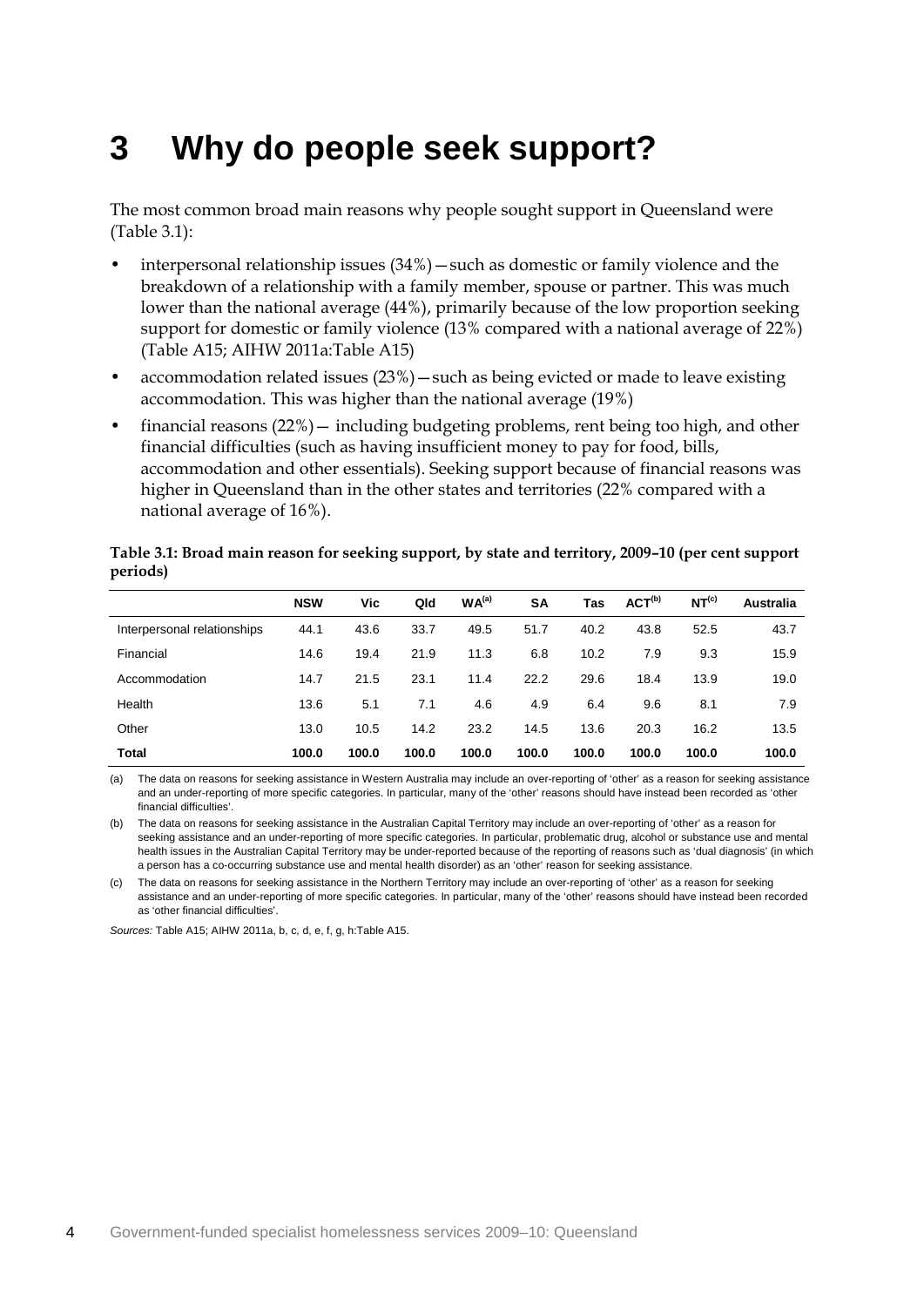## <span id="page-8-0"></span>**4 For how long were people supported?**

Clients in Queensland were supported for an average (mean) of 60 days (Table 4.1). For those clients who were accommodated, the average (mean) length of accommodation was 50 days (Table 4.2). The average lengths of support and accommodation in Queensland were shorter than the national averages.

However, because the means are more likely to be affected by small numbers of long durations, the median lengths of support and accommodation are considerably shorter than the means—medians of 21 days for support and 17 days for accommodation were recorded in Queensland. The median lengths of support and accommodation in Queensland were slightly longer than the national average.

#### <span id="page-8-1"></span>**Table 4.1: Mean and median length of support for clients, by state and territory, 2009–10 (days)**

|        | <b>NSW</b> | Vic | Qld | <b>WA</b> | SΑ | Tas | <b>ACT</b> | NT | <b>Australia</b> |
|--------|------------|-----|-----|-----------|----|-----|------------|----|------------------|
| Mean   | 80         | 44  | 60  | 55        | 87 | 76  | 180        | 54 | 64               |
| Median | 22         |     | 21  |           | 21 | 39  | 61         | 13 | 44               |

<span id="page-8-2"></span>*Sources:* Table A17; AIHW 2011a, b, c, d, e, f, g, h:Table A17.

**Table 4.2: Mean and median length of accommodation for clients, by state and territory, 2009–10 (days)**

|        | <b>NSW</b> | Vic | Qld | <b>WA</b> | SΑ | <b>Tas</b> | <b>ACT</b> | <b>NT</b> | <b>Australia</b> |
|--------|------------|-----|-----|-----------|----|------------|------------|-----------|------------------|
| Mean   | 75         | 86  | 50  | 34        | 66 | 46         | 133        | 25        | 60               |
| Median | 18         | 29  |     | 6         | 12 | a          | 32         | ∽<br>◡    | 14               |

*Note:* accommodation estimates are affected by the model of homelessness service delivery used in each jurisdiction. See AIHW 2011a:Box 1.1. *Sources:* Table A19; AIHW 2011a, b, c, d, e, f, g, h:Table A19.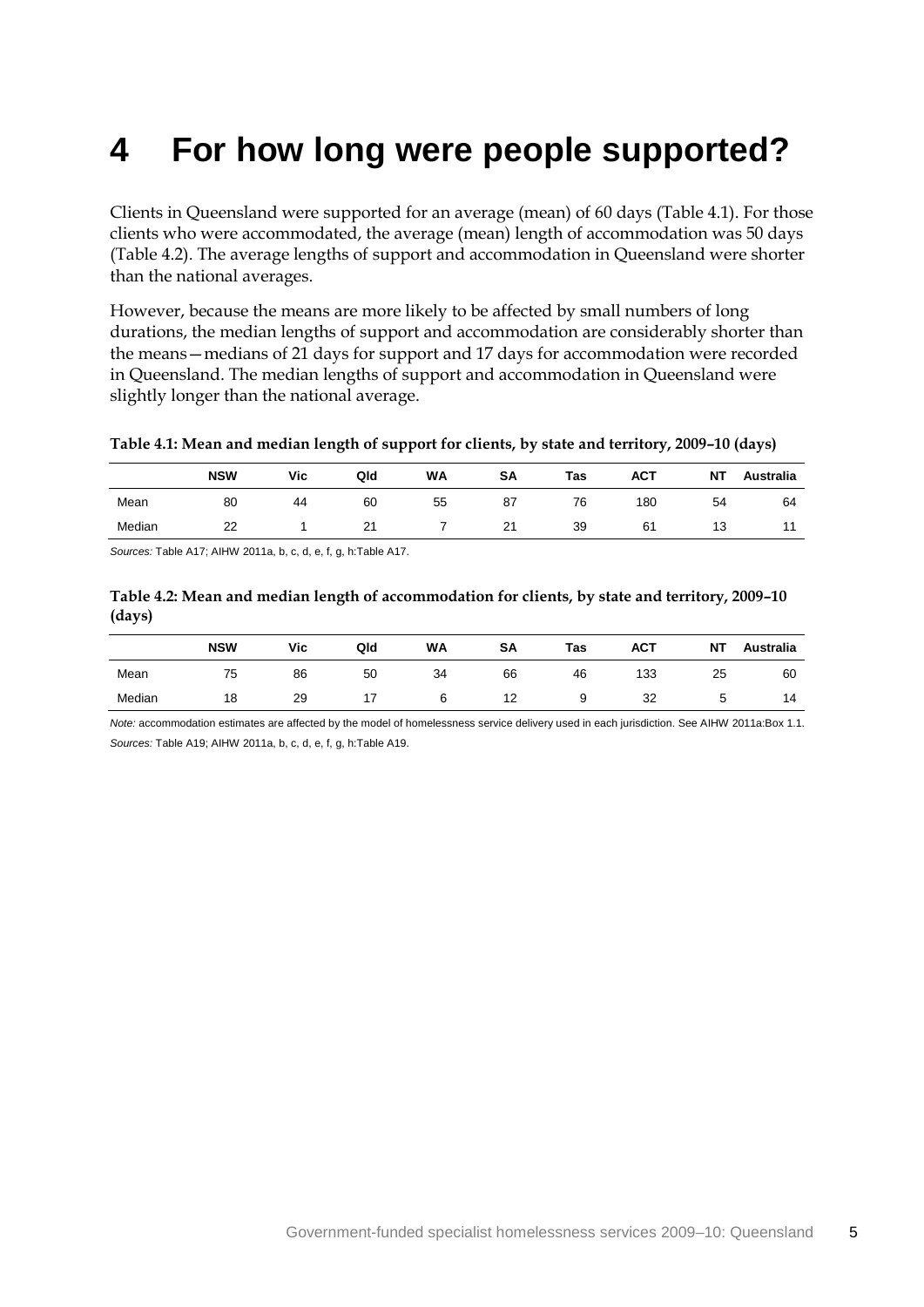### <span id="page-9-0"></span>**5 Were support needs met?**

Overall, agencies in Queensland were able to meet the needs of clients and accompanying children in the majority of cases:

- the needs of clients were met in 97% of cases (of which 91% were provided directly at the agency and 5% were referred on) (tables 5.1 and A23). The need for basic support (99%), general support or advocacy (98%) and personal support (97%) were met the most often
- the needs for accompanying children were met in 98% of cases (of which 94% were provided directly and 4% were referred on) (tables 5.2 and A26). The need for general support or advocacy and basic support were met the most often (both 99%), followed by specialist homelessness accommodation (98%).

<span id="page-9-1"></span>**Table 5.1: Provision of support for clients, by state and territory, 2009–10 (per cent distinct types of support required in closed support periods)**

|              | <b>NSW</b> | Vic   | Qld   | <b>WA</b> | SΑ    | Tas   | ACT   | NΤ    | Australia |
|--------------|------------|-------|-------|-----------|-------|-------|-------|-------|-----------|
| Met          | 98.2       | 95.7  | 96.5  | 97.4      | 89.8  | 96.7  | 98.4  | 99.0  | 96.5      |
| Unmet        | 1.8        | 4.3   | 3.5   | 2.6       | 10.2  | 3.3   | 1.6   | 1.0   | 3.5       |
| <b>Total</b> | 100.0      | 100.0 | 100.0 | 100.0     | 100.0 | 100.0 | 100.0 | 100.0 | 100.0     |

<span id="page-9-2"></span>*Sources:* derived from Table A23; AIHW 2011a, b, c, d, e, f, g, h:Table A23.

**Table 5.2: Provision of support for accompanying children, by state and territory, 2009–10 (per cent distinct types of support required in closed accompanying child support periods)**

|              | <b>NSW</b> | Vic   | Qld   | WA    | SΑ    | Tas   | ACT   | NΤ    | Australia |
|--------------|------------|-------|-------|-------|-------|-------|-------|-------|-----------|
| Met          | 98.7       | 96.6  | 97.9  | 98.3  | 91.4  | 98.6  | 98.9  | 99.8  | 97.5      |
| Unmet        | 1.3        | 3.4   | 2.1   | 1.7   | 8.6   | 1.4   | 1.1   | 0.2   | $2.5\,$   |
| <b>Total</b> | 100.0      | 100.0 | 100.0 | 100.0 | 100.0 | 100.0 | 100.0 | 100.0 | 100.0     |

*Sources:* derived from Table A26; AIHW 2011a, b, c, d, e, f, g, h:Table A26.

Support remained unmet in 4% of cases for clients and 2% of cases for accompanying children:

- for clients, specialist services such as physical or intellectual disability services and drug or alcohol support or intervention—most often remained unmet at the completion of support (10%). This was followed by housing or accommodation services (6%). The individual support types that most often remained unmet in Queensland were intellectual disability services (36%) and assistance with problem gambling (31%). Queensland had the highest level of unmet need for drug or alcohol support or intervention services. Requests for these services remained unmet in 20% of cases. This compares with a national average of 11%
- for accompanying children, specialist services were also the most likely types of support to remain unmet (8%). School liaison or child care services and personal support services were next most likely support types to remain unmet after support (both 3%).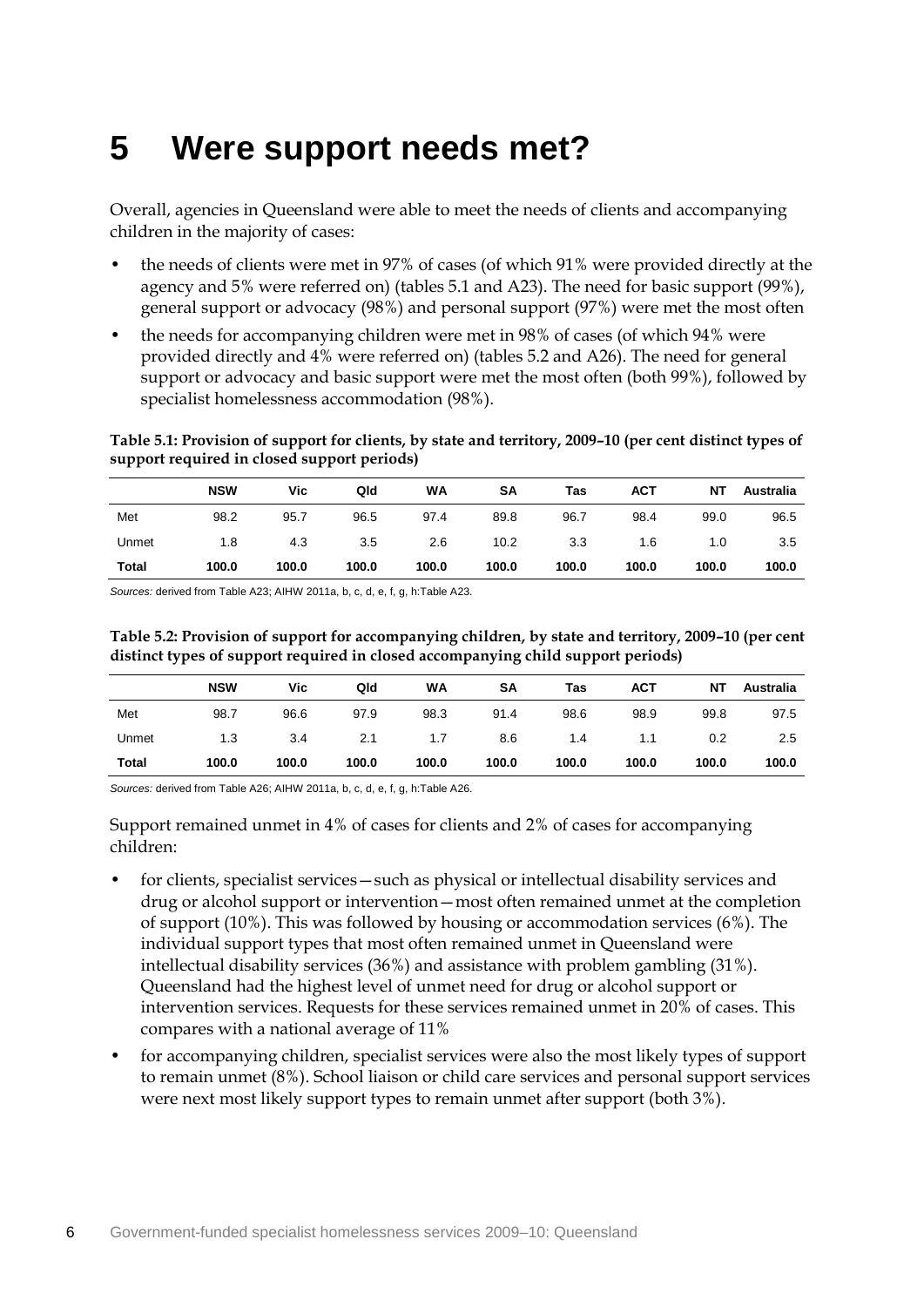### <span id="page-10-0"></span>**6 What happened after support?**

Client circumstances had generally improved by the completion of support, especially for those clients who specifically required assistance with income, employment and housing; and for those clients who were supported for longer periods (tables A28–A35).

Immediately after support, the majority of clients in Queensland: were unemployed or not in the labour force (90%); were receiving a government pension or allowance as their main source of income (85%); and were living in a house or other dwelling (90%) with some form of tenure (75%)—most often in a private rental (43%) (tables 6.1, 6.2, 6.3, 6.4 and A33).

Renting privately immediately after support was much higher in Queensland than it was in the other states and territories (in 43% of closed support periods compared with a range of 13% in the Australian Capital Territory to 36% in Tasmania) (Table A33; AIHW 2011a, b, c, d, e, f, g and h:Table A33).

Having no main source of income immediately after support was more common in Queensland that it was in other jurisdictions, though this was a decrease from that reported before support (tables 6.1 and A28; AIHW 2011a, b, c, d, e, f, g and h:Table A28).

<span id="page-10-1"></span>

| Table 6.1: Main source of income immediately after a support period, by state and territory, 2009-10 |  |
|------------------------------------------------------------------------------------------------------|--|
| (per cent closed support periods)                                                                    |  |

|                     | <b>NSW</b> | Vic   | Qld   | <b>WA</b> | SΑ    | Tas   | <b>ACT</b> | NΤ    | Australia |
|---------------------|------------|-------|-------|-----------|-------|-------|------------|-------|-----------|
| No income           | 6.7        | 5.4   | 8.1   | 4.8       | 4.7   | 5.7   | 5.9        | 5.8   | 6.1       |
| Government payments | 83.5       | 86.5  | 85.1  | 83.8      | 86.1  | 89.0  | 79.0       | 85.5  | 85.2      |
| Other               | 9.8        | 8.1   | 6.8   | 11.4      | 9.1   | 5.3   | 15.1       | 8.7   | 8.7       |
| <b>Total</b>        | 100.0      | 100.0 | 100.0 | 100.0     | 100.0 | 100.0 | 100.0      | 100.0 | 100.0     |

<span id="page-10-2"></span>*Sources:* Table A28; AIHW 2011a, b, c, d, e, f, g, h:Table A28.

#### **Table 6.2: Employment status in the week after a support period, by state and territory, 2009–10 (per cent closed support periods)**

|                               | <b>NSW</b> | Vic   | Qld   | WA    | SΑ    | Tas   | ACT   | NΤ    | Australia |
|-------------------------------|------------|-------|-------|-------|-------|-------|-------|-------|-----------|
| Employed full/part time       | 12.5       | 10.0  | 10.3  | 12.8  | 10.5  | 9.8   | 20.3  | 11.0  | 11.1      |
| Unemployed (looking for work) | 19.2       | 32.1  | 25.0  | 24.7  | 22.0  | 21.3  | 14.8  | 17.2  | 25.4      |
| Not in labour force           | 68.3       | 57.9  | 64.7  | 62.5  | 67.4  | 68.9  | 64.9  | 71.8  | 63.5      |
| Total                         | 100.0      | 100.0 | 100.0 | 100.0 | 100.0 | 100.0 | 100.0 | 100.0 | 100.0     |

*Sources:* Table A30; AIHW 2011a, b, c, d, e, f, g, h:Table A30.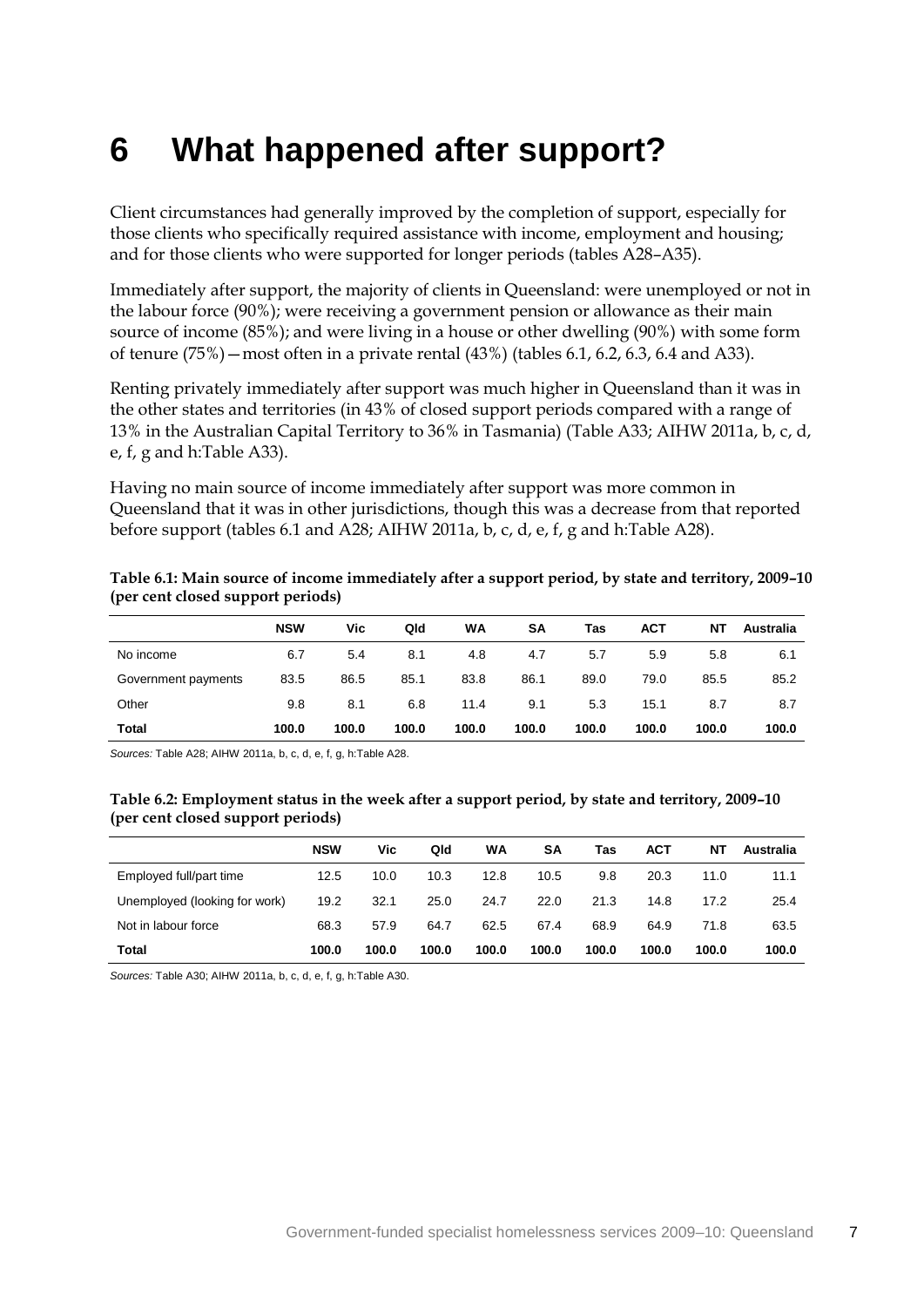|                                    | <b>NSW</b> | Vic   | Qld   | WA    | SΑ    | Tas   | ACT   | NΤ    | Australia |
|------------------------------------|------------|-------|-------|-------|-------|-------|-------|-------|-----------|
| Improvised dwelling/sleeping rough | 9.2        | 7.5   | 6.5   | 5.5   | 3.2   | 5.4   | 1.9   | 6.2   | 7.1       |
| House/dwelling                     | 84.9       | 90.1  | 90.4  | 91.4  | 94.0  | 91.1  | 93.1  | 90.8  | 89.4      |
| Institutional setting              | 5.9        | 2.3   | 3.1   | 3.1   | 2.8   | 3.5   | 5.0   | 3.0   | 3.5       |
| <b>Total</b>                       | 100.0      | 100.0 | 100.0 | 100.0 | 100.0 | 100.0 | 100.0 | 100.0 | 100.0     |

### <span id="page-11-0"></span>**Table 6.3: Type of house/dwelling immediately after a support period, by state and territory, 2009–10 (per cent closed support periods)**

<span id="page-11-1"></span>*Sources:* Table A32; AIHW 2011a, b, c, d, e, f, g, h:Table A32.

#### **Table 6.4: Type of tenure immediately after a support period, by state and territory, 2009–10 (per cent closed support periods)**

|                               | <b>NSW</b> | Vic   | Qld   | <b>WA</b> | SΑ    | Tas   | <b>ACT</b> | NT    | Australia |
|-------------------------------|------------|-------|-------|-----------|-------|-------|------------|-------|-----------|
| SAAP/CAP funded accommodation | 13.3       | 15.5  | 15.4  | 9.3       | 14.5  | 11.1  | 18.9       | 5.5   | 14.0      |
| No tenure                     | 13.9       | 10.9  | 10.1  | 8.7       | 6.7   | 7.4   | 5.3        | 7.8   | 10.7      |
| Tenure                        | 72.8       | 73.5  | 74.6  | 82.0      | 78.9  | 81.4  | 75.8       | 86.7  | 75.2      |
| <b>Total</b>                  | 100.0      | 100.0 | 100.0 | 100.0     | 100.0 | 100.0 | 100.0      | 100.0 | 100.0     |

*Notes*

1. Although the SAAP Agreement and Crisis Accommodation Program have ceased, for continuity in reporting data from the SAAP NDC the terminology and labels of data produced under that agreement have been retained. 'SAAP/CAP funded accommodation' refers to what is now known as 'specialist homelessness accommodation'.

2. Accommodation estimates are affected by the model of homelessness service delivery used in each jurisdiction. See AIHW 2011a:Box 1.1. *Sources:* Table A33; AIHW 2011a, b, c, d, e, f, g, h:Table A33.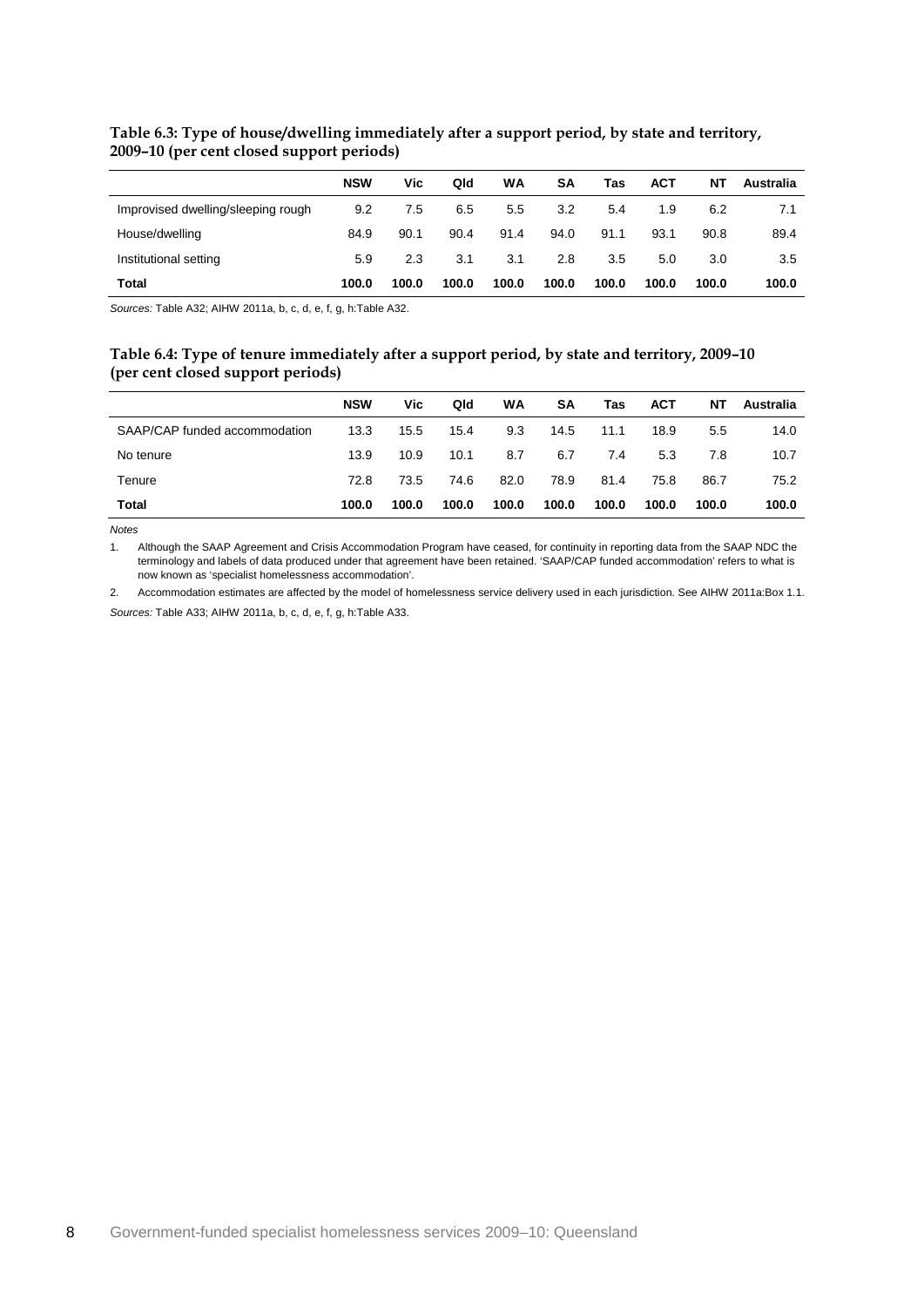## <span id="page-12-0"></span>**7 Changes over time**

Over recent years, there has been an increase in the overall rate of Queenslanders who are using specialist homelessness services—from 1 in every 137 people in 2006–07 to 1 in 117 people in 2009–10 (or, 30,000 people to 37,900 people) (tables 1.1 and A3).

The proportion of support periods that include a period of accommodation has decreased in recent years—from 54% in 2006–07 to 45% in 2009–10 (Table A4).

On average, the length of support and accommodation has increased in Queensland since 2006–07 (tables A17 and A19). The length of support increased from an average (mean) of 51 days in 2006–07 to 60 days in 2009–10. The length of accommodation also increased from an average (mean) of 43 days in 2006–07 to 50 days in 2009–10.

Between 2006–07 and 2009–10, there has been a decrease in seeking support because of interpersonal relationship issues (such as domestic or family violence)—from in 40% of support periods in 2006–07 to 34% in 2009–10 (Table A15).

In recent years, there has been an increase in the proportion of people seeking assistance because of financial reasons—from 16% of all support periods in 2006–07 to 22% in 2009–10. There has also been an increased need for financial assistance and material aid services from 36% of closed support periods in 2006–07 to 40% in 2009–10. This combined with a slight increase in the need for support related to obtaining or maintaining independent housing and a high proportion of clients who were in the private rental market may reflect the increased focus in Queensland on tenancy support initiatives (tables A15, A21 and A33). Readers should note that this could be a result both of more agencies delivering tenancy support services as well as because of a higher need for such services in the general community.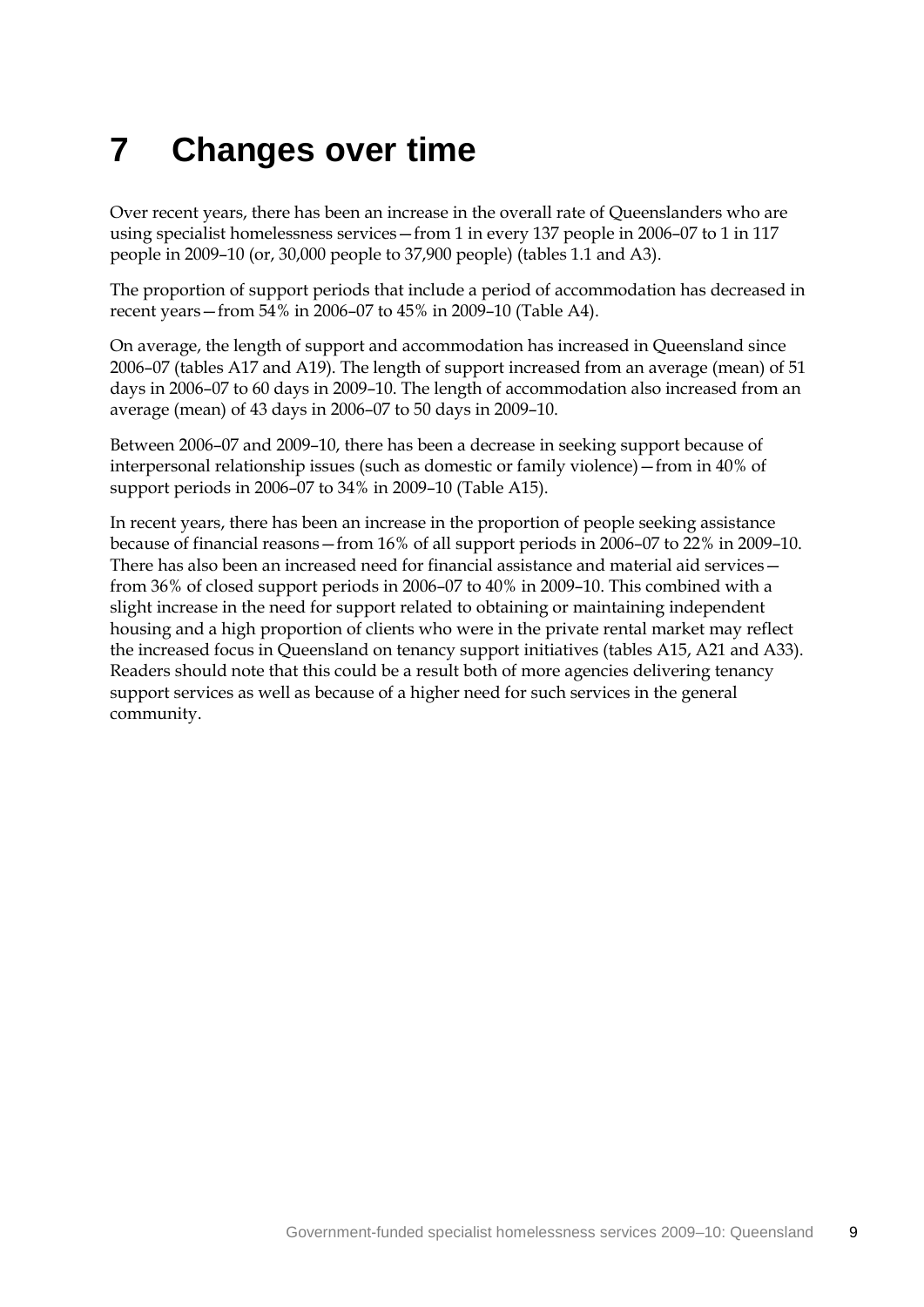## <span id="page-13-0"></span>**Appendix 1 Additional tables**

| Reporting<br>period | <b>Funded agencies</b><br>(number) | Agreement<br>funding<br>(\$,000) | <b>Additional</b><br>state/territory<br>funding<br>(\$,000) | <b>Total allocation</b><br>$($ \$,000) | Mean<br>funding per<br>agency<br>$($ \$,000) |
|---------------------|------------------------------------|----------------------------------|-------------------------------------------------------------|----------------------------------------|----------------------------------------------|
| 2006-07             | 230                                | 63.264                           |                                                             | 63.265                                 | 275                                          |
| $2007 - 08$         | 240                                | 64.901                           | 2.179                                                       | 67.080                                 | 280                                          |
| 2008-09             | 236                                | 72.209                           | 160                                                         | 72.369                                 | 307                                          |
| 2009-10             | 245                                | 87,068                           |                                                             | 87,068                                 | 355                                          |

#### <span id="page-13-1"></span>**Table A1: Funding to agencies, by reporting period, 2006–07 to 2009–10**

*Notes*

1. Inclusion or exclusion of agencies from the SAAP NDC is determined by the state and territory governments responsible for administering the government response to homelessness.

2. Not all funded agencies are required to participate in data collection (see Table A2).

3. Funding to agencies excludes funds not allocated directly to agencies, such as funds allocated for administration and training.

4. 'Agreement funding' refers to funding provided jointly by the Australian Government and the state and territory governments under the following agreements: from 1 July 2006 to 31 December 2008, 'agreement funding' refers to funding provided under the SAAP V Agreement; from 1 January 2009 to 30 June 2009, 'agreement funding' refers to funding provided under the NAHA; from 1 July 2009 to 30 June 2010, 'agreement funding' refers to funding provided under the NAHA and NPAH.

5. 'Additional state/territory funding' refers to funding provided by the states and territories over and above the amounts determined in the above agreements

6. Agencies may also receive funding from other sources. This is not included.

7. Caution should be used when comparing data across years because of changes in policy and service delivery arrangements.

<span id="page-13-2"></span>*Sources:* Administrative Data and Client Collections.

#### **Table A2: Client Collection: agency participation rates and records returned with informed consent and valid consent, by reporting period, 2006–07 to 2009–10**

| <b>Reporting period</b> | Participating<br>agencies <sup>(a)</sup><br>(number) | Agency<br>participation<br>rate $(\%)$ | <b>Records</b><br>returned<br>(number) | <b>Records</b><br>returned with<br>consent<br>(%) | <b>Records</b><br>returned with<br>valid consent <sup>(b)</sup><br>(%) |
|-------------------------|------------------------------------------------------|----------------------------------------|----------------------------------------|---------------------------------------------------|------------------------------------------------------------------------|
| 2006-07                 | 219                                                  | 90.9                                   | 26,260                                 | 88.7                                              | 82.7                                                                   |
| $2007 - 08$             | 231                                                  | 93.1                                   | 29.613                                 | 90.4                                              | 83.7                                                                   |
| 2008-09                 | 225                                                  | 95.1                                   | 28.876                                 | 92.7                                              | 88.1                                                                   |
| 2009-10                 | 224                                                  | 96.0                                   | 31,563                                 | 93.3                                              | 89.3                                                                   |

(a) 'Agencies' refers to the number of agencies that should have been participating in the reference period. Refer to AIHW 2011a:Appendix 5. Not all funded agencies are required to participate in the Client Collection (see Table A1). Consequently, some funded agencies are not included in this table.

(b) 'Valid consent' here refers to records with a valid statistical linkage key (refer to AIHW 2011a:Appendix 5).

*Notes*

1. Table based on records returned from participating agencies during the reference period.

2. Inclusion or exclusion of agencies from the SAAP NDC is determined by the state and territory governments responsible for administering the government response to homelessness.

3. Caution should be used when comparing data across years because of changes in policy and service delivery arrangements.

*Sources:* Administrative Data and Client Collections.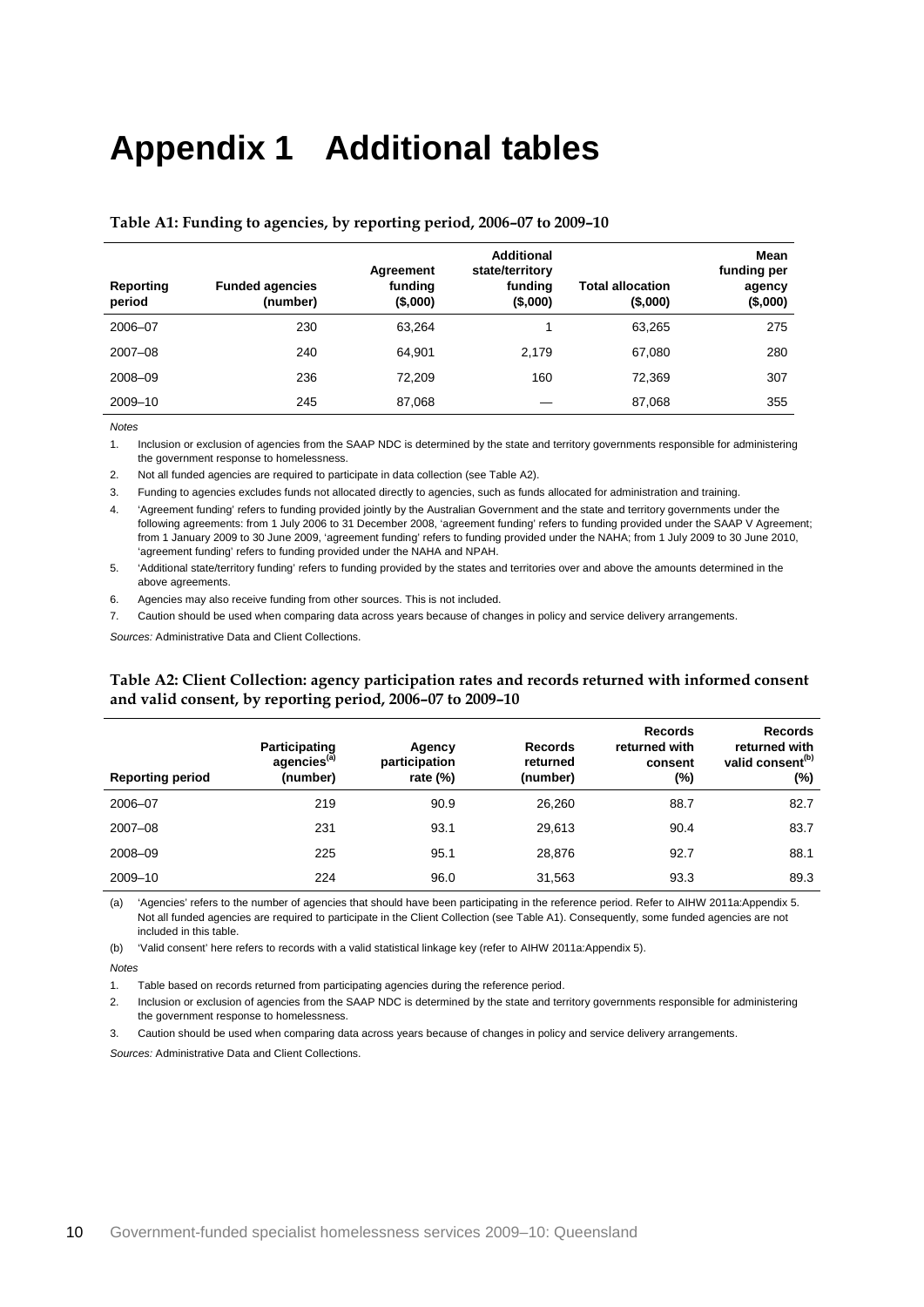| <b>Reporting period</b> | <b>Total periods of</b><br>support | Total people<br>supported | People per 10,000<br>population | Average periods of<br>support per person |
|-------------------------|------------------------------------|---------------------------|---------------------------------|------------------------------------------|
| 2006-07                 | 41.800                             | 30,000                    | 73                              | 1.39                                     |
| $2007 - 08$             | 48,800                             | 33,600                    | 80                              | 1.45                                     |
| 2008-09                 | 47.100                             | 33.900                    | 79                              | 1.39                                     |
| 2009-10                 | 51.300                             | 37,900                    | 86                              | 1.35                                     |

#### <span id="page-14-0"></span>**Table A3: Total support for clients and accompanying children, by reporting period, 2006–07 to 2009–10**

*Notes*

1. Number excluded due to errors and omissions (weighted): 0.

2. 'Per 10,000 population' shows how many people out of every 10,000 in the population used government-funded specialist homelessness services. The rate is estimated by comparing the number of clients and accompanying children in the reporting year with the estimated resident population at the start of the reporting year. Note that this may not match data reported in previous reports due to adjustments in ABS population estimates.

3. Caution should be used when comparing data across years because of changes in policy and service delivery arrangements.

4. Period of support figures have been weighted to adjust for agency non-participation.

5. Person figures have been weighted to adjust for agency non-participation and client non-consent.

<span id="page-14-1"></span>*Sources:* Client Collection; ABS 2010.

#### **Table A4: Support periods and clients, by reporting period, 2006–07 to 2009–10**

|                                                                | 2006-07 | 2007-08 | 2008-09 | 2009-10 |
|----------------------------------------------------------------|---------|---------|---------|---------|
| Support periods (number)                                       | 27,800  | 31.800  | 30.400  | 32,900  |
| With accommodation (per cent)                                  | 53.9    | 49.2    | 49.9    | 44.9    |
| Without accommodation (per cent)                               | 46.1    | 50.8    | 50.1    | 55.1    |
| Daily average support periods (number)                         | 3.700   | 4.300   | 4.500   | 5,500   |
| Nightly average support periods with accommodation (number)    | 1.500   | 1.600   | 1.600   | 1,700   |
| Clients (number)                                               | 19,000  | 20,400  | 20,800  | 23,100  |
| Per 10,000 population aged $10+$ years <sup>(a)</sup> (number) | 53.1    | 55.5    | 55.2    | 60.0    |
| Clients with one period of support (per cent)                  | 77.2    | 75.8    | 76.7    | 76.1    |
| Mean number of support periods per client                      | 1.46    | 1.56    | 1.46    | 1.42    |

(a) 'Per 10,000 population aged 10+ years' shows how many people out of every 10,000 aged 10 years and over in the population became a client. The rate per 10,000 population is estimated by comparing the number of clients aged 10 years and over in the reporting year with the estimated resident population aged 10 years and over at the start of the reporting year. Note that this may not match data reported in previous reports due to adjustments in ABS population estimates.

*Notes*

1. Number excluded due to errors and omissions (weighted): 0 support periods and clients; 204 nightly support periods with accommodation in 2006–07, 163 in 2007–08, 590 in 2008–09, 694 in 2009–10.

2. Caution should be used when comparing data across years because of changes in policy and service delivery arrangements.

3. Support period figures have been weighted to adjust for agency non-participation.

4. Client figures have been weighted to adjust for agency non-participation and client non-consent.

*Sources:* Client Collection; ABS 2010.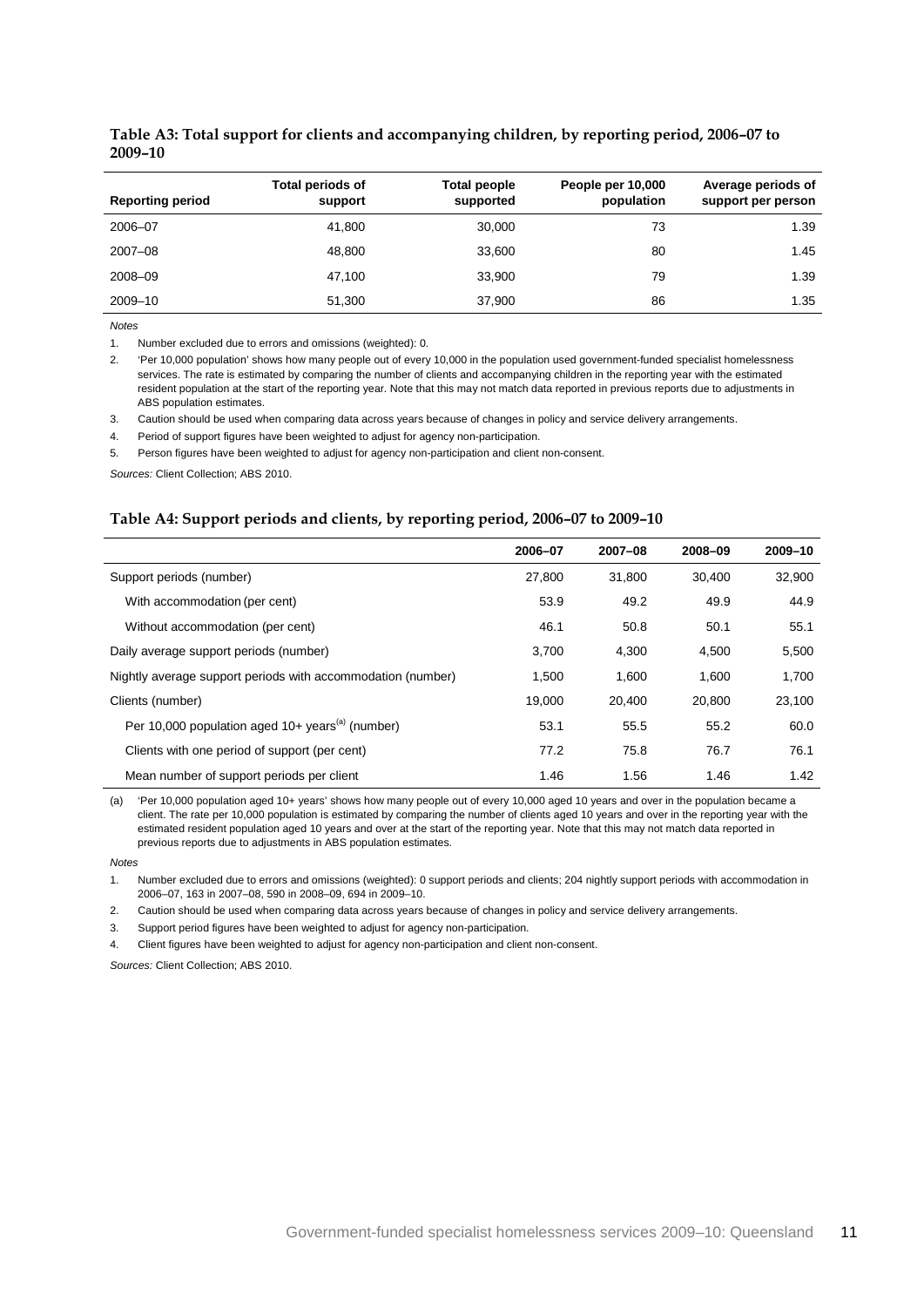#### <span id="page-15-0"></span>**Table A5: Accompanying child support periods and accompanying children, by reporting period, 2006–07 to 2009–10**

|                                                                                   | 2006-07 | 2007-08 | 2008-09 | 2009-10 |
|-----------------------------------------------------------------------------------|---------|---------|---------|---------|
| Accompanying child support periods (number)                                       | 14.000  | 17.000  | 16.800  | 18,500  |
| With accommodation <sup>(a)</sup> (per cent)                                      | 52.7    | 45.9    | 46.9    | 44.0    |
| Without accommodation (per cent)                                                  | 47.3    | 54.1    | 53.1    | 56.0    |
| Daily average accompanying child support periods (number)                         | 2,900   | 3,500   | 3,400   | 4,300   |
| Nightly average accompanying child support periods with<br>accommodation (number) | 1,300   | 1,300   | 1.300   | 1,500   |
| Accompanying children (number)                                                    | 11.000  | 13,200  | 13,000  | 14,700  |
| Per 10,000 population aged 0–17 years <sup>(b)</sup> (number)                     | 109     | 128     | 124     | 137     |
| Accompanying children with one period of support (per cent)                       | 88.0    | 88.4    | 86.7    | 86.8    |
| Mean number of accompanying child support periods per<br>accompanying child       | 1.27    | 1.27    | 1.29    | 1.25    |

(a) Dates of support and accommodation are not collected for accompanying children. For the purposes of calculating the number of accompanying child support periods with and without a period of accommodation, accompanying children are assumed to be accommodated if their parent or guardian was accommodated.

(b) 'Per 10,000 population aged 0–17 years' shows how many people out of every 10,000 aged 17 years and under in the population accompanied a client. The rate per 10,000 population is estimated by comparing the number of accompanying children aged 17 years and under in the reporting year with the estimated resident population aged 17 years and under at the start of the reporting year. Note that this may not match data reported in previous reports due to adjustments in ABS population estimates.

*Notes*

1. Number excluded due to errors and omissions (weighted): 0 accompanying child support periods and children; 204 nightly accompanying child support periods with accommodation in 2006–07, 98 in 2007–08, 158 in 2008–09, 233 in 2009–10.

2. Caution should be used when comparing data across years because of changes in policy and service delivery arrangements.

3. Accompanying child support period figures have been weighted to adjust for agency non-participation.

4. Accompanying children figures have been weighted to adjust for agency non-participation and client non-consent.

*Sources:* Client Collection; ABS 2010.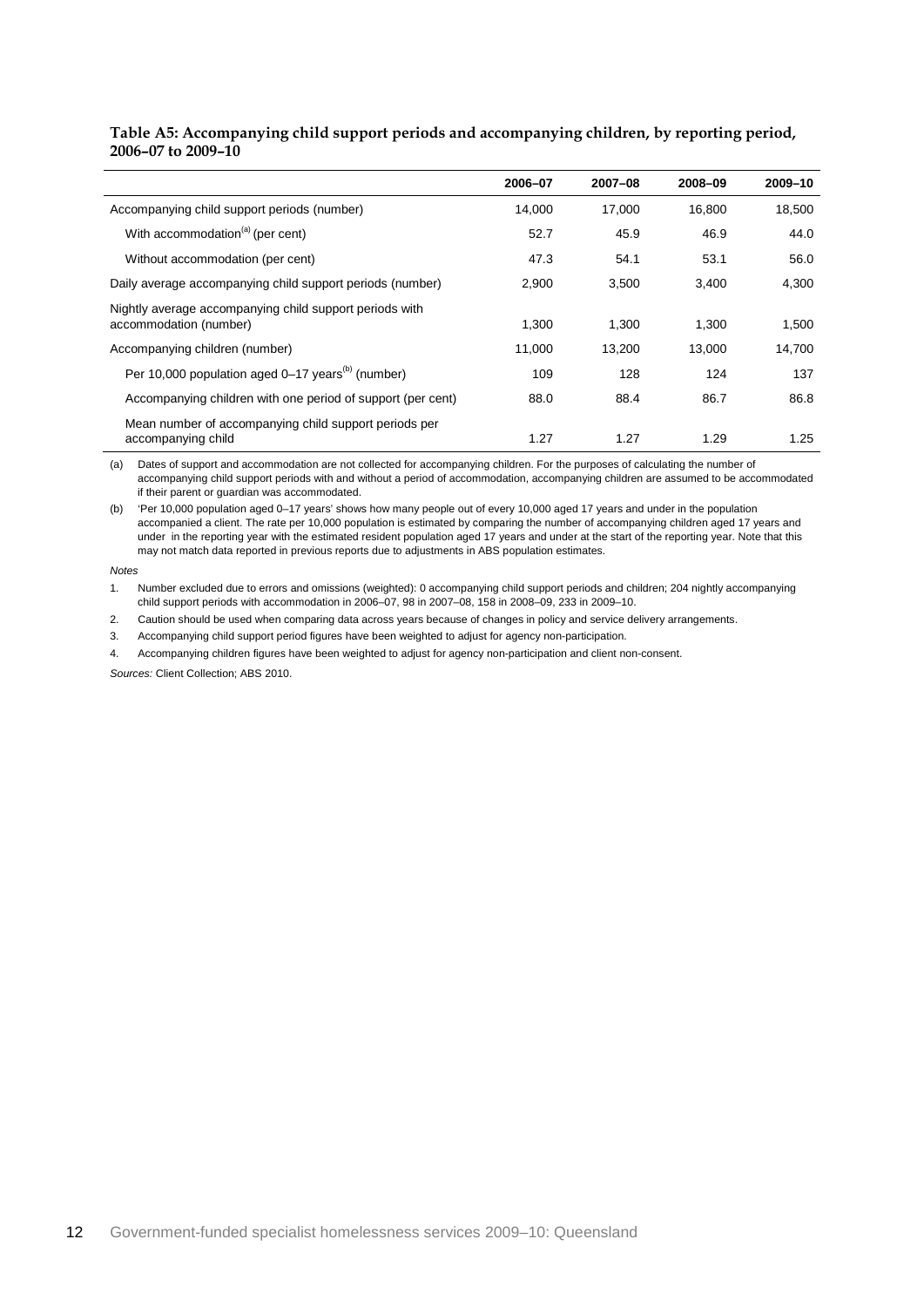|                    | Percentage of all clients |                      | Percentage of sex group |        | <b>Total</b>         |               |
|--------------------|---------------------------|----------------------|-------------------------|--------|----------------------|---------------|
| Age                | Male                      | Female               | Male                    | Female | Per cent             | <b>Number</b> |
| Under 15 years     | 0.9                       | 2.0                  | 2.0                     | 3.5    | 2.9                  | 700           |
| $15 - 19$ years    | 6.3                       | 9.2                  | 14.4                    | 16.5   | 15.6                 | 3,600         |
| $20 - 24$ years    | 5.4                       | 9.2                  | 12.3                    | 16.4   | 14.6                 | 3,400         |
| 25-29 years        | 5.0                       | 7.9                  | 11.4                    | 14.1   | 12.9                 | 3,000         |
| 30-34 years        | 5.4                       | 7.7                  | 12.4                    | 13.7   | 13.1                 | 3,000         |
| 35-39 years        | 5.7                       | 7.1                  | 12.9                    | 12.6   | 12.7                 | 2,900         |
| 40-44 years        | 4.8                       | 5.2                  | 11.0                    | 9.3    | 10.0                 | 2,300         |
| 45-49 years        | 4.0                       | 3.5                  | 9.0                     | 6.2    | 7.4                  | 1,700         |
| 50-54 years        | 2.8                       | 2.0                  | 6.4                     | 3.6    | 4.9                  | 1,100         |
| 55-59 years        | 1.5                       | 1.1                  | 3.4                     | 2.0    | 2.6                  | 600           |
| $60 - 64$ years    | 0.9                       | 0.5                  | 2.0                     | 0.9    | 1.4                  | 300           |
| 65 years and over  | 1.2                       | 0.7                  | 2.6                     | 1.2    | 1.8                  | 400           |
| Total              | 43.9                      | 56.1                 | 100.0                   | 100.0  | 100.0                | . .           |
| Total (number)     | 10,200                    | 13,000               | 10,200                  | 13,000 | $\ddot{\phantom{a}}$ | 23,100        |
| Mean age (years)   | $\ddot{\phantom{1}}$      | $\ddot{\phantom{1}}$ | 34.5                    | 30.9   | $\ddot{\phantom{0}}$ | 32.5          |
| Median age (years) | $\ddot{\phantom{1}}$      | $\ddot{\phantom{1}}$ | 34                      | 29     | $\sim$               | 31            |

### <span id="page-16-0"></span>**Table A6: Clients: age by sex, 2009–10 (per cent)**

*Notes*

1. Number excluded due to errors and omissions (weighted): 0.

2. Clients aged 0–17 years: 2,656 (1001 males, 1,655 females).

3. Figures have been weighted to adjust for agency non-participation and client non-consent.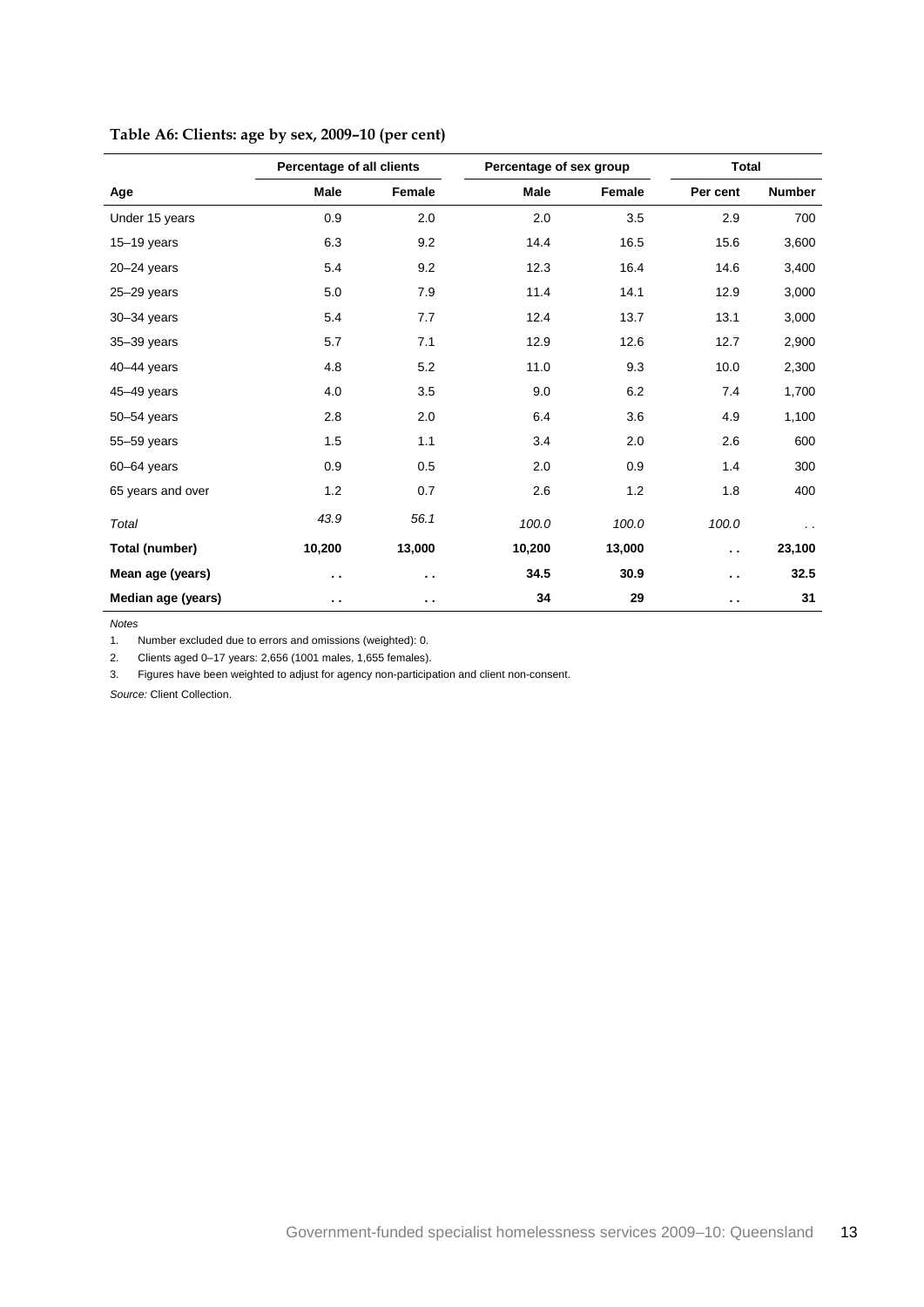|                            | Clients aged 10+ years |                    |                    |                    | <b>All clients</b>    |                |       |                        |                                 |
|----------------------------|------------------------|--------------------|--------------------|--------------------|-----------------------|----------------|-------|------------------------|---------------------------------|
| <b>Reporting</b><br>period | Under 15<br>vears      | $15 - 19$<br>vears | $20 - 24$<br>vears | $25 - 44$<br>vears | $45 - 64$<br>vears    | $65+$<br>vears | Total | Mean<br>age<br>(years) | <b>Median</b><br>age<br>(years) |
|                            |                        |                    |                    |                    | <b>Male clients</b>   |                |       |                        |                                 |
| 2006-07                    | 12                     | 89                 | 70                 | 73                 | 35                    | 11             | 50    | 34.3                   | 33                              |
| 2007-08                    | $\overline{7}$         | 91                 | 66                 | 72                 | 39                    | 10             | 50    | 34.8                   | 34                              |
| 2008-09                    | 8                      | 87                 | 71                 | 70                 | 36                    | 9              | 49    | 34.4                   | 33                              |
| 2009-10                    | 10                     | 92                 | 76                 | 77                 | 39                    | 11             | 53    | 34.5                   | 34                              |
|                            |                        |                    |                    |                    | <b>Female clients</b> |                |       |                        |                                 |
| 2006-07                    | 25                     | 136                | 109                | 86                 | 21                    | 4              | 56    | 29.8                   | 28                              |
| 2007-08                    | 30                     | 139                | 123                | 92                 | 25                    | 5              | 61    | 30.1                   | 29                              |
| 2008-09                    | 28                     | 134                | 124                | 93                 | 26                    | 6              | 62    | 30.5                   | 29                              |
| 2009-10                    | 25                     | 142                | 134                | 103                | 30                    | 5              | 67    | 30.9                   | 29                              |
|                            |                        |                    |                    |                    | <b>All clients</b>    |                |       |                        |                                 |
| 2006-07                    | 18                     | 112                | 89                 | 80                 | 28                    | 7              | 53    | 31.9                   | 31                              |
| 2007-08                    | 18                     | 115                | 94                 | 82                 | 32                    | $\overline{7}$ | 56    | 32.2                   | 31                              |
| 2008-09                    | 18                     | 110                | 97                 | 82                 | 31                    | $\overline{7}$ | 55    | 32.2                   | 31                              |
| 2009-10                    | 17                     | 116                | 105                | 90                 | 34                    | 8              | 60    | 32.5                   | 31                              |

<span id="page-17-0"></span>**Table A7: Clients: rate per 10,000 population aged 10 years and over by age and sex and mean and median age of all clients by sex, by reporting period, 2006–07 to 2009–10**

*Notes*

1. Number excluded due to errors and omissions (weighted): 0.

2. The rate per 10,000 population is estimated by comparing the number of clients aged 10 years and over in the reporting year with the estimated resident population aged 10 years and over at the start of the reporting year. Note this may not match data reported in previous reports due to adjustments in ABS population estimates.

3. Caution should be used when comparing data across years because of changes in policy and service delivery arrangements.

4. Figures have been weighted to adjust for agency non-participation and client non-consent.

*Source:* Client Collection; ABS 2010.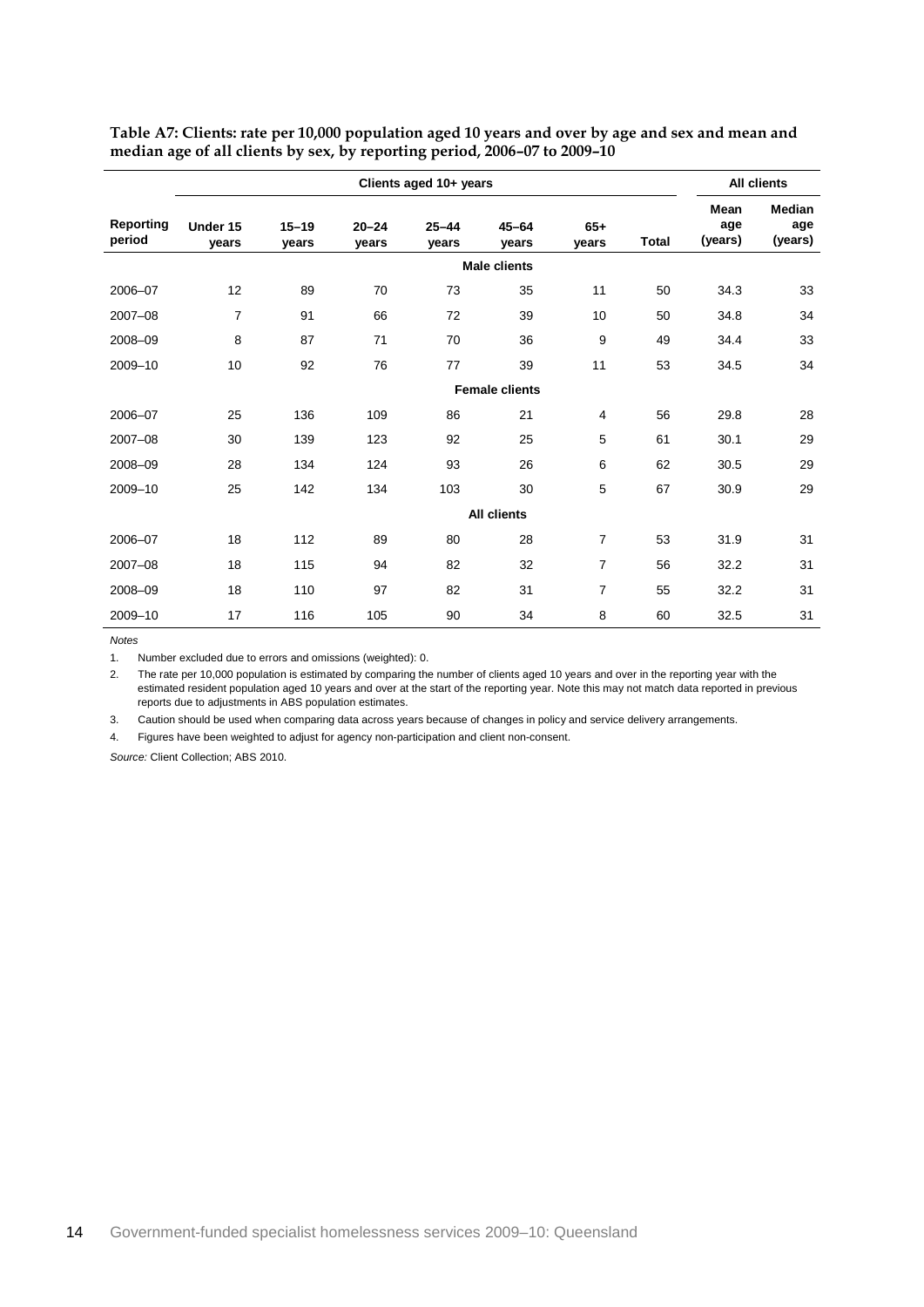|                    | Percentage of<br>all accompanying children |               | Percentage of<br>sex group |        | Total         |               |
|--------------------|--------------------------------------------|---------------|----------------------------|--------|---------------|---------------|
| Age                | <b>Male</b>                                | Female        | <b>Male</b>                | Female | Per cent      | <b>Number</b> |
| $0 - 4$ years      | 22.2                                       | 21.8          | 44.1                       | 43.8   | 43.9          | 6,500         |
| 5-9 years          | 14.5                                       | 13.4          | 28.8                       | 27.0   | 27.9          | 4,100         |
| $10-14$ years      | 9.7                                        | 10.8          | 19.3                       | 21.7   | 20.5          | 3,000         |
| $15 - 17$ years    | 3.9                                        | 3.7           | 7.8                        | 7.5    | 7.7           | 1,100         |
| Total              | 50.3                                       | 49.7          | 100.0                      | 100.0  | 100.0         | $\ddotsc$     |
| Total (number)     | 7,400                                      | 7,300         | 7,400                      | 7,300  | $\sim$ $\sim$ | 14,700        |
| Mean age (years)   | $\sim$ $\sim$                              | $\sim$ $\sim$ | 6.3                        | 6.4    | $\sim$ $\sim$ | 6.4           |
| Median age (years) | $\sim$ $\sim$                              | $\sim$ $\sim$ | 5                          | 6      | $\sim$ $\sim$ | 5             |

#### <span id="page-18-0"></span>**Table A8: Accompanying children: age, by sex, 2009–10**

*Notes*

1. Number excluded due to errors and omissions (weighted): 0.

2. Figures have been weighted to adjust for agency non-participation and client non-consent.

<span id="page-18-1"></span>*Source:* Client Collection.

#### **Table A9: Accompanying children: rate per 10,000 population aged 0–17 years by age and mean and median age, by reporting period, 2006–07 to 2009–10**

| <b>Reporting period</b> | $0 - 4$<br>years | $5 - 9$<br>vears | $10 - 14$<br>years | $15 - 17$<br>years | <b>Total</b> | Mean age<br>(years) | Median age<br>(years) |
|-------------------------|------------------|------------------|--------------------|--------------------|--------------|---------------------|-----------------------|
| 2006-07                 | 183              | 120              | 76                 | 34                 | 109          | 6.1                 | 5                     |
| $2007 - 08$             | 213              | 136              | 91                 | 45                 | 128          | 6.1                 | 5                     |
| 2008-09                 | 197              | 131              | 91                 | 50                 | 124          | 6.3                 | 6                     |
| 2009-10                 | 212              | 143              | 102                | 61                 | 137          | 6.4                 | 5                     |

*Notes*

1. Number excluded due to errors and omissions (weighted): 0.

2. The rate per 10,000 population is estimated by comparing the number of accompanying children aged 17 years and under in the reporting year with the estimated resident population aged 17 years and under at the start of the reporting year. Note this may not match data reported in previous reports due to adjustments in ABS population estimates.

3. Caution should be used when comparing data across years because of changes in policy and service delivery arrangements.

4. Figures have been weighted to adjust for agency non-participation and client non-consent.

*Source:* Client Collection; ABS 2010.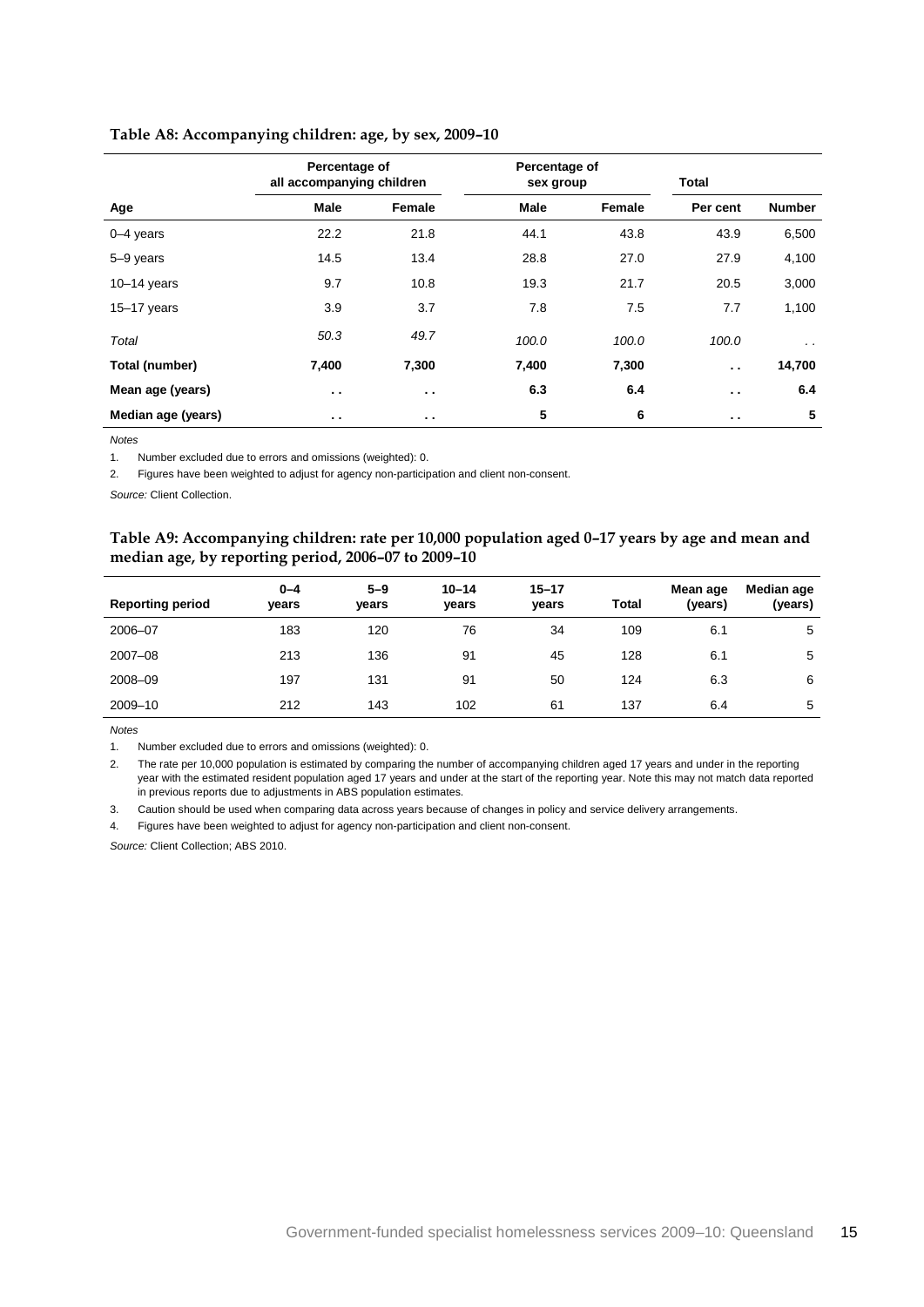| Aboriginal and Torres Strait Islander status | 2006-07 | 2007-08               | 2008-09 | 2009-10 |
|----------------------------------------------|---------|-----------------------|---------|---------|
|                                              |         |                       |         |         |
| Aboriginal and Torres Strait Islander people | 17.7    | 18.0                  | 18.2    | 18.6    |
| Non-Indigenous                               | 82.3    | 82.0                  | 81.8    | 81.4    |
| <b>Total</b>                                 | 100.0   | 100.0                 | 100.0   | 100.0   |
| Total (number)                               | 8,500   | 8,700                 | 8,700   | 9,900   |
|                                              |         | <b>Female clients</b> |         |         |
| Aboriginal and Torres Strait Islander people | 27.4    | 27.1                  | 26.1    | 26.8    |
| Non-Indigenous                               | 72.6    | 72.9                  | 73.9    | 73.2    |
| <b>Total</b>                                 | 100.0   | 100.0                 | 100.0   | 100.0   |
| Total (number)                               | 9,800   | 10,900                | 11,400  | 12,600  |
|                                              |         | <b>All clients</b>    |         |         |
| Aboriginal and Torres Strait Islander people | 22.9    | 23.1                  | 22.6    | 23.2    |
| Non-Indigenous                               | 77.1    | 76.9                  | 77.4    | 76.8    |
| Total                                        | 100.0   | 100.0                 | 100.0   | 100.0   |
| Total (number)                               | 18,300  | 19,600                | 20,100  | 22,600  |

<span id="page-19-0"></span>**Table A10: Clients: Aboriginal and Torres Strait Islander status by sex, by reporting period, 2006–07 to 2009–10 (per cent)**

*Notes*

1. Number excluded due to errors and omissions (weighted): 745 in 2006–07; 830 in 2007–08; 743 in 2008–09; 584 in 2009–10.

2. Caution should be used when comparing data across years because of changes in policy and service delivery arrangements.

3. Figures have been weighted to adjust for agency non-participation and client non-consent.

<span id="page-19-1"></span>*Source:* Client Collection.

#### **Table A11: Accompanying children: Aboriginal and Torres Strait Islander status, by reporting period, 2006–07 to 2009–10 (per cent)**

| Aboriginal and Torres Strait Islander status | 2006-07 | 2007-08 | 2008-09 | 2009-10 |
|----------------------------------------------|---------|---------|---------|---------|
| Aboriginal and Torres Strait Islander people | 31.9    | 31.2    | 31.4    | 33.3    |
| Non-Indigenous                               | 68.1    | 68.8    | 68.6    | 66.7    |
| Total                                        | 100.0   | 100.0   | 100.0   | 100.0   |
| Total (number)                               | 10.500  | 12.800  | 12.600  | 14.400  |

*Notes*

1. Number excluded due to errors and omissions (weighted): 477 in 2006–07; 395 in 2007–08; 412 in 2008–09; 307 in 2009–10.

2. Caution should be used when comparing data across years because of changes in policy and service delivery arrangements.

3. Figures have been weighted to adjust for agency non-participation and client non-consent.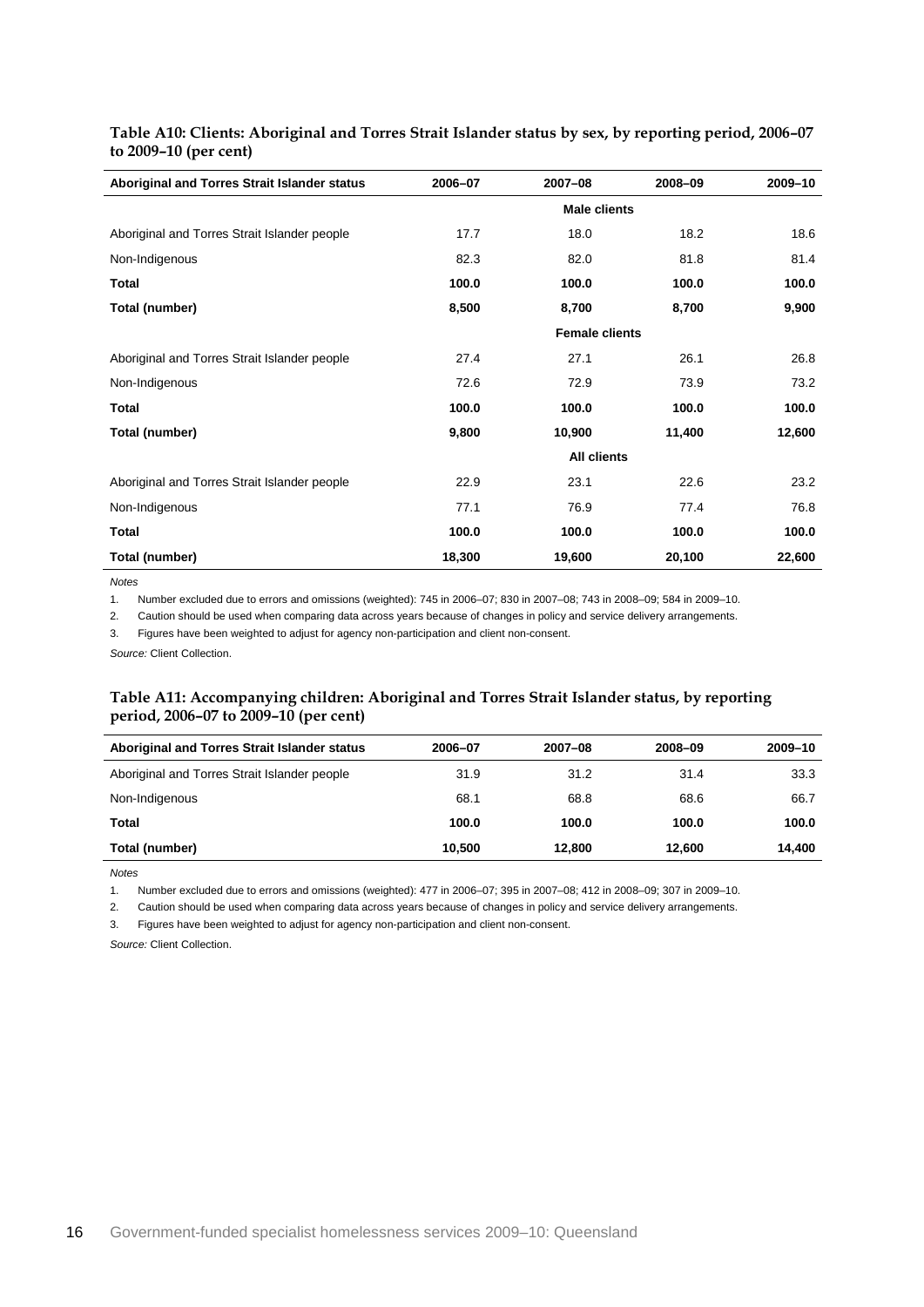| Country of birth | 2006-07 | 2007-08 | 2008-09 | 2009-10 |
|------------------|---------|---------|---------|---------|
| Australia        | 89.2    | 88.8    | 87.3    | 86.5    |
| New Zealand      | 3.1     | 3.0     | 3.8     | 4.1     |
| England          | 0.8     | 0.7     | 1.0     | 0.8     |
| Sudan            | 0.4     | 0.6     | 0.6     | 0.6     |
| Philippines      | 0.6     | 0.5     | 0.6     | 0.6     |
| Other            | 5.9     | 6.3     | 6.8     | 7.4     |
| <b>Total</b>     | 100.0   | 100.0   | 100.0   | 100.0   |
| Total (number)   | 18,400  | 19,900  | 20,300  | 22,700  |

#### <span id="page-20-0"></span>**Table A12: Clients: top 5 countries of birth in 2009–10, by reporting period, 2006–07 to 2009–10 (per cent)**

*Notes*

1. Number excluded due to errors and omissions (weighted): 641 in 2006–07; 587 in 2007–08; 548 in 2008–09; 414 in 2009–10.

2. Caution should be used when comparing data across years because of changes in policy and service delivery arrangements.

3. Figures have been weighted to adjust for agency non-participation and client non-consent.

<span id="page-20-1"></span>*Source:* Client Collection.

#### **Table A13: Accompanying children: top 5 countries of birth in 2009–10, by reporting period, 2006–07 to 2009–10 (per cent)**

| <b>Country of birth</b>                    | $2006 - 07^{(a)}$ | $2007 - 08^{(b)}$ | $2008 - 09^{(c)}$ | 2009-10 |
|--------------------------------------------|-------------------|-------------------|-------------------|---------|
| Australia (including external territories) | 96.1              | 95.0              | 94.4              | 95.1    |
| New Zealand                                | 1.8               | 1.7               | 2.3               | 1.8     |
| Sudan                                      | 0.3               | 0.9               | 0.6               | 0.6     |
| Philippines                                | 0.1               | 0.1               | 0.2               | 0.2     |
| Papua New Guinea                           | 0.3               | 0.4               | 0.3               | 0.1     |
| Other                                      | 1.4               | 1.9               | 2.2               | 2.2     |
| Total                                      | 100.0             | 100.0             | 100.0             | 100.0   |
| Total (number)                             | 10,600            | 12.900            | 12,700            | 14,600  |

(a) In 2006–07 the top 5 countries of birth were Australia 96.1%; New Zealand 1.8%; Papua New Guinea 0.3%; Sudan 0.3%; and Philippines 0.1%.

(b) In 2007–08 the top 5 countries of birth were Australia 95.0%; New Zealand 1.7%; Sudan 0.9%; Papua New Guinea 0.4%; and Somalia 0.2%.

(c) In 2008–09 the top 5 countries of birth were Australia 94.4%; New Zealand 2.3%; Sudan 0.6%; Papua New Guinea 0.3%; and Somalia 0.2%.

*Notes*

1. Number excluded due to errors and omissions (weighted): 386 in 2006–07; 297 in 2007–08; 268 in 2008–09; 153 in 2009–10.

2. Caution should be used when comparing data across years because of changes in policy and service delivery arrangements.

3. Figures have been weighted to adjust for agency non-participation and client non-consent.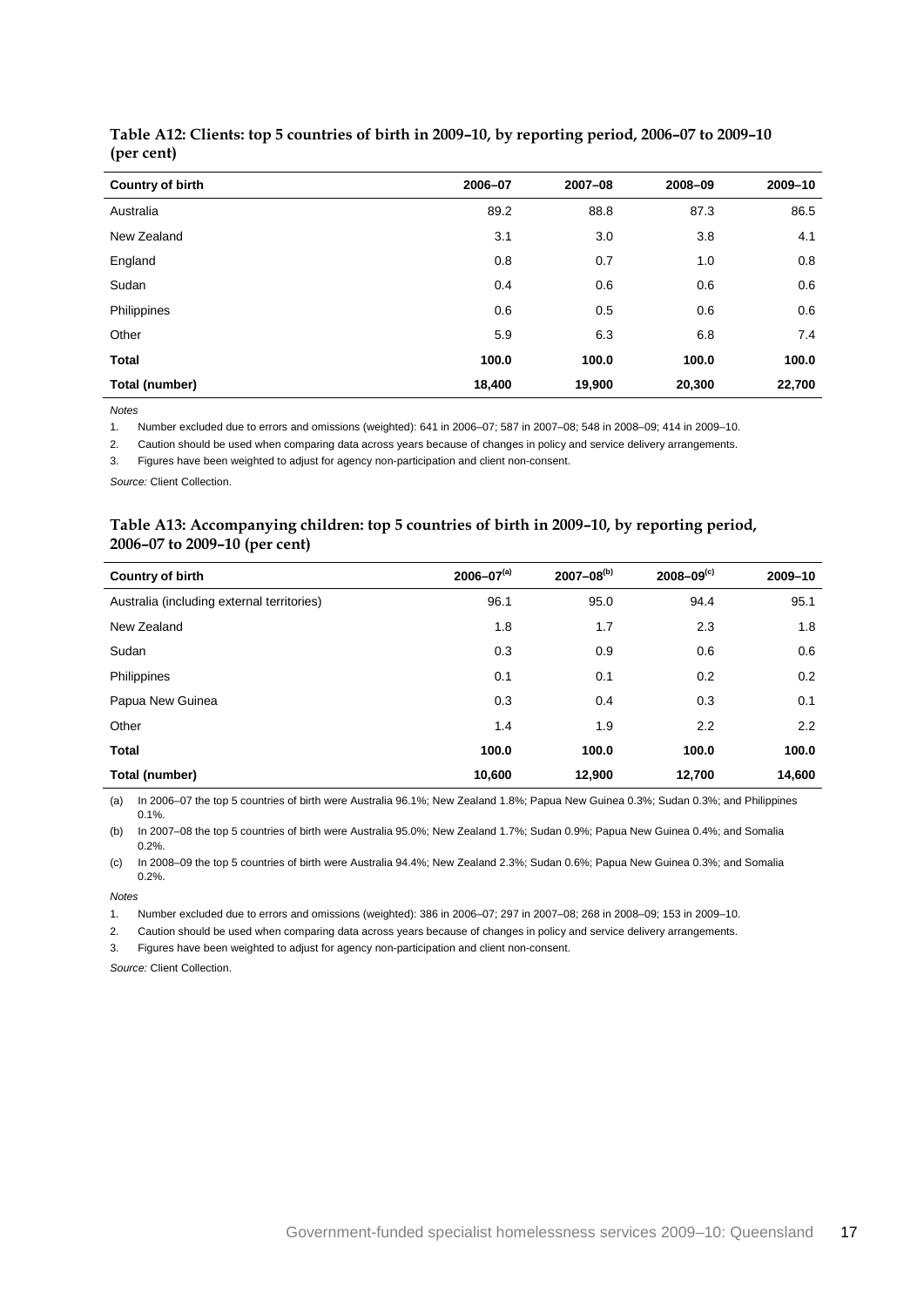| <b>Client group</b>    | 2006-07 | 2007-08 | 2008-09 | 2009-10 |
|------------------------|---------|---------|---------|---------|
| Male alone, under 25   | 12.5    | 11.3    | 11.0    | 10.7    |
| Male alone, 25+        | 29.7    | 28.9    | 26.9    | 26.1    |
| Female alone, under 25 | 12.7    | 12.1    | 12.6    | 11.5    |
| Female alone, 25+      | 13.1    | 13.0    | 12.4    | 13.0    |
| Couple no children     | 2.4     | 3.7     | 4.5     | 4.6     |
| Couple with children   | 6.4     | 7.0     | 8.4     | 8.3     |
| Male with children     | 2.0     | 2.2     | 2.0     | 2.3     |
| Female with children   | 20.9    | 21.6    | 21.8    | 22.7    |
| Other                  | 0.2     | 0.3     | 0.5     | 0.9     |
| Total                  | 100.0   | 100.0   | 100.0   | 100.0   |
| Total (number)         | 26,400  | 29,900  | 29,500  | 32,400  |

<span id="page-21-0"></span>**Table A14: Support periods: client group, by reporting period, 2006–07 to 2009–10 (per cent)**

*Notes*

1. Number excluded due to errors and omissions (weighted): 1,396 in 2006–07; 1,874 in 2007–08; 835 in 2008–09; 505 in 2009–10.

2. Caution should be used when comparing data across years because of changes in policy and service delivery arrangements.

3. Figures have been weighted to adjust for agency non-participation and client non-consent.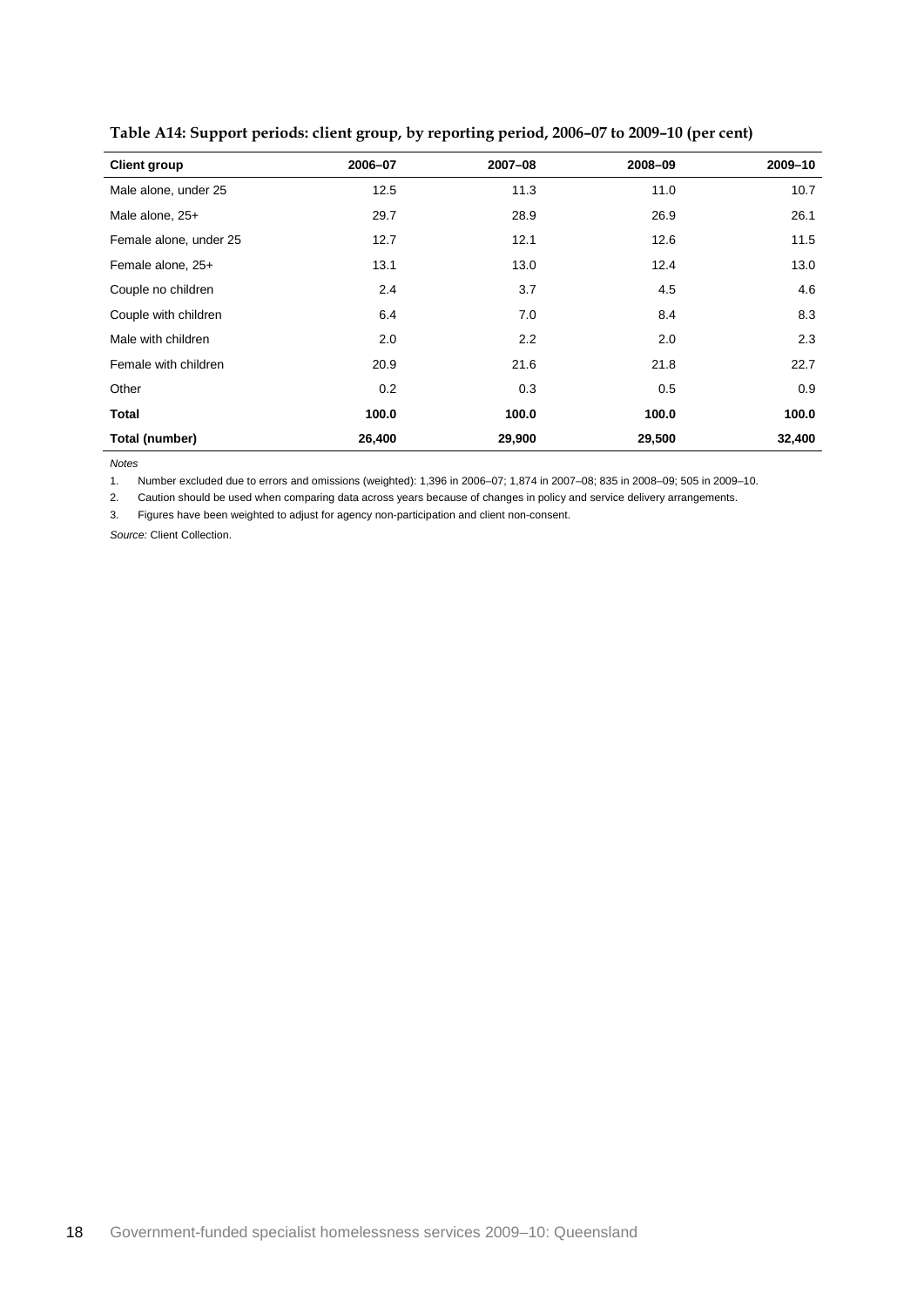| Main reason for seeking assistance              | 2006-07 | 2007-08 | 2008-09 | 2009-10 |
|-------------------------------------------------|---------|---------|---------|---------|
| Interpersonal relationships                     | 40.4    | 35.6    | 36.4    | 33.7    |
| Time out from family/other situation            | 10.3    | 9.0     | 9.2     | 8.1     |
| Relationship/family breakdown                   | 9.8     | 8.7     | 9.0     | 9.1     |
| Interpersonal conflict                          | 2.6     | 2.4     | 2.2     | 2.2     |
| Sexual abuse                                    | 0.5     | 0.3     | 0.4     | 0.3     |
| Domestic/family violence                        | 15.6    | 13.9    | 14.5    | 13.0    |
| Physical/emotional abuse                        | 1.6     | 1.3     | 1.2     | 1.0     |
| Financial                                       | 16.1    | 19.1    | 17.1    | 21.9    |
| Gambling                                        | 0.3     | 0.3     | 0.3     | 0.2     |
| <b>Budgeting problems</b>                       | 6.0     | 9.0     | 6.8     | 6.5     |
| Rent too high                                   | 1.4     | 2.1     | 2.8     | 3.2     |
| Other financial difficulty                      | 8.4     | 7.7     | 7.2     | 12.0    |
| Accommodation                                   | 22.4    | 21.9    | 23.4    | 23.1    |
| Overcrowding issues                             | 3.0     | 2.9     | 3.7     | 4.1     |
| Eviction/asked to leave                         | 8.6     | 8.3     | 8.3     | 7.8     |
| Emergency accommodation ended                   | 5.6     | 4.7     | 2.6     | 3.2     |
| Previous accommodation ended                    | 5.2     | 6.0     | 8.7     | 8.1     |
| Health                                          | 9.0     | 9.2     | 7.7     | 7.1     |
| Mental health issues                            | 1.9     | 1.9     | 1.5     | 2.1     |
| Problematic drug/alcohol/substance use          | 4.8     | 4.6     | 3.6     | 2.9     |
| Psychiatric illness                             | 0.6     | 0.8     | 1.1     | 0.7     |
| Other health issues                             | 1.7     | 1.9     | 1.6     | 1.4     |
| Other reasons                                   | 12.1    | 14.2    | 15.4    | 14.2    |
| Gay/lesbian/transgender issues                  | 0.1     |         |         |         |
| Recently left institution                       | 1.1     | 1.3     | 1.3     | 1.0     |
| Recent arrival to area with no means of support | 6.0     | 5.3     | 4.9     | 3.8     |
| Itinerant                                       | 2.6     | 2.3     | 4.0     | 3.3     |
| Other                                           | 2.4     | 5.2     | 5.2     | 6.0     |
| <b>Total</b>                                    | 100.0   | 100.0   | 100.0   | 100.0   |
| Total (number)                                  | 25,400  | 29,500  | 29,200  | 31,600  |

### <span id="page-22-0"></span>**Table A15: Support periods: main reason for seeking assistance, by reporting period, 2006–07 to 2009–10 (per cent)**

*Notes*

1. Number excluded due to errors and omissions (weighted): 2,396 in 2006–07; 2,337 in 2007–08; 1,193 in 2008–09; 1,243 in 2009–10.

2. Caution should be used when comparing data across years because of changes in policy and service delivery arrangements.

3. Figures have been weighted to adjust for agency non-participation and client non-consent.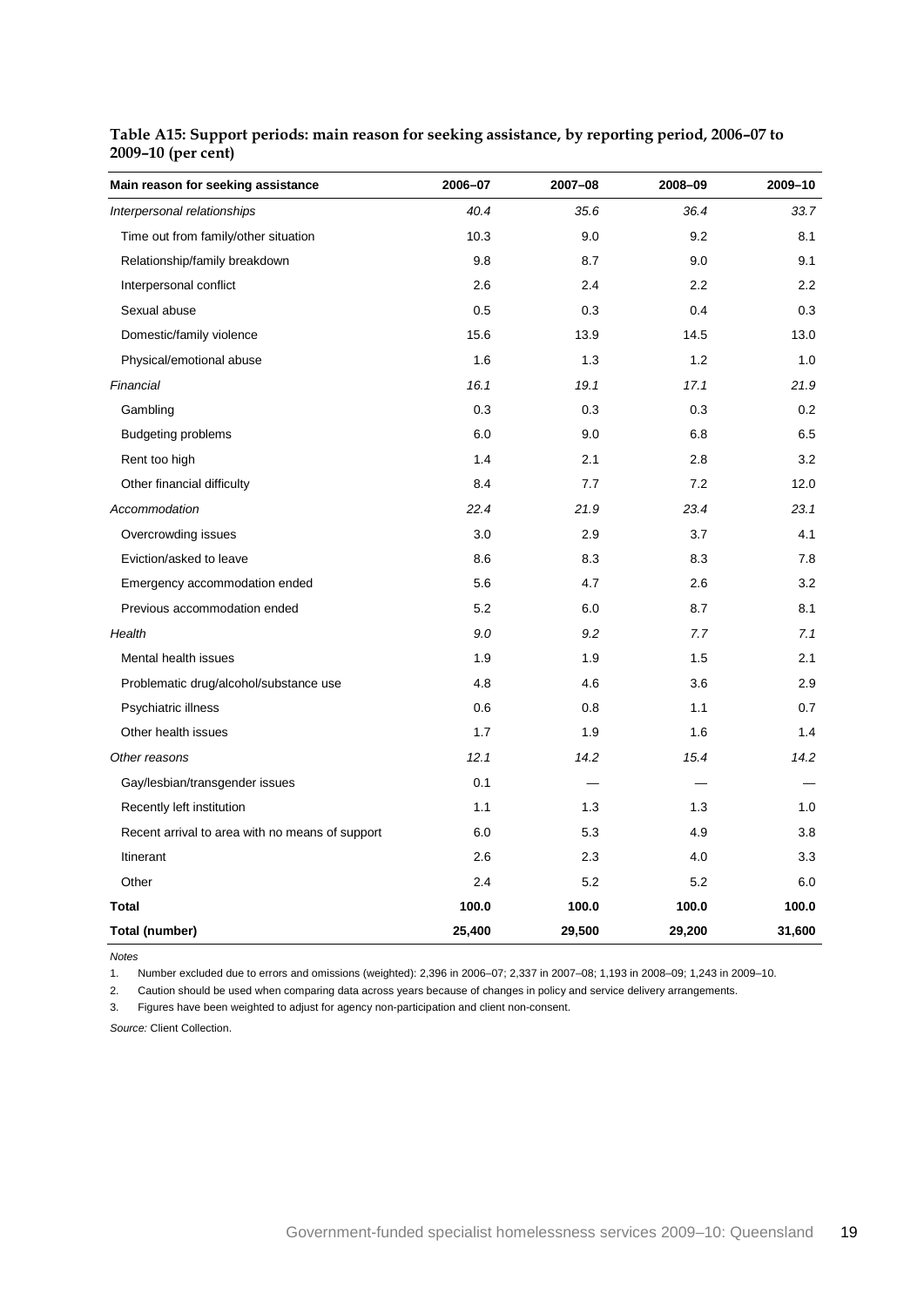| Main reason for<br>seeking assistance              | Male<br>alone<br>under 25 | Male<br>alone            | Female<br>alone<br>25+ under 25 | Female<br>alone<br>25+ | Couple<br>no<br>children | Couple<br>with<br>children | Male<br>with<br>children        | Female<br>with<br>children | Other |
|----------------------------------------------------|---------------------------|--------------------------|---------------------------------|------------------------|--------------------------|----------------------------|---------------------------------|----------------------------|-------|
| Interpersonal relationships                        | 38.6                      | 13.7                     | 59.4                            | 42.4                   | 14.6                     | 13.6                       | 22.2                            | 48.6                       | 24.9  |
| Time out from family/<br>other situation           | 13.0                      | 5.4                      | 25.1                            | 2.2                    | 4.4                      | 5.7                        | 3.6                             | 5.6                        | 8.6   |
| Relationship/family<br>breakdown                   | 19.9                      | 4.8                      | 18.1                            | 4.7                    | 5.2                      | 4.8                        | 14.5                            | 8.5                        | 11.9  |
| Interpersonal conflict                             | 3.7                       | 2.2                      | 2.8                             | 1.6                    | 2.8                      | 1.9                        | 2.0                             | 1.3                        | 1.0   |
| Sexual abuse                                       | 0.1                       | $\overline{\phantom{0}}$ | 0.8                             | 0.6                    |                          | $\equiv$                   | 0.1                             | 0.4                        | 0.5   |
| Domestic/family violence                           | 1.3                       | 0.6                      | 11.4                            | 31.1                   | 1.7                      | 1.1                        | 1.2                             | 31.4                       | 2.5   |
| Physical/emotional abuse                           | 0.6                       | 0.7                      | 1.2                             | 2.2                    | 0.5                      | 0.1                        | 0.8                             | 1.3                        | 0.5   |
| Financial                                          | 14.2                      | 28.0                     | 9.9                             | 22.1                   | 34.7                     | 32.7                       | 29.0                            | 17.6                       | 13.0  |
| Gambling                                           | 0.2                       | 0.4                      | 0.1                             | 0.2                    | 0.2                      | 0.2                        |                                 | 0.1                        |       |
| <b>Budgeting problems</b>                          | 4.5                       | 6.9                      | 3.3                             | 5.8                    | 10.9                     | 11.9                       | 7.4                             | 6.2                        | 0.5   |
| Rent too high                                      | 1.2                       | 2.7                      | 1.0                             | 3.6                    | 4.3                      | 6.2                        | 6.2                             | 4.0                        | 3.5   |
| Other financial difficulty                         | 8.3                       | 18.0                     | 5.6                             | 12.6                   | 19.3                     | 14.4                       | 15.4                            | 7.3                        | 9.0   |
| Accommodation                                      | 23.4                      | 21.6                     | 18.9                            | 16.4                   | 27.8                     | 37.1                       | 28.2                            | 24.1                       | 37.0  |
| Overcrowding issues                                | 1.7                       | 1.0                      | 2.5                             | 2.1                    | 6.2                      | 10.6                       | 7.4                             | 7.5                        | 6.4   |
| Eviction/asked to leave                            | 8.8                       | 4.2                      | 7.7                             | 5.8                    | 9.0                      | 16.0                       | 12.0                            | 8.7                        | 14.1  |
| Emergency accommodation<br>ended                   | 4.2                       | 6.0                      | 2.4                             | 1.5                    | 2.2                      | 2.2                        | 1.8                             | 1.7                        | 4.5   |
| Previous accommodation<br>ended                    | 8.7                       | 10.5                     | 6.3                             | 6.9                    | 10.3                     | 8.3                        | 6.9                             | 6.1                        | 11.9  |
| Health                                             | 6.5                       | 17.5                     | 2.4                             | 5.7                    | 5.7                      | 2.4                        | 3.1                             | 1.2                        | 5.0   |
| Mental health issues                               | 2.3                       | 4.7                      | 1.1                             | 2.2                    | 0.7                      | 0.6                        | 0.9                             | 0.3                        | 2.5   |
| Problematic drug/<br>alcohol/substance use         | 2.9                       | 7.9                      | 0.6                             | 1.9                    | 2.6                      | 0.4                        | 0.6                             | 0.3                        | 1.5   |
| Psychiatric illness                                | 0.7                       | 2.0                      | 0.1                             | 0.5                    | 0.3                      | 0.1                        | 0.3                             | 0.1                        |       |
| Other health issues                                | 0.6                       | 2.9                      | 0.7                             | 1.1                    | 2.1                      | 1.4                        | 1.2                             | 0.5                        | 1.0   |
| Other reasons                                      | 17.2                      | 19.3                     | 9.4                             | 13.4                   | 17.3                     | 14.1                       | 17.5                            | 8.5                        | 20.1  |
| Gay/lesbian/transgender<br>issues                  | 0.1                       | 0.1                      | 0.1                             | 0.1                    |                          |                            | $\hspace{0.1mm}-\hspace{0.1mm}$ |                            |       |
| Recently left institution                          | 2.3                       | 2.1                      | 0.5                             | 0.8                    | 0.2                      | 0.3                        | 0.3                             | 0.2                        | 0.5   |
| Recent arrival to area with<br>no means of support | 3.7                       | 6.9                      | 2.2                             | 2.2                    | 6.0                      | 4.4                        | 4.0                             | 1.4                        | 2.5   |
| Itinerant                                          | 4.3                       | 5.4                      | 1.7                             | 4.2                    | 4.6                      | 1.4                        | 2.6                             | 1.3                        | 1.5   |
| Other                                              | 6.9                       | 4.8                      | 4.9                             | 6.2                    | 6.4                      | 8.1                        | 10.5                            | 5.7                        | 15.7  |
| <b>Total</b>                                       | 10.5                      | 26.0                     | 11.5                            | 13.1                   | 4.6                      | 8.4                        | 2.3                             | 23.0                       | 0.7   |
| <b>Total (number)</b>                              | 3,300                     | 8,200                    | 3,600                           | 4,100                  | 1,400                    | 2,600                      | 700                             | 7,200                      | 200   |

<span id="page-23-0"></span>**Table A16: Support periods: main reason for seeking assistance, by client group, 2009–10 (per cent)**

*Notes*

1. Number excluded due to errors and omissions (weighted): 1,524.

2. Figures have been weighted to adjust for agency non-participation and client non-consent.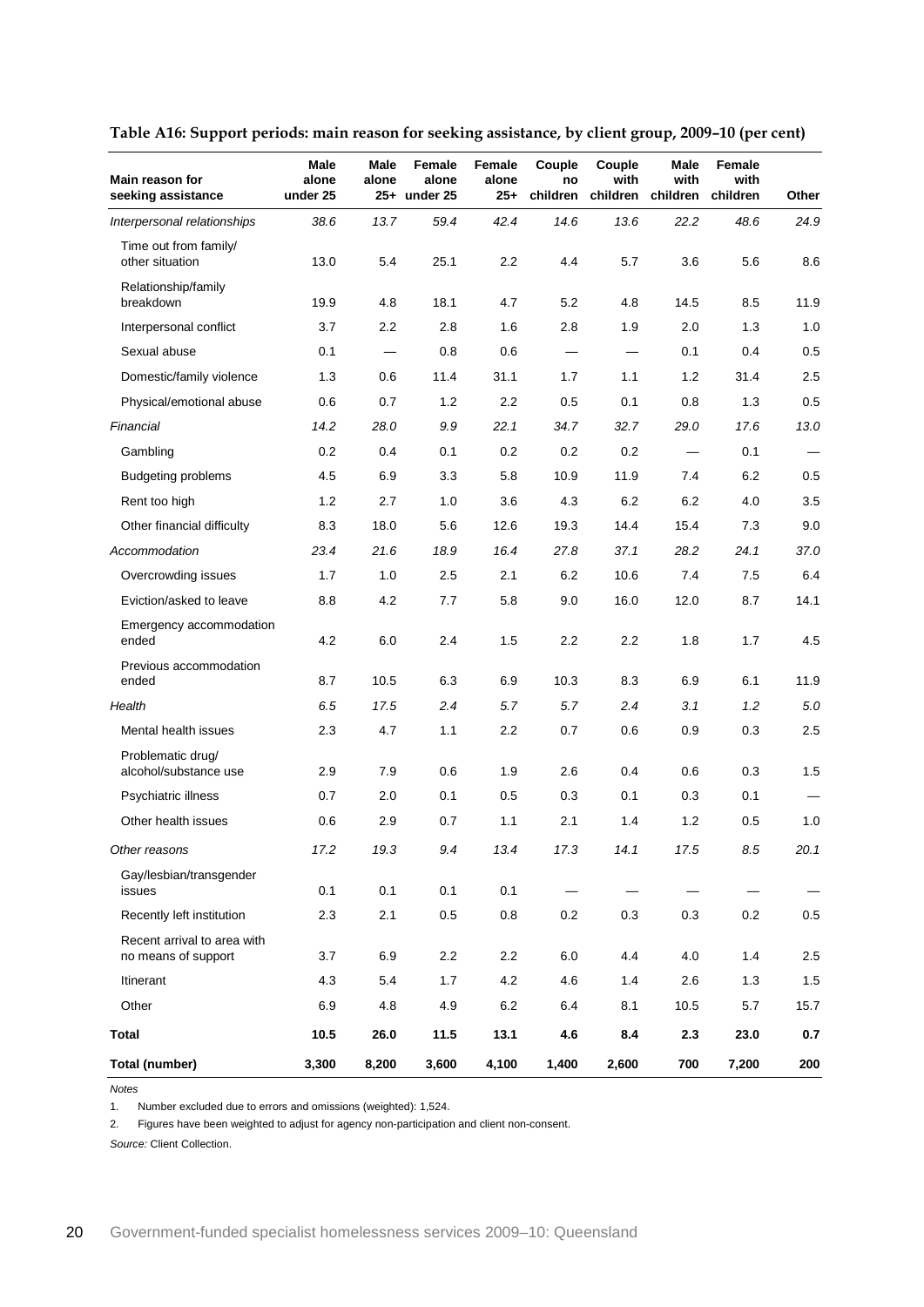| Length of support    | 2006-07 | 2007-08 | 2008-09 | 2009-10 |
|----------------------|---------|---------|---------|---------|
| 1 week or less       | 43.2    | 41.3    | 35.6    | 38.4    |
| >1 week-1 month      | 21.4    | 20.8    | 20.6    | 17.1    |
| $>1-3$ months        | 20.6    | 23.2    | 27.5    | 27.1    |
| $>3-6$ months        | 8.3     | 8.2     | 8.9     | 9.5     |
| >6 months            | 6.5     | 6.5     | 7.4     | 7.9     |
| <b>Total</b>         | 100.0   | 100.0   | 100.0   | 100.0   |
| Total (number)       | 24,300  | 27,700  | 26,000  | 27,300  |
| Mean length (days)   | 51      | 53      | 61      | 60      |
| Median length (days) | 12      | 14      | 21      | 21      |

#### <span id="page-24-0"></span>**Table A17: Closed support periods: length of support, by reporting period, 2006–07 to 2009–10 (per cent)**

*Notes*

1. Number excluded due to errors and omissions (weighted): 0.

2. Caution should be used when comparing data across years because of changes in policy and service delivery arrangements.

3. Figures have been weighted to adjust for agency non-participation.

<span id="page-24-1"></span>*Source:* Client Collection.

#### **Table A18: Closed support periods: mean and median length of support by client group, by reporting period, 2006–07 to 2009–10 (days)**

|                        |         | <b>Mean</b> |         | <b>Median</b> |         |         |         |         |
|------------------------|---------|-------------|---------|---------------|---------|---------|---------|---------|
| <b>Client group</b>    | 2006-07 | 2007-08     | 2008-09 | 2009-10       | 2006-07 | 2007-08 | 2008-09 | 2009-10 |
| Male alone, under 25   | 40      | 48          | 47      | 50            | 11      | 12      | 12      | 14      |
| Male alone, 25+        | 35      | 39          | 41      | 41            | 8       | 9       | 15      | 13      |
| Female alone, under 25 | 44      | 49          | 51      | 45            | 11      | 12      | 13      | 12      |
| Female alone, 25+      | 46      | 50          | 55      | 48            | 7       | 9       | 17      | 9       |
| Couple no children     | 57      | 54          | 51      | 54            | 25      | 22      | 28      | 26      |
| Couple with children   | 109     | 107         | 114     | 100           | 64      | 47      | 45      | 49      |
| Male with children     | 61      | 51          | 80      | 76            | 7       | 13      | 36      | 31      |
| Female with children   | 77      | 76          | 83      | 87            | 25      | 30      | 32      | 34      |
| Other                  | 124     | 133         | 205     | 97            | 60      | 53      | 38      | 22      |

*Notes*

1. Number excluded due to errors and omissions (weighted): 1,097 in 2006–07; 1,325 in 2007–08; 594 in 2008–09; 312 in 2009–10.

2. Caution should be used when comparing data across years because of changes in policy and service delivery arrangements.

3. Figures have been weighted to adjust for agency non-participation and client non-consent.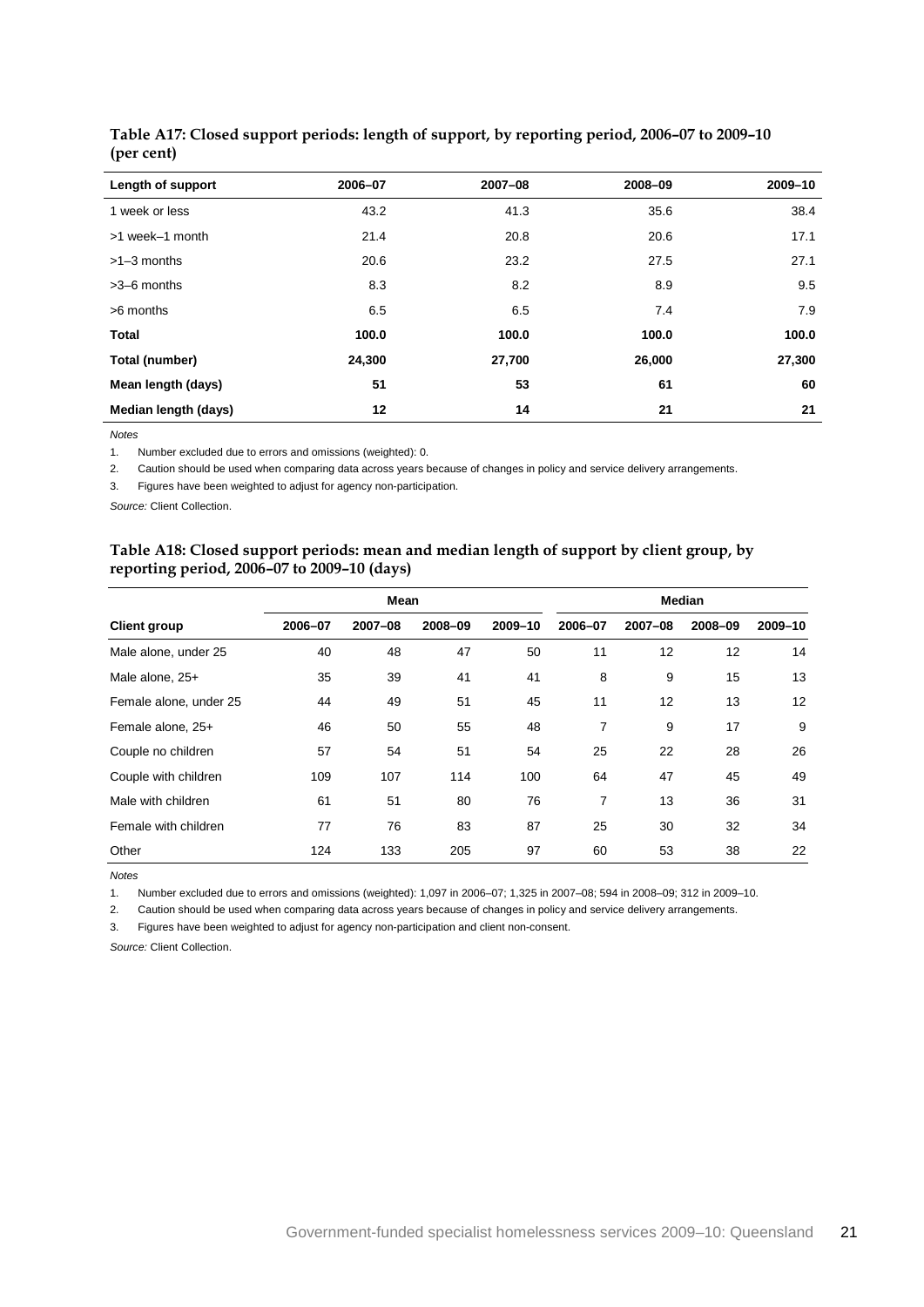| Length of accommodation                                        | 2006-07 | 2007-08 | 2008-09 | 2009-10 |
|----------------------------------------------------------------|---------|---------|---------|---------|
| 1 day to 1 week                                                | 41.6    | 40.5    | 37.3    | 35.4    |
| >1 week-1 month                                                | 26.5    | 26.1    | 25.7    | 25.2    |
| $>1-3$ months                                                  | 19.8    | 21.5    | 23.6    | 25.4    |
| $>3-6$ months                                                  | 6.8     | 6.9     | 7.7     | 8.3     |
| >6 months                                                      | 5.2     | 5.0     | 5.7     | 5.9     |
| Total                                                          | 100.0   | 100.0   | 100.0   | 100.0   |
| Total (number)                                                 | 12,600  | 13,200  | 12,300  | 11,400  |
| Mean length (days)                                             | 43      | 47      | 49      | 50      |
| Median length (days)                                           | 11      | 12      | 14      | 17      |
| Accommodation starting and<br>ending on the same date (number) | 500     | 500     | 500     | 700     |
| Total closed support periods with<br>accommodation (number)    | 13,000  | 13,700  | 12,900  | 12,100  |

<span id="page-25-0"></span>**Table A19: Closed support periods in which clients were accommodated: total length of accommodation, by reporting period, 2006–07 to 2009–10 (per cent)**

*Notes*

1. Number excluded due to errors and omissions (weighted):183 in 2006–07; 147 in 2007–08; 532 in 2008–09; 601 in 2009–10.

2. Caution should be used when comparing data across years because of changes in policy and service delivery arrangements.

3. Figures have been weighted to adjust for agency non-participation.

<span id="page-25-1"></span>*Source:* Client Collection.

|                        |         | <b>Mean</b> |         | <b>Median</b> |         |         |         |         |
|------------------------|---------|-------------|---------|---------------|---------|---------|---------|---------|
| <b>Client group</b>    | 2006-07 | 2007-08     | 2008-09 | 2009-10       | 2006-07 | 2007-08 | 2008-09 | 2009-10 |
| Male alone, under 25   | 31      | 32          | 35      | 39            | 10      | 9       | 10      | 13      |
| Male alone, 25+        | 32      | 43          | 34      | 36            | 10      | 11      | 12      | 14      |
| Female alone, under 25 | 34      | 37          | 37      | 36            | 9       | 9       | 9       | 9       |
| Female alone, 25+      | 32      | 31          | 39      | 38            | 8       | 10      | 14      | 13      |
| Couple no children     | 81      | 57          | 70      | 63            | 38      | 22      | 31      | 26      |
| Couple with children   | 153     | 172         | 146     | 147           | 97      | 97      | 92      | 93      |
| Male with children     | 106     | 119         | 118     | 97            | 63      | 83      | 81      | 70      |
| Female with children   | 63      | 66          | 74      | 70            | 21      | 27      | 33      | 32      |
| Other                  | 179     | 219         | 200     | 54            | 182     | 92      | 120     | 21      |

#### **Table A20: Closed support periods in which clients were accommodated: mean and median length of accommodation by client group, by reporting period, 2006–07 to 2009–10 (days)**

*Notes*

1. Number excluded due to errors and omissions (weighted): 373 in 2006–07; 505 in 2007–08; 773 in 2008–09; 726 in 2009–10.

2. Table excludes accommodation that started and ended on the same date.

3. Caution should be used when comparing data across years because of changes in policy and service delivery arrangements.

4. Figures have been weighted to adjust for agency non-participation and client non-consent.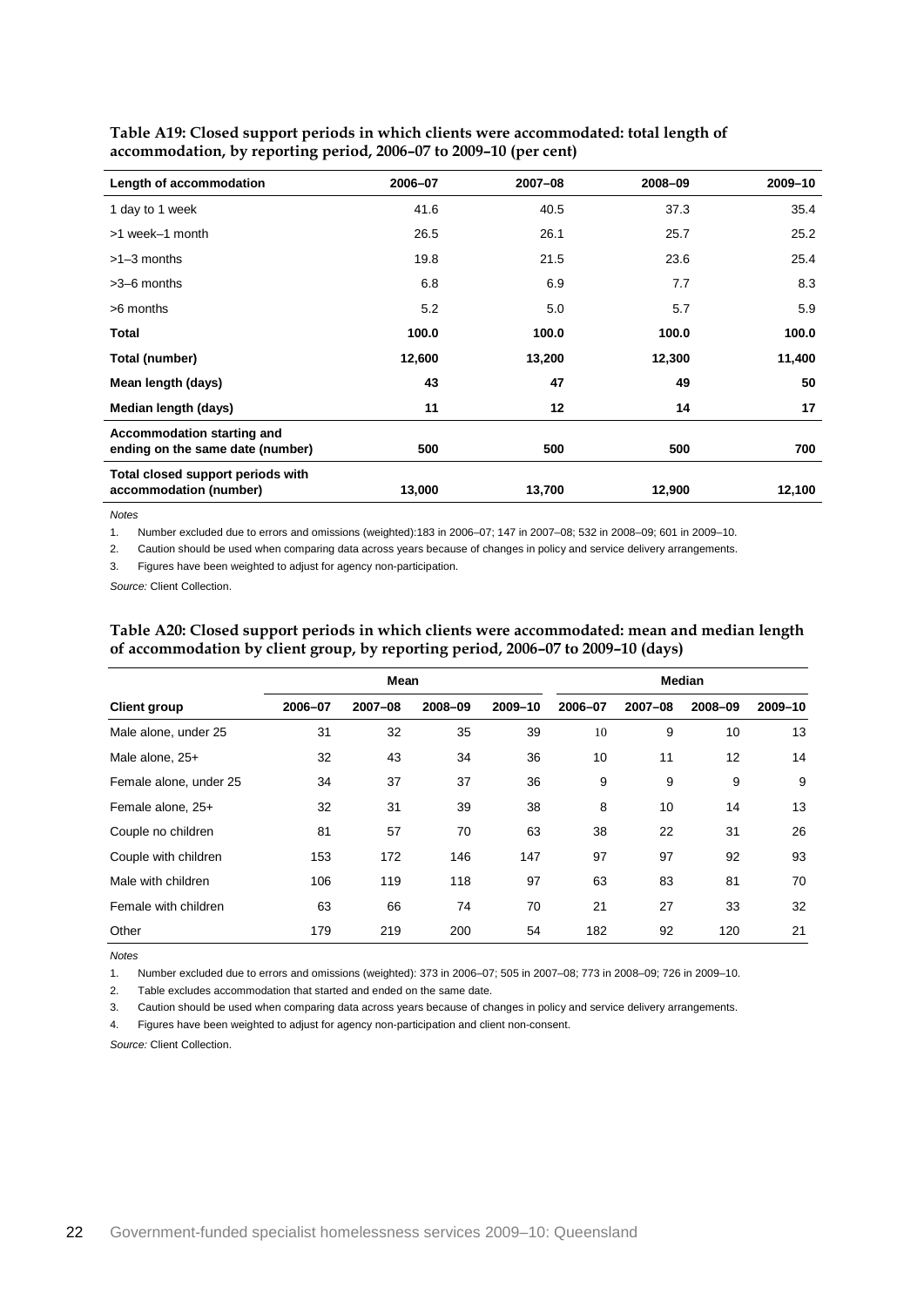<span id="page-26-0"></span>

| Table A21: Closed support periods: type of support required by clients, by reporting period, |  |
|----------------------------------------------------------------------------------------------|--|
| 2006-07 to 2009-10 (per cent)                                                                |  |

| Type of support                                         | 2006-07 | 2007-08 | 2008-09 | 2009-10 |
|---------------------------------------------------------|---------|---------|---------|---------|
| Housing/accommodation                                   | 74.7    | 72.2    | 79.0    | 73.5    |
| SAAP/CAP accommodation <sup>(a)</sup>                   | 59.8    | 54.9    | 56.9    | 51.2    |
| Assistance to obtain/maintain short-term accommodation  | 15.3    | 15.1    | 19.6    | 18.0    |
| Assistance to obtain/maintain medium-term accommodation | 9.2     | 9.3     | 11.6    | 11.8    |
| Assistance to obtain/maintain independent housing       | 24.2    | 24.4    | 28.4    | 29.2    |
| Financial/employment                                    | 43.1    | 44.5    | 42.9    | 47.7    |
| Assistance to obtain/maintain government allowance      | 11.3    | 10.6    | 12.1    | 11.8    |
| Employment and training assistance                      | 6.1     | 5.8     | 6.5     | 7.0     |
| Financial assistance/material aid                       | 35.6    | 36.9    | 34.7    | 39.6    |
| Financial counselling and support                       | 10.5    | 11.1    | 11.5    | 11.5    |
| Personal support                                        | 50.1    | 48.3    | 52.1    | 57.0    |
| Incest/sexual assault                                   | 1.9     | 1.7     | 1.3     | 1.0     |
| Domestic/family violence                                | 15.2    | 14.2    | 15.6    | 14.4    |
| Family/relationship                                     | 16.8    | 16.8    | 17.7    | 19.2    |
| Emotional support                                       | 45.2    | 43.4    | 46.9    | 52.3    |
| Assistance with problem gambling                        | 0.4     | 0.5     | 0.4     | 0.4     |
| General support/advocacy                                | 70.7    | 69.5    | 74.2    | 77.5    |
| Living skills/personal development                      | 18.4    | 17.2    | 18.8    | 20.4    |
| Assistance with legal issues/court support              | 8.1     | 8.4     | 10.6    | 10.4    |
| Advice/information                                      | 62.1    | 60.3    | 64.6    | 69.2    |
| Retrieval/storage/removal of belongings                 | 21.1    | 18.7    | 19.2    | 19.9    |
| Advocacy/liaison on behalf of client                    | 31.6    | 31.9    | 37.7    | 39.7    |
| Specialist services                                     | 27.9    | 25.8    | 24.7    | 23.4    |
| Psychological services                                  | 2.8     | 3.4     | 3.2     | 3.0     |
| Specialist counselling services                         | 5.1     | 4.9     | 4.6     | 4.0     |
| Psychiatric services                                    | 1.8     | 3.5     | 3.8     | 4.7     |
| Pregnancy support                                       | 1.8     | 1.8     | 1.8     | 1.2     |
| Family planning support                                 | 1.1     | 1.3     | 1.2     | 1.2     |
| Drug/alcohol support or intervention                    | 5.0     | 5.7     | 5.7     | 4.8     |
| Physical disability services                            | 0.2     | 0.3     | 0.3     | 0.3     |
| Intellectual disability services                        | 0.3     | 0.4     | 0.3     | 0.4     |
| Culturally specific services                            | 4.1     | 2.9     | 2.7     | 2.4     |
| Interpreter services                                    | 0.6     | 0.6     | 0.6     | 0.6     |
| Assistance with immigration services                    | 0.8     | 0.8     | 0.9     | 0.8     |
| Health/medical services                                 | 18.7    | 16.6    | 15.0    | 15.3    |
| Basic support/other n.e.s.                              | 60.0    | 57.2    | 57.4    | 59.1    |
| Meals                                                   | 50.1    | 47.2    | 44.4    | 45.1    |
| Laundry/shower facilities                               | 46.4    | 41.6    | 37.5    | 36.2    |
| Recreation                                              | 30.1    | 24.9    | 24.1    | 23.6    |
| Transport                                               | 30.0    | 26.3    | 27.7    | 26.9    |
| Other                                                   | 4.8     | 5.5     | 7.0     | 8.3     |
| No needs recorded                                       | $1.0$   | 0.2     | 0.5     | 0.4     |
| Total (number)                                          | 23,100  | 26,900  | 25,100  | 26,400  |

(a) 'SAAP/CAP accommodation' refers to what is now known as 'specialist homelessness accommodation'.

*Notes*

1. Number excluded due to errors and omissions (weighted) (closed support periods with no information on support requirements or provision): 1,208 in 2006–07; 794 in 2007–08; 928 in 2008–09; 851 in 2009–10.

2. Clients were able to receive multiple types of support, so the percentages do not add to 100.

3. A client may require more than one type of support within a broad type of assistance.

4. Caution should be used when comparing data across years because of changes in policy and service delivery arrangements.

5. Figures have been weighted to adjust for agency non-participation.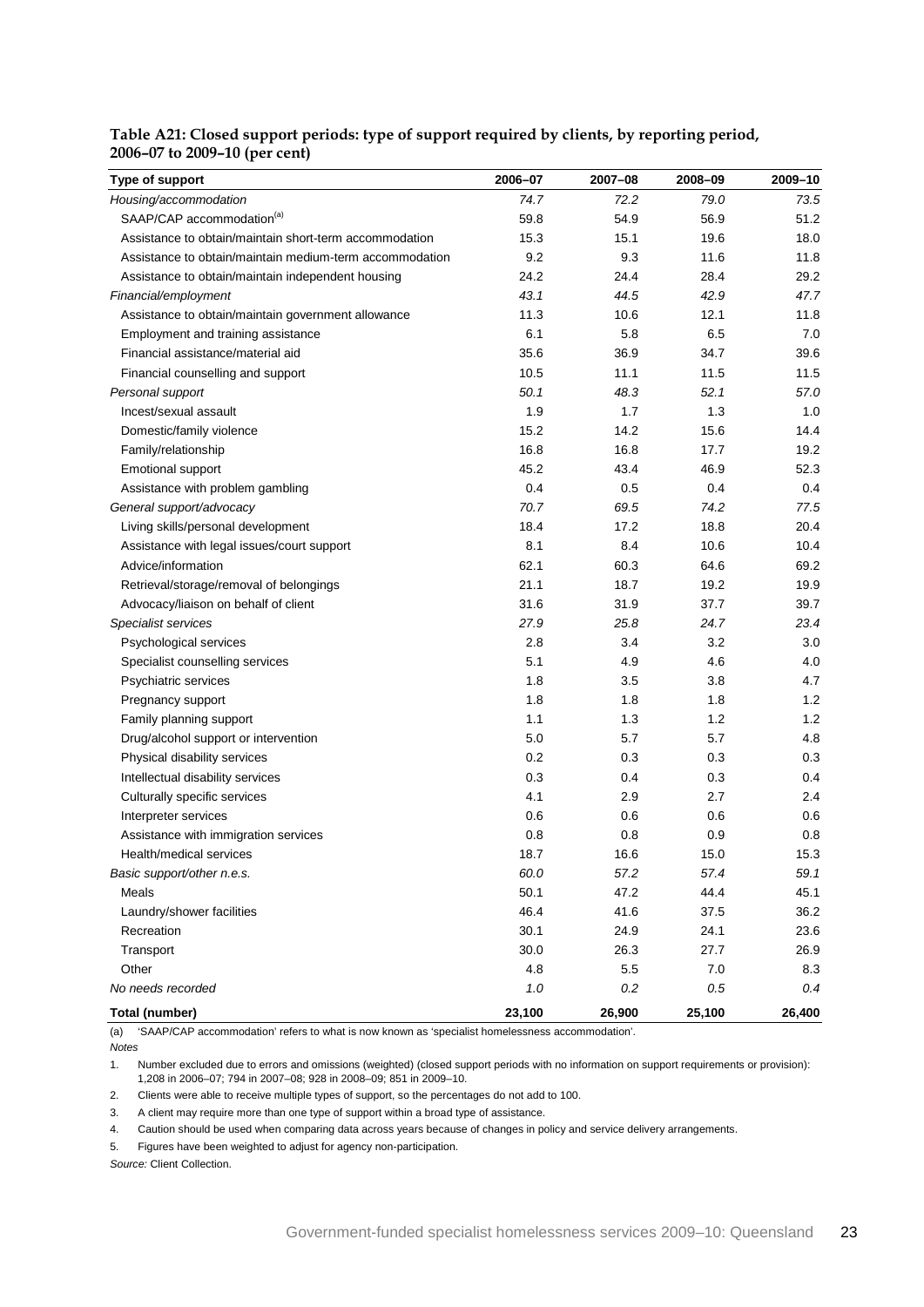|                                         | Male     | Male  | Female   | Female | Couple | Couple | Male                     | Female                                        |      |
|-----------------------------------------|----------|-------|----------|--------|--------|--------|--------------------------|-----------------------------------------------|------|
|                                         | alone    | alone | alone    | alone  | no     | with   | with                     | with                                          |      |
| Type of support                         | under 25 | 25+   | under 25 |        |        |        |                          | 25+ children children children children Other |      |
| Housing/accommodation                   | 79.5     | 74.7  | 67.9     | 59.5   | 73.2   | 78.4   | 73.1                     | 80.1                                          | 86.3 |
| SAAP/CAP accommodation <sup>(a)</sup>   | 62.1     | 60.2  | 52.8     | 41.9   | 25.5   | 36.4   | 31.5                     | 51.6                                          | 51.1 |
| Assistance to obtain/                   |          |       |          |        |        |        |                          |                                               |      |
| maintain short-term accommodation       | 25.4     | 19.1  | 16.6     | 10.8   | 27.5   | 16.1   | 20.0                     | 14.9                                          | 12.3 |
| Assistance to obtain/                   |          |       |          |        |        |        |                          |                                               |      |
| maintain medium-term accommodation      | 15.7     | 9.2   | 16.4     | 6.3    | 14.4   | 16.8   | 16.9                     | 12.5                                          | 6.8  |
| Assistance to obtain/maintain           |          |       |          |        |        |        |                          |                                               |      |
| independent housing                     | 24.7     | 14.3  | 23.6     | 22.4   | 36.8   | 54.5   | 48.0                     | 46.2                                          | 42.1 |
| Financial/employment                    | 49.4     | 50.3  | 41.2     | 46.0   | 61.5   | 55.7   | 49.6                     | 51.2                                          | 48.9 |
| Assistance to obtain/maintain           |          |       |          |        |        |        |                          |                                               |      |
| government allowance                    | 16.0     | 11.7  | 11.8     | 8.5    | 6.2    | 7.4    | 6.2                      | 16.1                                          | 11.6 |
| Employment and training assistance      | 15.0     | 5.9   | 11.8     | 2.8    | 4.1    | 8.5    | 6.6                      | 4.4                                           | 8.4  |
| Financial assistance/material aid       | 35.3     | 42.7  | 30.9     | 41.0   | 56.0   | 49.0   | 43.1                     | 43.7                                          | 35.0 |
| Financial counselling and support       | 12.8     | 8.9   | 9.1      | 9.5    | 14.6   | 22.7   | 16.6                     | 14.2                                          | 11.3 |
| Personal support                        | 49.4     | 48.3  | 62.9     | 71.1   | 53.6   | 52.3   | 49.3                     | 67.8                                          | 39.2 |
| Incest/sexual assault                   | 0.3      | 0.1   | 1.8      | 2.1    |        | 0.6    | —                        | 1.7                                           | 1.7  |
| Domestic/family violence                | 1.7      | 0.6   | 12.5     | 34.5   | 4.4    | 5.3    | 2.6                      | 34.6                                          | 3.4  |
| Family/relationship                     | 16.9     | 13.1  | 29.7     | 12.8   | 12.1   | 19.2   | 17.5                     | 24.8                                          | 18.8 |
| Emotional support                       | 46.0     | 47.0  | 51.5     | 68.9   | 51.4   | 45.8   | 43.6                     | 60.4                                          | 37.0 |
| Assistance with problem gambling        | 0.6      | 0.7   | 0.1      | 0.4    | 0.5    | 0.5    | 0.8                      | 0.1                                           |      |
| General support/advocacy                | 74.6     | 76.5  | 77.8     | 81.9   | 83.2   | 81.5   | 81.1                     | 80.4                                          | 61.8 |
| Living skills/personal development      | 31.9     | 15.9  | 31.9     | 14.9   | 17.2   | 19.8   | 20.1                     | 18.5                                          | 17.1 |
| Assistance with legal issues/           |          |       |          |        |        |        |                          |                                               |      |
| court support                           | 5.9      | 3.2   | 7.5      | 19.6   | 8.9    | 7.0    | 8.1                      | 17.4                                          | 6.6  |
| Advice/information                      | 64.0     | 62.9  | 69.3     | 76.8   | 79.8   | 78.1   | 77.8                     | 75.3                                          | 59.0 |
| Retrieval/storage/removal of belongings | 26.7     | 35.5  | 15.9     | 12.9   | 10.6   | 6.5    | 8.0                      | 12.8                                          | 11.0 |
| Advocacy/liaison on behalf of client    | 31.3     | 33.4  | 30.6     | 47.9   | 53.5   | 49.2   | 48.5                     | 48.1                                          | 45.9 |
| Specialist services                     | 22.5     | 26.5  | 23.1     | 25.9   | 17.1   | 13.9   | 13.7                     | 24.9                                          | 20.9 |
| Psychological services                  | 3.4      | 2.2   | 3.7      | 4.6    | 2.8    | 2.2    | 4.2                      | 3.4                                           | 5.0  |
| Specialist counselling services         | 2.9      | 1.8   | 3.7      | 5.0    | 0.9    | 2.2    | 3.3                      | 8.5                                           | 2.3  |
| Psychiatric services                    | 3.6      | 10.1  | 2.1      | 6.9    | 3.5    | 0.6    | 0.4                      | 1.0                                           | 3.3  |
| Pregnancy support                       | 0.1      |       | 3.0      | 0.8    | 1.3    | 1.7    | 0.2                      | 2.1                                           | 1.6  |
| Family planning support                 | 0.4      | 0.1   | 3.2      | 0.4    | 1.0    | 2.8    | 2.6                      | 2.1                                           | 1.6  |
| Drug/alcohol support or intervention    | 5.5      | 6.5   | 4.6      | 6.2    | 5.6    | 3.2    | 1.8                      | 2.1                                           | 3.3  |
| Physical disability services            | 0.2      | 0.2   | 0.1      | 0.4    | 0.5    | 0.3    | 0.6                      | 0.2                                           |      |
| Intellectual disability services        | 0.8      | 0.3   | 0.6      | 0.1    | 0.3    | 0.2    | $\overline{\phantom{0}}$ | 0.2                                           |      |
| Culturally specific services            | 1.8      | 0.8   | 1.5      | 2.5    | $1.0$  | $1.4$  | 1.0                      | 4.2                                           | 3.8  |
| Interpreter services                    | 0.2      | 0.3   | 0.3      | 0.7    |        | 0.2    |                          | 1.5                                           | 0.6  |
| Assistance with immigration services    | 0.2      | 0.4   | $0.5\,$  | 1.4    | 0.3    | 0.5    | $\overline{\phantom{0}}$ | 1.9                                           | 0.6  |
| Health/medical services                 | 14.8     | 21.9  | 14.7     | 15.0   | 10.6   | 6.7    | 5.5                      | 14.3                                          | 10.4 |
| Basic support/other n.e.s.              | 74.9     | 65.9  | 74.9     | 52.0   | 44.2   | 39.8   | 38.8                     | 53.3                                          | 28.4 |
| Meals                                   | 63.1     | 59.7  | 50.5     | 41.5   | 29.0   | 17.5   | 21.3                     | 33.7                                          | 20.1 |
| Laundry/shower facilities               | 53.0     | 51.2  | 43.7     | 30.1   | 13.6   | $7.3$  | 8.4                      | 26.1                                          | 17.2 |

<span id="page-27-0"></span>**Table A22: Closed support periods: type of support required by clients, by client group, 2009–10 (per cent)**

(a) 'SAAP/CAP accommodation' refers to what is now known as 'specialist homelessness accommodation'.

*Notes*

1. Number excluded due to errors and omissions (weighted): 289 including those with no information on support requirements or provision).

Recreation 37.9 25.3 47.0 11.7 7.1 5.2 3.7 20.1 9.8 Transport 40.1 16.0 42.5 25.2 21.2 19.9 15.3 33.8 15.0 Other 10.5 4.8 6.9 8.6 5.8 7.8 8.5 11.9 5.6 *No needs recorded 0.4 0.3 0.4 0.5 0.6 0.4 0.4 0.4 1.1* Total (number) **3,000 7,200 3,200 3,500 1,100 1,800 600 5,500 200**

2. Clients were able to receive multiple types of support, so the percentages do not add to 100.<br>3. Figures have been weighted to adjust for agency non-participation and client non-consent

3. Figures have been weighted to adjust for agency non-participation and client non-consent.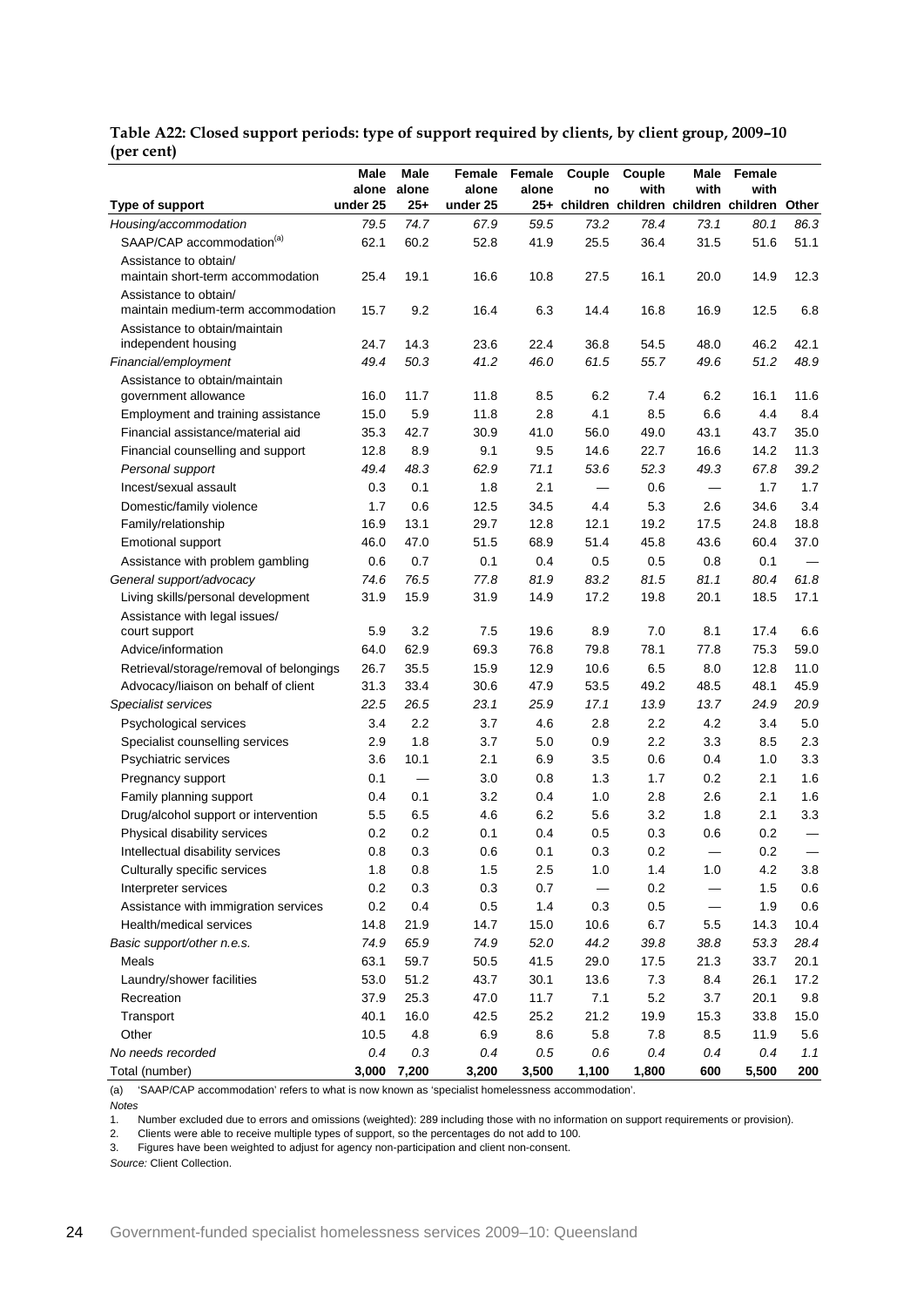### <span id="page-28-0"></span>**Table A23: Type of support required by clients in closed support periods, by provision, 2009–10**

**Part a: Individual types of support required in closed support periods, by provision (percentage of closed support periods)**

|                                                            |                            | Not provided         |               |                         | Provided        |               |       |                          |
|------------------------------------------------------------|----------------------------|----------------------|---------------|-------------------------|-----------------|---------------|-------|--------------------------|
|                                                            | <b>Neither</b><br>provided |                      |               |                         | <b>Provided</b> |               |       | <b>Closed</b><br>support |
| Type of support                                            | referred                   | nor Referred<br>only | Sub-<br>total | <b>Provided</b><br>only | and<br>referred | Sub-<br>total | Total | periods<br>(number)      |
| Housing/accommodation                                      |                            |                      |               |                         |                 |               |       |                          |
| SAAP/CAP accommodation <sup>(a)</sup>                      | 3.0                        | 3.0                  | 6.0           | 89.6                    | 4.4             | 94.0          | 100.0 | 13,500                   |
| Assistance to obtain/maintain                              |                            |                      |               |                         |                 |               |       |                          |
| short-term accommodation                                   | 5.0                        | 8.5                  | 13.5          | 66.3                    | 20.2            | 86.5          | 100.0 | 4,700                    |
| Assistance to obtain/maintain<br>medium-term accommodation | 12.5                       | 13.3                 | 25.8          | 52.4                    | 21.8            | 74.2          | 100.0 | 3,100                    |
| Assistance to obtain/maintain                              |                            |                      |               |                         |                 |               |       |                          |
| independent housing                                        | 7.5                        | 10.8                 | 18.3          | 62.5                    | 19.2            | 81.7          | 100.0 | 7,700                    |
| Financial/employment                                       |                            |                      |               |                         |                 |               |       |                          |
| Assistance to obtain/maintain<br>government allowance      | 4.5                        | 10.5                 | 15.0          | 62.9                    | 22.1            | 85.0          | 100.0 | 3,100                    |
| Employment and training assistance                         | 18.4                       | 16.6                 | 35.0          | 50.0                    | 15.0            | 65.0          | 100.0 | 1,800                    |
| Financial assistance/material aid                          | 2.4                        | 6.7                  | 9.1           | 76.8                    | 14.2            | 91.0          | 100.0 | 10,500                   |
| Financial counselling and support                          | 7.5                        | 12.6                 | 20.1          | 70.0                    | 10.0            | 80.0          | 100.0 | 3,000                    |
| Personal support                                           | 1.8                        | 0.9                  | 2.7           | 92.7                    | 4.6             | 97.3          | 100.0 | 15,000                   |
| Incest/sexual assault                                      | 7.8                        | 20.4                 | 28.2          | 45.1                    | 26.7            | 71.8          | 100.0 | 300                      |
| Domestic/family violence                                   | 3.7                        | 6.3                  | 10.0          | 81.0                    | 9.0             | 90.0          | 100.0 | 3,800                    |
| Family/relationship                                        | 6.1                        | 6.5                  | 12.6          | 78.2                    | 9.1             | 87.3          | 100.0 | 5,100                    |
| Emotional support                                          | 1.4                        | 0.4                  | 1.8           | 93.9                    | 4.3             | 98.2          | 100.0 | 13,800                   |
| Assistance with problem gambling                           | 30.6                       | 14.8                 | 45.4          | 40.7                    | 13.9            | 54.6          | 100.0 | 100                      |
| General support/advocacy                                   |                            |                      |               |                         |                 |               |       |                          |
| Living skills/personal development                         | 5.0                        | 1.6                  | 6.6           | 85.5                    | 7.9             | 93.4          | 100.0 | 5,400                    |
| Assistance with legal issues/                              |                            |                      |               |                         |                 |               |       |                          |
| court support                                              | 5.4                        | 13.1                 | 18.5          | 51.8                    | 29.7            | 81.5          | 100.0 | 2,700                    |
| Advice/information                                         | 0.7                        | 0.3                  | 1.0           | 90.1                    | 8.9             | 99.0          | 100.0 | 18,300                   |
| Retrieval/storage/removal of belongings                    | 2.3                        | 1.2                  | 3.5           | 94.3                    | 2.1             | 96.4          | 100.0 | 5,300                    |
| Advocacy/liaison on behalf of client                       | 1.3                        | 1.3                  | 2.6           | 84.6                    | 12.8            | 97.4          | 100.0 | 10,500                   |
| Specialist services                                        |                            |                      |               |                         |                 |               |       |                          |
| Psychological services                                     | 14.2                       | 30.9                 | 45.1          | 40.5                    | 14.3            | 54.8          | 100.0 | 800                      |
| Specialist counselling services                            | 12.1                       | 39.1                 | 51.2          | 30.8                    | 18.0            | 48.8          | 100.0 | 1,100                    |
| Psychiatric services                                       | 8.0                        | 33.1                 | 41.1          | 52.8                    | 6.1             | 58.9          | 100.0 | 1,200                    |
| Pregnancy support                                          | 8.0                        | 11.7                 | 19.7          | 47.7                    | 32.7            | 80.4          | 100.0 | 300                      |
| Family planning support                                    | 15.2                       | 13.3                 | 28.5          | 52.1                    | 19.4            | 71.5          | 100.0 | 300                      |
| Drug/alcohol support or intervention                       | 20.2                       | 21.7                 | 41.9          | 40.1                    | 18.0            | 58.1          | 100.0 | 1,300                    |
| Physical disability services                               | 24.6                       | 37.7                 | 62.3          | 23.2                    | 14.5            | 37.7          | 100.0 | 100                      |
| Intellectual disability services                           | 36.3                       | 29.4                 | 65.7          | 15.7                    | 18.6            | 34.3          | 100.0 | 100                      |
| Culturally specific services                               | 5.5                        | 9.0                  | 14.5          | 72.3                    | 13.2            | 85.5          | 100.0 | 600                      |
| Interpreter services                                       | 2.6                        | 10.3                 | 12.9          | 56.8                    | 30.3            | 87.1          | 100.0 | 200                      |
| Assistance with immigration issues                         | 1.5                        | 13.4                 | 14.9          | 41.3                    | 43.8            | 85.1          | 100.0 | 200                      |
| Health/medical services                                    | $6.0\,$                    | 27.5                 | 33.5          | 52.6                    | 14.0            | 66.6          | 100.0 | 4,000                    |
| Basic support/other n.e.s.                                 |                            |                      |               |                         |                 |               |       |                          |
| Meals                                                      | 0.8                        | 2.0                  | 2.8           | 95.3                    | 1.9             | 97.2          | 100.0 | 11,900                   |
| Laundry/shower facilities                                  | 0.9                        | 0.2                  | 1.1           | 98.0                    | 0.9             | 98.9          | 100.0 | 9,600                    |
| Recreation                                                 | 1.5                        | 0.2                  | 1.7           | 97.6                    | 0.7             | 98.3          | 100.0 | 6,200                    |
| Transport                                                  | 1.8                        | $1.0$                | $2.8\,$       | 94.1                    | 3.1             | 97.2          | 100.0 | 7,100                    |
| Other                                                      | 3.3                        | 2.1                  | 5.4           | 83.5                    | 11.1            | 94.6          | 100.0 | 2,200                    |

*(continued)*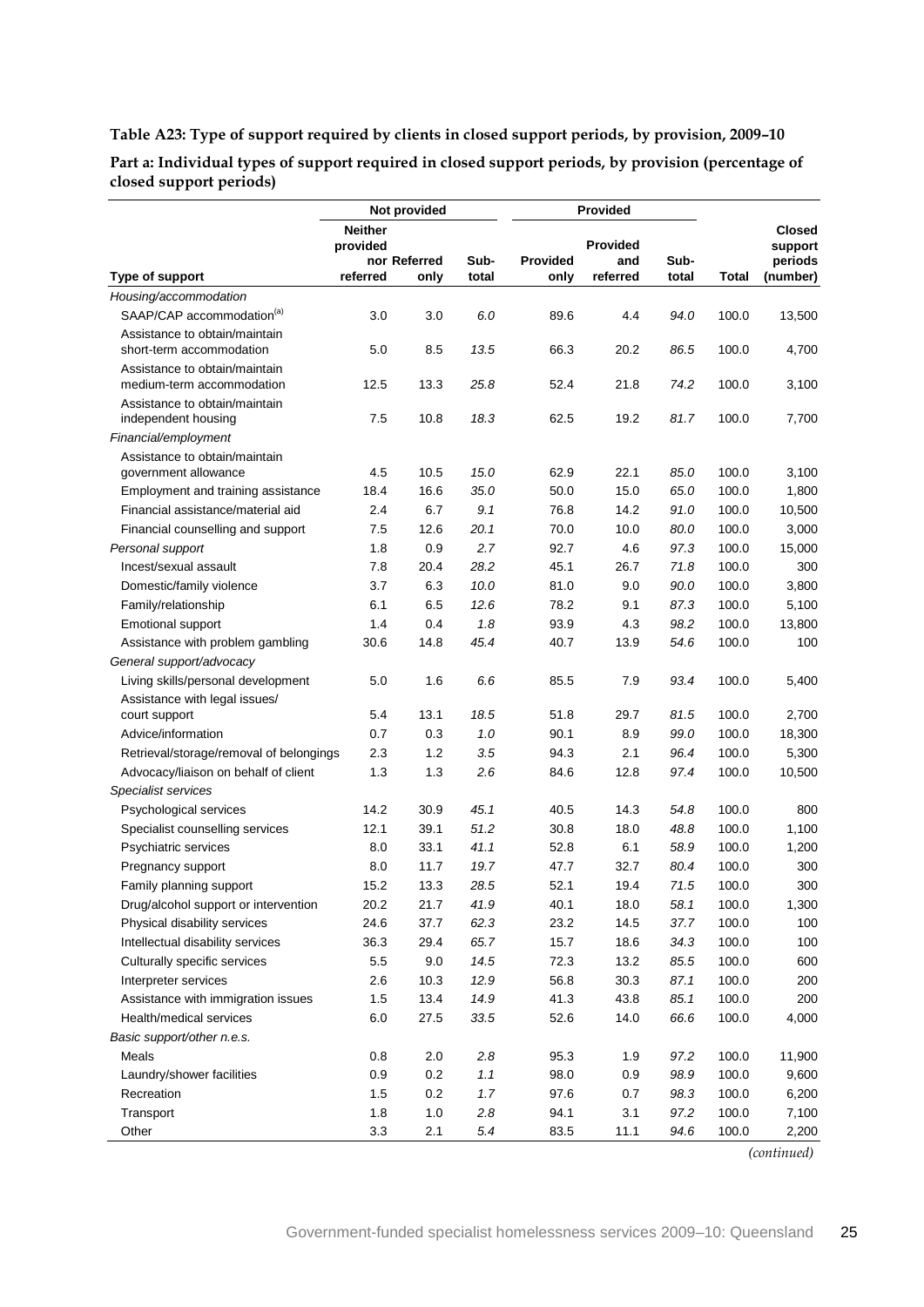**Table A23 (continued): Type of support required by clients in closed support periods, by provision, 2009–10**

|                                | Not provided                               |                  |                 | <b>Provided</b>         |                                    |                 |       | <b>Distinct</b>                             |                                                 |
|--------------------------------|--------------------------------------------|------------------|-----------------|-------------------------|------------------------------------|-----------------|-------|---------------------------------------------|-------------------------------------------------|
| Broad type of<br>support       | <b>Neither</b><br>provided<br>nor referred | Referred<br>only | <b>Subtotal</b> | <b>Provided</b><br>only | <b>Provided</b><br>and<br>referred | <b>Subtotal</b> | Total | types of<br>support<br>required<br>(number) | <b>Closed</b><br>support<br>periods<br>(number) |
| Housing/<br>accommodation      | 5.5                                        | 7.1              | 12.6            | 74.7                    | 12.8                               | 87.5            | 100.0 | 29,100                                      | 19,400                                          |
| Financial/<br>employment       | 5.2                                        | 9.3              | 14.5            | 70.6                    | 14.9                               | 85.5            | 100.0 | 18,500                                      | 12,600                                          |
| Personal support               | 3.1                                        | 3.0              | 6.1             | 87.5                    | 6.4                                | 93.9            | 100.0 | 23,100                                      | 15,000                                          |
| General support/<br>advocacy   | 1.9                                        | 1.7              | 3.6             | 86.2                    | 10.2                               | 96.4            | 100.0 | 42,100                                      | 20,500                                          |
| Specialist services            | 9.9                                        | 26.3             | 36.2            | 48.2                    | 15.6                               | 63.8            | 100.0 | 10,200                                      | 6,200                                           |
| Basic support/<br>other n.e.s. | 1.3                                        | 1.1              | 2.4             | 95.5                    | 2.2                                | 97.7            | 100.0 | 37,000                                      | 15,600                                          |
| Total (%)                      | 3.5                                        | 5.2              | 8.6             | 82.2                    | 9.2                                | 91.4            | 100.0 | . .                                         | . .                                             |
| Total (number)                 | 5,500                                      | 8,300            | 13,800          | 131,500                 | 14,700                             | 146,200         | . .   | 160,000                                     | 26,300                                          |

**Part b: Broad types of support required in closed support periods, by provision (percentage of distinct types of support required)**

(a) 'SAAP/CAP accommodation' refers to what is now known as 'specialist homelessness accommodation'.

*Notes for tables A23 and A24*

1. Number excluded due to errors and omissions (weighted) (closed support periods with no information on support requirements or provision): 928in 2008–09; 851 in 2009–10.

2. In broad groups of support types, a client may require more than one type of support within the group. The percentages for broad groups relate to all needs and not to support periods. For individual types of support, a need can be recorded only once within a support period, so the percentages relate to support periods.

3. Caution should be used when comparing data across years because of changes in policy and service delivery arrangements.

4. Figures have been weighted to adjust for agency non-participation.

<span id="page-29-0"></span>*Source:* Client Collection.

#### **Table A24: Broad types of support required in closed support periods, by provision, 2008–09 (percentage of distinct types of support required)**

|                                | Not provided                               |                  |                 |                         | <b>Provided</b>                    |                 |       | <b>Distinct</b>                             |                                                 |
|--------------------------------|--------------------------------------------|------------------|-----------------|-------------------------|------------------------------------|-----------------|-------|---------------------------------------------|-------------------------------------------------|
| Broad type of<br>support       | <b>Neither</b><br>provided<br>nor referred | Referred<br>only | <b>Subtotal</b> | <b>Provided</b><br>only | <b>Provided</b><br>and<br>referred | <b>Subtotal</b> | Total | types of<br>support<br>required<br>(number) | <b>Closed</b><br>support<br>periods<br>(number) |
| Housing/<br>accommodation      | 6.4                                        | 7.3              | 13.7            | 73.4                    | 12.9                               | 86.3            | 100.0 | 29,200                                      | 19,800                                          |
| Financial/<br>employment       | 7.1                                        | 9.2              | 16.3            | 68.3                    | 15.5                               | 83.8            | 100.0 | 16,300                                      | 10,800                                          |
| Personal support               | 3.4                                        | 3.2              | 6.6             | 86.4                    | 7.0                                | 93.4            | 100.0 | 20,600                                      | 13,100                                          |
| General support/<br>advocacy   | 2.7                                        | 1.8              | 4.5             | 86.6                    | 8.9                                | 95.5            | 100.0 | 37,900                                      | 18,600                                          |
| Specialist services            | 12.9                                       | 25.8             | 38.7            | 42.5                    | 18.9                               | 61.4            | 100.0 | 10,000                                      | 6,200                                           |
| Basic support/<br>other n.e.s. | 2.0                                        | 1.1              | 3.1             | 95.4                    | 1.5                                | 96.9            | 100.0 | 35,300                                      | 14,400                                          |
| Total (%)                      | 4.5                                        | 5.3              | 9.8             | 81.1                    | 9.1                                | 90.2            | 100.0 | . .                                         | . .                                             |
| Total (number)                 | 6,700                                      | 7,900            | 14,600          | 121,100                 | 13,500                             | 134,600         | . .   | 149,300                                     | 24,900                                          |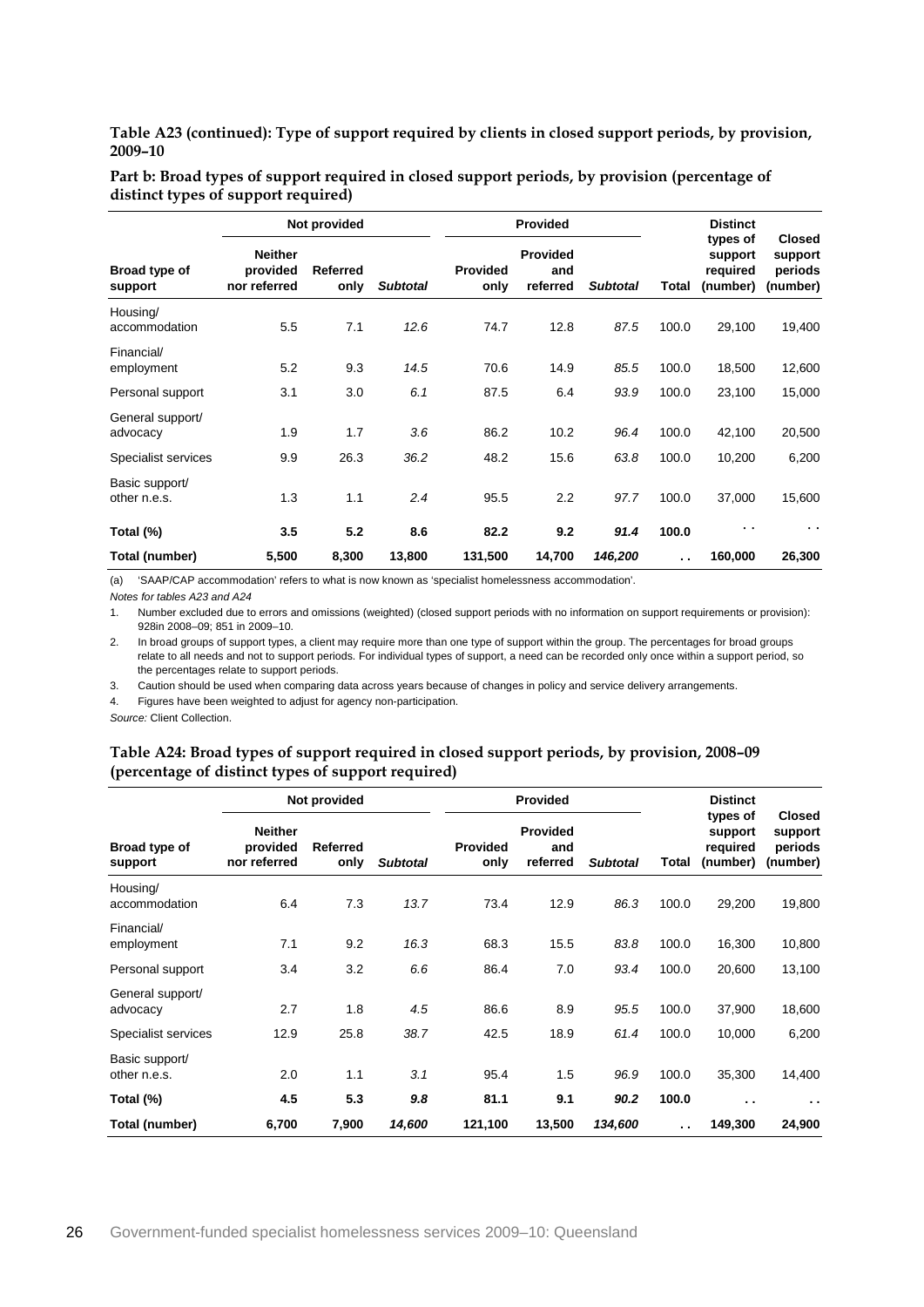| Type of support                       | 2006-07 | 2007-08 | 2008-09 | 2009-10 |
|---------------------------------------|---------|---------|---------|---------|
| Accommodation                         | 80.0    | 75.6    | 74.9    | 68.3    |
| SAAP/CAP accommodation <sup>(a)</sup> | 80.0    | 75.6    | 74.9    | 68.3    |
| School liaison/child care             | 35.2    | 33.9    | 32.0    | 27.4    |
| School liaison                        | 16.1    | 15.8    | 14.3    | 11.4    |
| Child care                            | 25.5    | 23.1    | 21.6    | 18.7    |
| Personal support                      | 22.9    | 20.1    | 19.4    | 16.2    |
| Help with behavioural problems        | 10.4    | 9.6     | 7.4     | 6.6     |
| Sexual/physical abuse support         | 2.8     | 1.8     | 1.4     | 0.9     |
| Skills education                      | 5.0     | 5.4     | 4.5     | 3.8     |
| Structured play/skill development     | 12.7    | 12.9    | 13.7    | 11.4    |
| General support/advocacy              | 28.5    | 29.8    | 26.4    | 27.6    |
| Access arrangements                   | 3.1     | 4.2     | 3.0     | 2.6     |
| Advice/information                    | 19.4    | 23.0    | 19.9    | 22.9    |
| Advocacy                              | 17.6    | 19.6    | 16.5    | 17.7    |
| Specialist services                   | 18.2    | 17.0    | 16.0    | 14.2    |
| Specialist counselling                | 5.2     | 3.6     | 3.9     | 3.3     |
| Culturally specific services          | 4.3     | 3.0     | 2.5     | 2.9     |
| Health/medical services               | 12.6    | 13.0    | 11.9    | 10.0    |
| Basic support/other n.e.s.            | 65.5    | 65.9    | 63.8    | 60.6    |
| Meals                                 | 48.2    | 47.6    | 47.2    | 45.0    |
| Showers/hygiene                       | 42.5    | 41.9    | 36.7    | 34.0    |
| Recreation                            | 40.2    | 38.2    | 33.1    | 29.6    |
| Transport                             | 48.6    | 46.1    | 40.9    | 34.5    |
| Other                                 | 14.5    | 17.8    | 18.5    | 16.0    |
| No needs recorded                     | 0.7     | 0.5     | 0.1     | 0.6     |
| Total (number)                        | 6,100   | 6,700   | 7,000   | 7,800   |

<span id="page-30-0"></span>**Table A25: Closed accompanying child support periods: type of support required for accompanying children, by reporting period, 2006–07 to 2009–10 (per cent)**

(a) 'SAAP/CAP accommodation' refers to what is now known as 'specialist homelessness accommodation'.

*Notes*

1. Number excluded due to errors and omissions (weighted) (closed support periods with no information on support requirements or provision): 5,150 in 2006–07; 7,266 in 2007–08; 6,599 in 2008–09; 6,627 in 2009–10. In the majority of these, 'no assistance' was indicated as required for the accompanying child.

2. Accompanying children were able to receive multiple types of support, so the percentages do not add to 100.

3. An accompanying child may require more than one type of support within a broad type of assistance.

4. Caution should be used when comparing data across years because of changes in policy and service delivery arrangements.

5. Figures have been weighted to adjust for agency non-participation.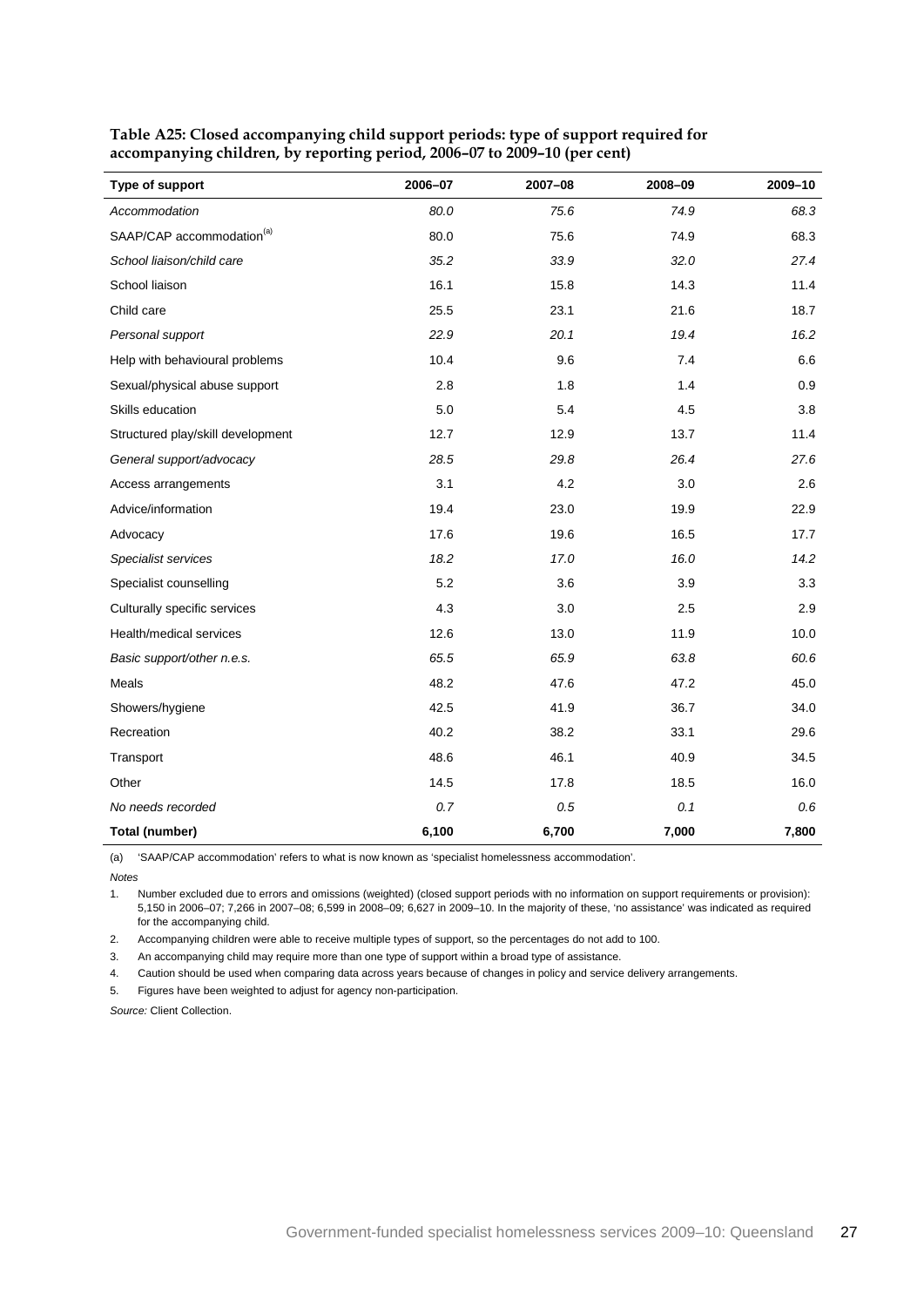<span id="page-31-0"></span>**Table A26: Type of support required for accompanying children in closed support periods, by provision, 2009–10**

| Part a: Individual types of support required for accompanying children in closed support periods, |  |
|---------------------------------------------------------------------------------------------------|--|
| by provision (percentage of closed accompanying child support periods)                            |  |

|                                       |                                               | Not provided            |                 |                         | <b>Provided</b>                    |                 |              | <b>Closed</b>                                                |
|---------------------------------------|-----------------------------------------------|-------------------------|-----------------|-------------------------|------------------------------------|-----------------|--------------|--------------------------------------------------------------|
| Type of support                       | <b>Neither</b><br>provided<br>nor<br>referred | <b>Referred</b><br>only | <b>Subtotal</b> | <b>Provided</b><br>only | <b>Provided</b><br>and<br>referred | <b>Subtotal</b> | <b>Total</b> | accom-<br>panying<br>child<br>support<br>periods<br>(number) |
| Accommodation                         |                                               |                         |                 |                         |                                    |                 |              |                                                              |
| SAAP/CAP accommodation <sup>(a)</sup> | 1.5                                           | 0.5                     | 2.0             | 96.9                    | 1.1                                | 98.0            | 100.0        | 5,300                                                        |
| School liaison/child care             |                                               |                         |                 |                         |                                    |                 |              |                                                              |
| School liaison                        | 4.2                                           | 3.8                     | 8.0             | 72.7                    | 19.2                               | 91.9            | 100.0        | 900                                                          |
| Child care                            | 2.8                                           | 10.1                    | 12.9            | 75.4                    | 11.6                               | 87.0            | 100.0        | 1,500                                                        |
| Personal support                      |                                               |                         |                 |                         |                                    |                 |              |                                                              |
| Help with behavioural problems        | 4.4                                           | 13.9                    | 18.3            | 74.3                    | 7.3                                | 81.6            | 100.0        | 500                                                          |
| Sexual/physical abuse support         | 7.5                                           | 29.9                    | 37.4            | 43.3                    | 19.4                               | 62.7            | 100.0        | 100                                                          |
| Skills education                      | 2.5                                           | 7.4                     | 9.9             | 88.3                    | 1.8                                | 90.1            | 100.0        | 300                                                          |
| Structured play/skill development     | 2.2                                           | 2.3                     | 4.5             | 93.8                    | 1.6                                | 95.4            | 100.0        | 900                                                          |
| General support/advocacy              |                                               |                         |                 |                         |                                    |                 |              |                                                              |
| Access arrangements                   | 6.6                                           | 19.9                    | 26.5            | 59.7                    | 13.8                               | 73.5            | 100.0        | 200                                                          |
| Advice/information                    | 1.3                                           | 0.6                     | 1.9             | 95.6                    | 2.5                                | 98.1            | 100.0        | 1,800                                                        |
| Advocacy                              | 1.0                                           | 1.6                     | 2.6             | 95.4                    | 2.0                                | 97.4            | 100.0        | 1,400                                                        |
| Specialist services                   |                                               |                         |                 |                         |                                    |                 |              |                                                              |
| Specialist counselling                | 9.7                                           | 46.4                    | 56.1            | 29.8                    | 14.1                               | 43.9            | 100.0        | 300                                                          |
| Culturally specific services          | 8.7                                           | 9.1                     | 17.8            | 66.2                    | 16.0                               | 82.2            | 100.0        | 200                                                          |
| Health/medical services               | 8.0                                           | 31.1                    | 39.1            | 36.0                    | 24.8                               | 60.8            | 100.0        | 800                                                          |
| Basic support/other n.e.s.            |                                               |                         |                 |                         |                                    |                 |              |                                                              |
| Meals                                 | 0.7                                           | 3.1                     | 3.8             | 95.1                    | 1.0                                | 96.1            | 100.0        | 3,500                                                        |
| Showers/hygiene                       | 1.2                                           | 0.2                     | 1.4             | 97.6                    | 1.1                                | 98.7            | 100.0        | 2,700                                                        |
| Recreation                            | 1.5                                           | 0.6                     | 2.1             | 96.4                    | 1.5                                | 97.9            | 100.0        | 2,300                                                        |
| Transport                             | 1.0                                           | 0.1                     | 1.1             | 97.5                    | 1.4                                | 98.9            | 100.0        | 2,700                                                        |
| Other                                 | 5.7                                           | 2.2                     | 7.9             | 90.4                    | 1.7                                | 92.1            | 100.0        | 1,300                                                        |

*(continued)*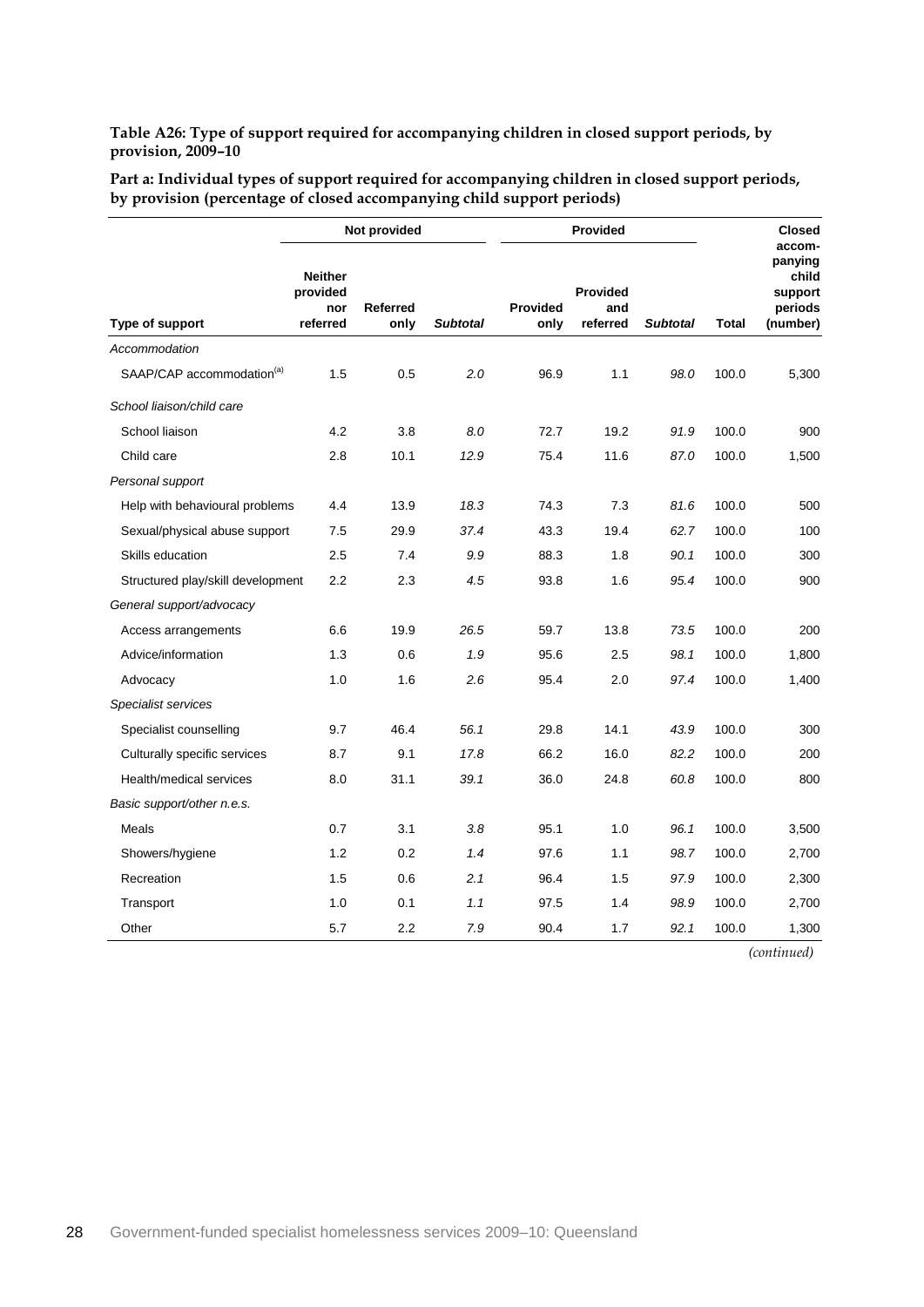#### **Table A26 (continued): Type of support required for accompanying children in closed support periods, by provision, 2009–10**

|                                | Not provided                                  |                  |               |                         | Provided                           |               |                      |                                                                | <b>Closed</b>                                                |
|--------------------------------|-----------------------------------------------|------------------|---------------|-------------------------|------------------------------------|---------------|----------------------|----------------------------------------------------------------|--------------------------------------------------------------|
| Broad type of<br>support       | <b>Neither</b><br>provided<br>nor<br>referred | Referred<br>only | Sub-<br>total | <b>Provided</b><br>only | <b>Provided</b><br>and<br>referred | Sub-<br>total | Total                | <b>Distinct</b><br>types of<br>support<br>required<br>(number) | accom-<br>panying<br>child<br>support<br>periods<br>(number) |
| Accommodation                  | 1.5                                           | 0.5              | 2.0           | 96.9                    | 1.1                                | 98.0          | 100.0                | 5,300                                                          | 5,300                                                        |
| School liaison/<br>child care  | 3.4                                           | 7.7              | 11.1          | 74.4                    | 14.5                               | 88.9          | 100.0                | 2,400                                                          | 2,100                                                        |
| Personal support               | 3.1                                           | 7.6              | 10.7          | 85.2                    | 4.0                                | 89.2          | 100.0                | 1,800                                                          | 1,300                                                        |
| General support/<br>advocacy   | 1.5                                           | 2.2              | 3.7           | 93.3                    | 3.0                                | 96.3          | 100.0                | 3,400                                                          | 2,200                                                        |
| Specialist services            | 8.5                                           | 30.3             | 38.8          | 40.2                    | 21.1                               | 61.3          | 100.0                | 1,300                                                          | 1,100                                                        |
| Basic support/<br>other n.e.s. | 1.5                                           | 1.3              | 2.8           | 95.9                    | 1.3                                | 97.2          | 100.0                | 12,400                                                         | 4,700                                                        |
| Total (%)                      | 2.1                                           | 3.6              | 5.7           | 90.5                    | 3.8                                | 94.3          | 100.0                | $\sim$                                                         | $\sim$                                                       |
| Total (number)                 | 600                                           | 1,000            | 1,600         | 24,000                  | 1,000                              | 25,000        | $\ddot{\phantom{0}}$ | 26,500                                                         | 7,800                                                        |

**Part b: Broad types of support required for accompanying children in closed support periods, by provision (percentage of distinct types of support required)**

(a) 'SAAP/CAP accommodation' refers to what is now known as 'specialist homelessness accommodation'.

*Notes for tables A26 and A27*

1. Number excluded due to errors and omissions (weighted) (closed support periods with no information on support requirements or provision): 6,599 in 2008–09; 6,627 in 2009–10. In the majority of these, 'no assistance' was indicated as required for the accompanying child.

2. In broad groups of support types, an accompanying child may require more than one type of support within the group. The percentages for broad groups relate to all needs and not to support periods. For individual types of support, a need can be recorded only once within a support period, so the percentages relate to accompanying child support periods.

3. Caution should be used when comparing data across years because of changes in policy and service delivery arrangements.

4. Figures have been weighted to adjust for agency non-participation.

<span id="page-32-0"></span>*Source:* Client Collection.

#### **Table A27: Broad types of support required for accompanying children in closed support periods, by provision, 2008–09 (percentage of distinct types of support required)**

|                                |                                               | Not provided            |               |                         | Provided                           |               |                      | <b>Closed</b>                                                  |                                                             |
|--------------------------------|-----------------------------------------------|-------------------------|---------------|-------------------------|------------------------------------|---------------|----------------------|----------------------------------------------------------------|-------------------------------------------------------------|
| Broad type of<br>support       | <b>Neither</b><br>provided<br>nor<br>referred | <b>Referred</b><br>only | Sub-<br>total | <b>Provided</b><br>only | <b>Provided</b><br>and<br>referred | Sub-<br>total | <b>Total</b>         | <b>Distinct</b><br>types of<br>support<br>required<br>(number) | accom-<br>panying<br>child<br>support<br>period<br>(number) |
| Accommodation                  | 0.5                                           | 0.8                     | 1.3           | 97.2                    | 1.6                                | 98.8          | 100.0                | 5,300                                                          | 5,300                                                       |
| School liaison/<br>child care  | 4.3                                           | 8.1                     | 12.4          | 72.9                    | 14.7                               | 87.6          | 100.0                | 2,500                                                          | 2,200                                                       |
| Personal support               | 6.2                                           | 6.7                     | 12.9          | 83.5                    | 3.6                                | 87.1          | 100.0                | 1,900                                                          | 1,400                                                       |
| General support/<br>advocacy   | 3.5                                           | 1.4                     | 4.9           | 92.0                    | 3.2                                | 95.2          | 100.0                | 2,800                                                          | 1,900                                                       |
| Specialist services            | 9.8                                           | 31.3                    | 41.1          | 36.3                    | 22.5                               | 58.8          | 100.0                | 1,300                                                          | 1,100                                                       |
| Basic support/<br>other n.e.s. | 1.4                                           | 0.9                     | 2.3           | 97.0                    | 0.7                                | 97.7          | 100.0                | 12,400                                                         | 4,500                                                       |
| Total (%)                      | 2.5                                           | 3.5                     | 6.0           | 90.2                    | 3.8                                | 94.0          | 100.0                | $\ddot{\phantom{0}}$                                           | $\sim$ $\sim$                                               |
| Total (number)                 | 600                                           | 900                     | 1,500         | 23,600                  | 1,000                              | 24,600        | $\ddot{\phantom{1}}$ | 26,100                                                         | 7,000                                                       |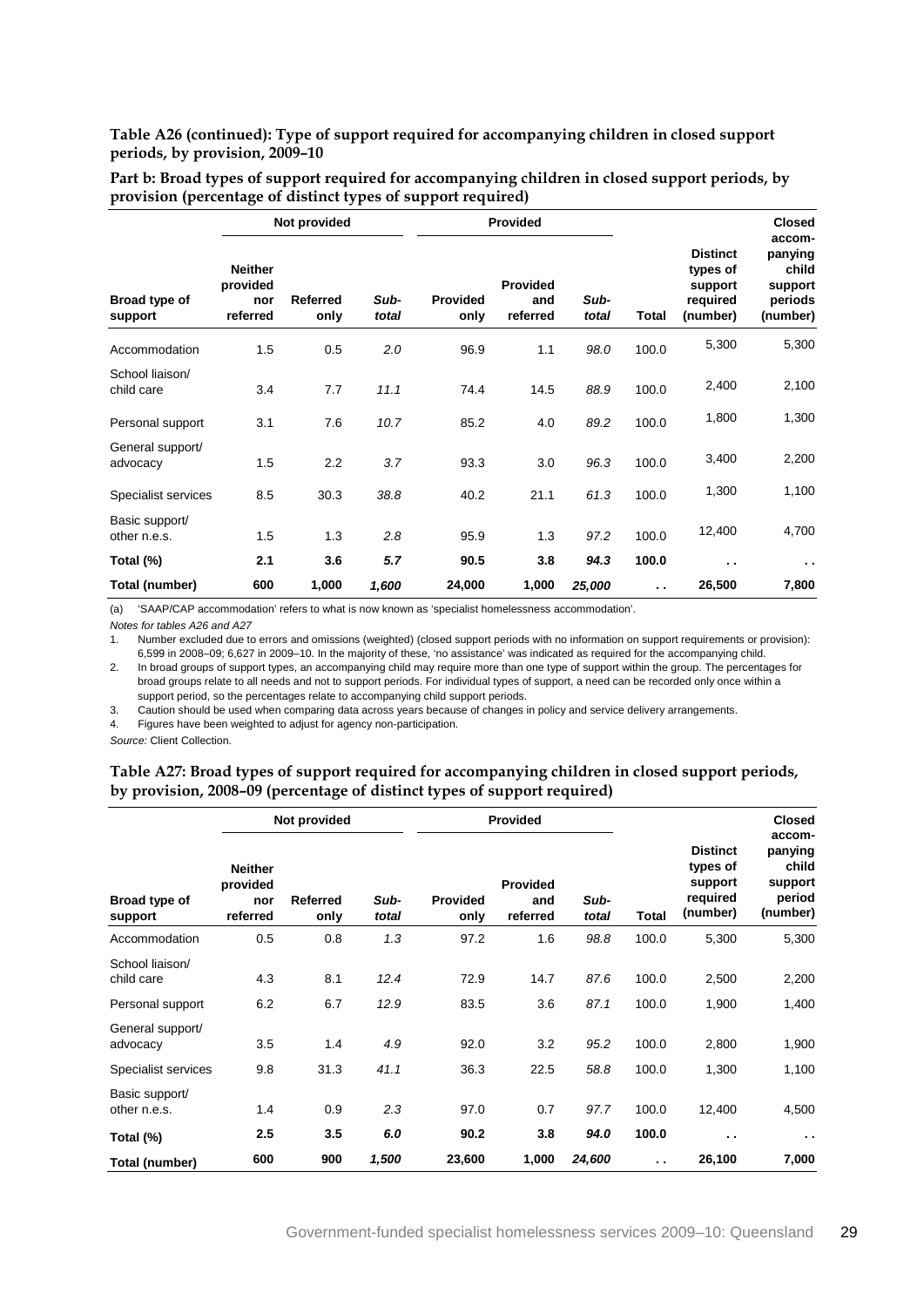<span id="page-33-0"></span>**Table A28: Closed support periods: main source of income immediately before and after a support period, by reporting period, 2008–09 to 2009–10 (per cent)**

|                       | Closed support periods in which clients needed<br>assistance to obtain/maintain a pension or benefit |       |               | All closed support periods |
|-----------------------|------------------------------------------------------------------------------------------------------|-------|---------------|----------------------------|
| Main source of income | <b>Before</b>                                                                                        | After | <b>Before</b> | After                      |
|                       |                                                                                                      |       | 2008-09       |                            |
| No income             | 20.3                                                                                                 | 10.8  | 11.8          | 8.9                        |
| Government payments   | 71.8                                                                                                 | 82.6  | 80.2          | 82.2                       |
| Other                 | 7.9                                                                                                  | 6.6   | 8.0           | 8.9                        |
| Total                 | 100.0                                                                                                | 100.0 | 100.0         | 100.0                      |
| Total (number)        | 2,900                                                                                                | 2,700 | 24,400        | 22,200                     |
|                       |                                                                                                      |       | 2009-10       |                            |
| No income             | 18.1                                                                                                 | 8.2   | 10.4          | 8.1                        |
| Government payments   | 74.7                                                                                                 | 84.7  | 83.6          | 85.1                       |
| Other                 | 7.3                                                                                                  | 7.1   | 6.0           | 6.8                        |
| Total                 | 100.0                                                                                                | 100.0 | 100.0         | 100.0                      |
| Total (number)        | 3,000                                                                                                | 2,900 | 25,800        | 24,500                     |

*Notes*

1. Number excluded due to errors and omissions (weighted): 1,546 before support (including 'Don't know'), 3,720 after support (including 'Don't know' and 'Client left without providing any information') in 2008–09; 1,445 before support (including 'Don't know'),2,795 after support (including 'Don't know' and 'Client left without providing any information') in 2009–10.

2. Caution should be used when comparing data across years because of changes in policy and service delivery arrangements.

3. Figures have been weighted to adjust for agency non-participation and client non-consent.

<span id="page-33-1"></span>*Source:* Client Collection.

#### **Table A29: Closed support periods: main source of income immediately after a support period by length of support, by reporting period, 2008–09 to 2009–10 (per cent)**

|                     | 1 week or | >1 week- | $>1-3$ | $>3-6$  | >6     |               | <b>Total</b>  |
|---------------------|-----------|----------|--------|---------|--------|---------------|---------------|
| After support       | less      | 1 month  | months | months  | months | Per cent      | <b>Number</b> |
|                     |           |          |        | 2008-09 |        |               |               |
| No income           | 13.2      | 8.7      | 6.8    | 3.7     | 2.2    | 8.9           | 2,000         |
| Government payments | 79.4      | 83.7     | 85.0   | 83.2    | 79.5   | 82.2          | 18,300        |
| Other               | 7.3       | 7.7      | 8.2    | 13.1    | 18.3   | 8.9           | 2,000         |
| <b>Total</b>        | 100.0     | 100.0    | 100.0  | 100.0   | 100.0  | 100.0         | $\sim$ $\sim$ |
| Total (number)      | 7,800     | 4,600    | 6,400  | 1,900   | 1,600  | $\sim$ $\sim$ | 22,200        |
|                     |           |          |        | 2009-10 |        |               |               |
| No income           | 10.5      | 8.2      | 7.5    | 3.5     | 3.6    | 8.1           | 2,000         |
| Government payments | 84.3      | 85.3     | 86.0   | 85.6    | 85.3   | 85.1          | 20,800        |
| Other               | 5.1       | 6.6      | 6.5    | 10.9    | 11.0   | 6.8           | 1,700         |
| Total               | 100.0     | 100.0    | 100.0  | 100.0   | 100.0  | 100.0         | $\sim$        |
| Total (number)      | 9,400     | 4,200    | 6,700  | 2,300   | 1,800  | $\sim$ $\sim$ | 24,500        |

*Notes*

1. Number excluded due to errors and omissions (weighted): 3,720 (including 'Don't know' and 'Client left without providing any information') in 2008–09; 2,795 (including 'Don't know' and 'Client left without providing any information') in 2009–10.

2. Caution should be used when comparing data across years because of changes in policy and service delivery arrangements.

3. Figures have been weighted to adjust for agency non-participation and client non-consent.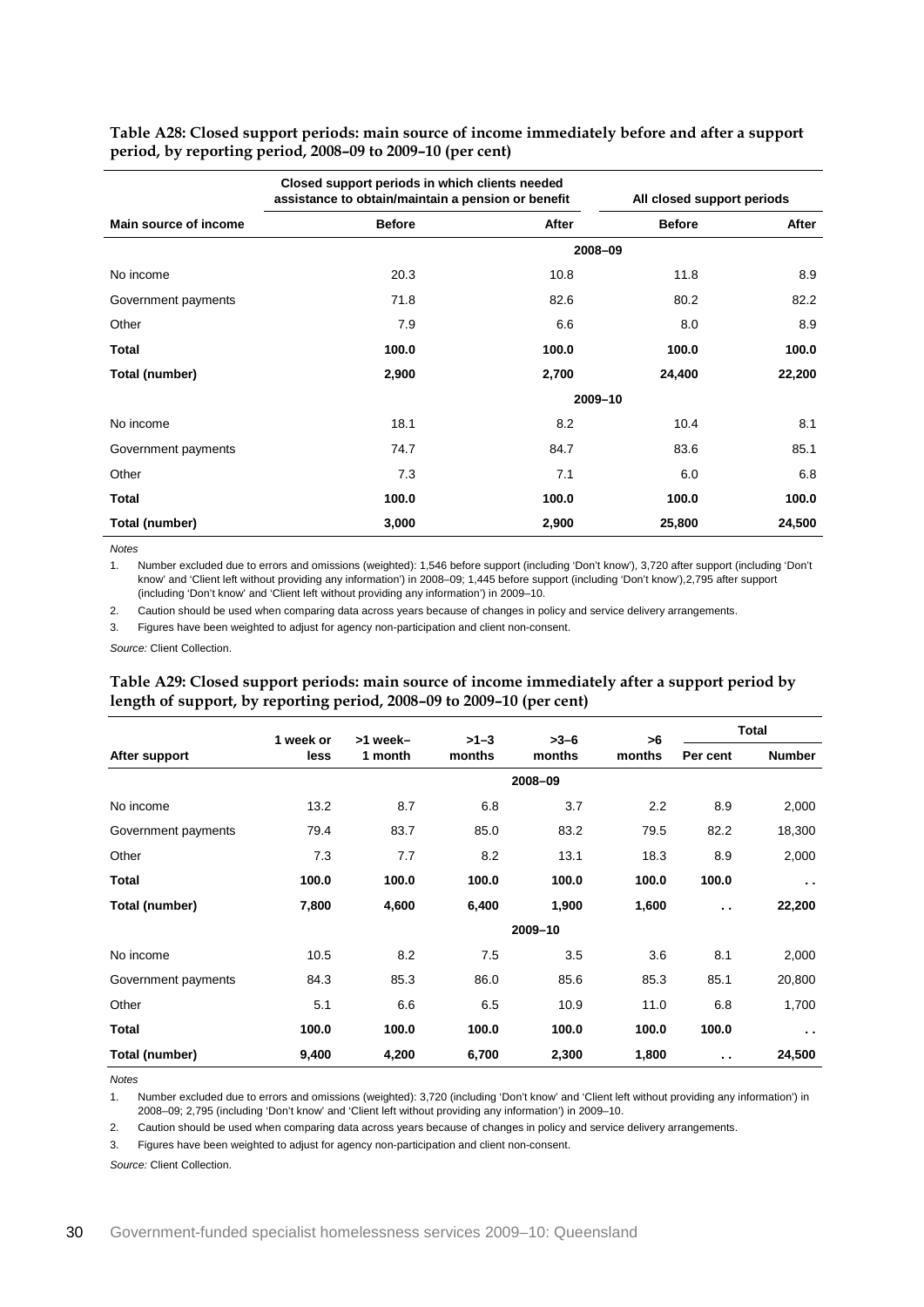|                               | Closed support periods in which clients needed<br>assistance in employment and training |       |               | All closed support periods |
|-------------------------------|-----------------------------------------------------------------------------------------|-------|---------------|----------------------------|
| <b>Employment status</b>      | <b>Before</b>                                                                           | After | <b>Before</b> | After                      |
|                               |                                                                                         |       | 2008-09       |                            |
| Employed full/part time       | 9.3                                                                                     | 20.2  | 10.1          | 12.8                       |
| Unemployed (looking for work) | 44.6                                                                                    | 39.8  | 25.8          | 23.9                       |
| Not in labour force           | 46.1                                                                                    | 40.0  | 64.1          | 63.4                       |
| <b>Total</b>                  | 100.0                                                                                   | 100.0 | 100.0         | 100.0                      |
| Total (number)                | 1,600                                                                                   | 1,500 | 24,100        | 21,300                     |
|                               |                                                                                         |       | 2009-10       |                            |
| Employed full/part time       | 7.4                                                                                     | 18.5  | 8.3           | 10.3                       |
| Unemployed (looking for work) | 39.4                                                                                    | 34.5  | 26.8          | 25.0                       |
| Not in labour force           | 53.1                                                                                    | 47.0  | 64.9          | 64.7                       |
| Total                         | 100.0                                                                                   | 100.0 | 100.0         | 100.0                      |
| Total (number)                | 1,800                                                                                   | 1,600 | 25,500        | 23,600                     |

#### <span id="page-34-0"></span>**Table A30: Closed support periods: employment status in the week before and after a support period, 2008–09 to 2009–10 (per cent)**

*Notes*

1. Number excluded due to errors and omissions (weighted): 1,881 before support (including 'Don't know'), 4,604 after support (including 'Don't know' and 'Client left without providing any information') in 2008–09; 1,770 before support (including 'Don't know'), 3,636 after support (including 'Don't know' and 'Client left without providing any information') in 2009–10.

2. Caution should be used when comparing data across years because of changes in policy and service delivery arrangements.

3. Figures have been weighted to adjust for agency non-participation and client non-consent.

<span id="page-34-1"></span>*Source:* Client Collection.

#### **Table A31: Closed support periods: employment status in the week after a support period, by length of support, 2008–09 to 2009–10 (per cent)**

|                               | 1 week  | >1 week- | $>1-3$ | $>3-6$  | >6     |                      | Total         |
|-------------------------------|---------|----------|--------|---------|--------|----------------------|---------------|
| After support                 | or less | 1 month  | months | months  | months | Per cent             | <b>Number</b> |
|                               |         |          |        | 2008-09 |        |                      |               |
| Employed full/part time       | 10.6    | 10.8     | 12.2   | 17.8    | 25.6   | 12.8                 | 2,700         |
| Unemployed (looking for work) | 25.6    | 25.7     | 24.8   | 18.1    | 13.6   | 23.9                 | 5,100         |
| Not in labour force           | 63.9    | 63.5     | 63.1   | 64.0    | 60.7   | 63.4                 | 13,500        |
| <b>Total</b>                  | 100.0   | 100.0    | 100.0  | 100.0   | 100.0  | 100.0                | $\sim$ $\sim$ |
| Total (number)                | 7,300   | 4,400    | 6,200  | 1,800   | 1,500  | $\ddot{\phantom{a}}$ | 21,300        |
|                               |         |          |        | 2009-10 |        |                      |               |
| Employed full/part time       | 7.3     | 10.3     | 10.3   | 16.2    | 18.4   | 10.3                 | 2,400         |
| Unemployed (looking for work) | 29.5    | 24.2     | 23.2   | 19.9    | 16.7   | 25.0                 | 5,900         |
| Not in labour force           | 63.2    | 65.6     | 66.5   | 63.9    | 65.0   | 64.7                 | 15,300        |
| Total                         | 100.0   | 100.0    | 100.0  | 100.0   | 100.0  | 100.0                | $\sim$        |
| Total (number)                | 9,100   | 4,000    | 6,500  | 2,300   | 1,700  | $\sim$               | 23,600        |

*Notes*

1. Number excluded due to errors and omissions (weighted): 3,636 (including 'Don't know' and 'Client left without providing any information') in 2008–09; 3,636 (including 'Don't know' and 'Client left without providing any information') in 2009–10.

2. Caution should be used when comparing data across years because of changes in policy and service delivery arrangements.

3. Figures have been weighted to adjust for agency non-participation and client non-consent.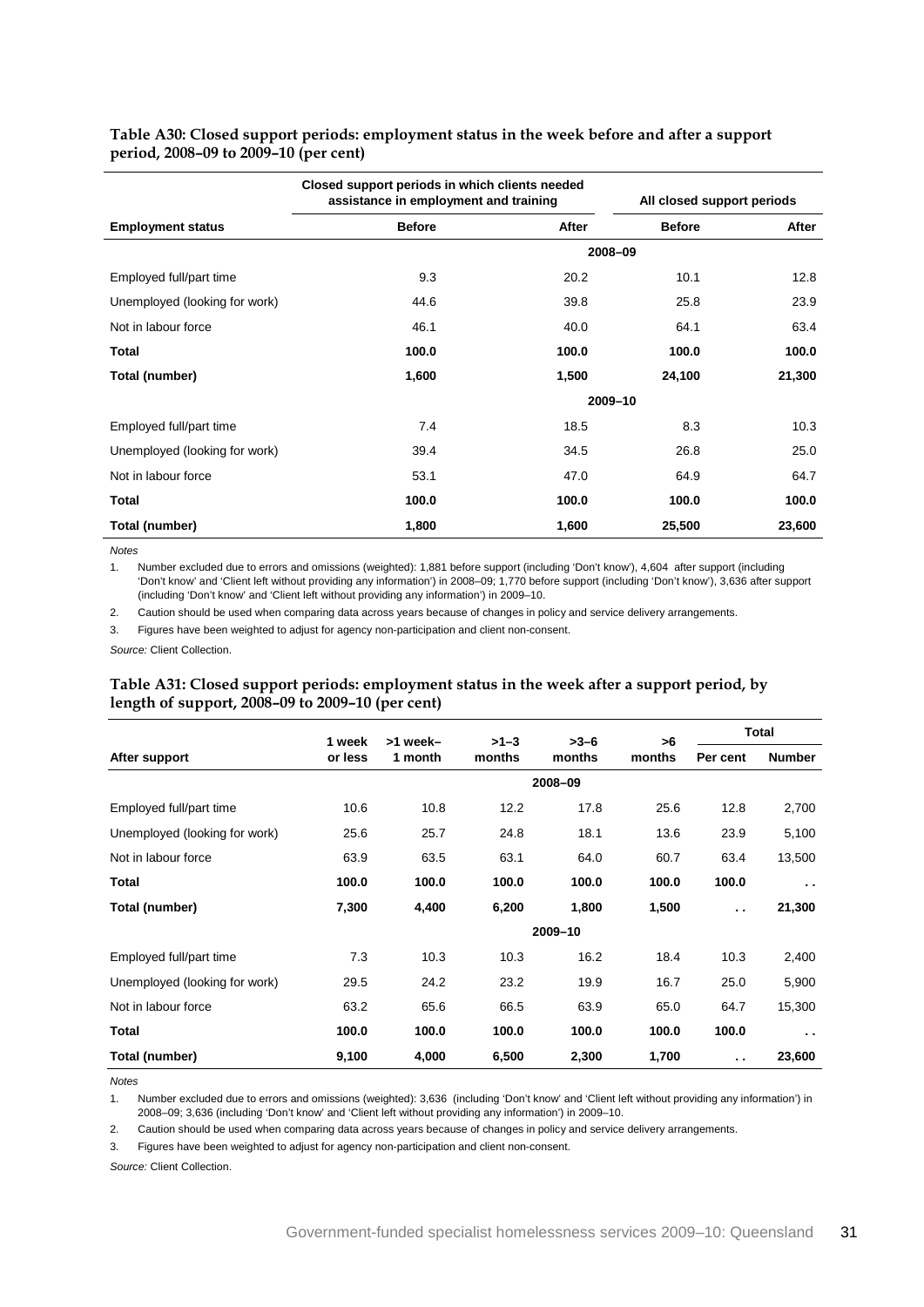|                                    | Closed support periods in which clients<br>needed assistance to obtain/maintain<br>independent housing |       |               | All closed support periods |
|------------------------------------|--------------------------------------------------------------------------------------------------------|-------|---------------|----------------------------|
| Type of house/dwelling             | <b>Before</b>                                                                                          | After | <b>Before</b> | After                      |
|                                    |                                                                                                        |       | 2008-09       |                            |
| Improvised dwelling/sleeping rough | 12.1                                                                                                   | 3.3   | 14.5          | 5.2                        |
| Improvised dwelling/car/tent/squat | 7.4                                                                                                    | 2.6   | 7.6           | 3.3                        |
| Street/park/in the open            | 4.7                                                                                                    | 0.7   | 6.8           | 1.9                        |
| House/dwelling                     | 84.9                                                                                                   | 94.6  | 80.9          | 90.6                       |
| House/flat                         | 68.0                                                                                                   | 77.8  | 62.1          | 67.7                       |
| Caravan                            | 3.0                                                                                                    | 2.8   | 2.6           | 2.5                        |
| Boarding/rooming house             | 6.0                                                                                                    | 6.8   | 6.4           | 8.2                        |
| Hostel/hotel/motel                 | 7.9                                                                                                    | 7.1   | 9.8           | 12.3                       |
| Institutional setting              | 3.0                                                                                                    | 2.1   | 4.6           | 4.2                        |
| Hospital                           | 0.7                                                                                                    | 0.4   | 1.0           | 0.8                        |
| Psychiatric institution            | 0.3                                                                                                    | 0.2   | 0.5           | 0.4                        |
| Prison/youth training centre       | 0.7                                                                                                    | 0.3   | 1.2           | 0.5                        |
| Other institutional setting        | 1.3                                                                                                    | 1.2   | 1.9           | 2.5                        |
| <b>Total</b>                       | 100.0                                                                                                  | 100.0 | 100.0         | 100.0                      |
| Total (number)                     |                                                                                                        |       |               |                            |
|                                    |                                                                                                        |       | 2009-10       |                            |
| Improvised dwelling/sleeping rough | 10.7                                                                                                   | 3.5   | 13.9          | 6.5                        |
| Improvised dwelling/car/tent/squat | 7.2                                                                                                    | 2.5   | 7.2           | 3.1                        |
| Street/park/in the open            | 3.6                                                                                                    | 1.0   | 6.7           | 3.4                        |
| House/dwelling                     | 86.6                                                                                                   | 94.8  | 82.3          | 90.4                       |
| House/flat                         | 71.0                                                                                                   | 79.3  | 63.0          | 67.7                       |
| Caravan                            | 3.0                                                                                                    | 2.2   | 2.3           | 1.8                        |
| Boarding/rooming house             | 5.0                                                                                                    | 6.5   | 7.5           | 9.9                        |
| Hostel/hotel/motel                 | 7.7                                                                                                    | 6.8   | 9.5           | 11.0                       |
| Institutional setting              | 2.6                                                                                                    | 1.8   | 3.8           | 3.1                        |
| Hospital                           | 0.5                                                                                                    | 0.3   | 0.8           | 0.6                        |
| Psychiatric institution            | 0.2                                                                                                    | 0.1   | 0.3           | 0.3                        |
| Prison/youth training centre       | 0.7                                                                                                    | 0.4   | 1.1           | 0.5                        |
| Other institutional setting        | $1.3$                                                                                                  | 1.0   | 1.5           | 1.8                        |
| <b>Total</b>                       | 100.0                                                                                                  | 100.0 | 100.0         | 100.0                      |
| Total (number)                     | 7,400                                                                                                  | 6,400 | 25,400        | 21,400                     |

<span id="page-35-0"></span>**Table A32: Closed support periods: type of house/dwelling immediately before and after a support period, by reporting period, 2008–09 to 2009–10 (per cent)**

*Notes*

1. Number excluded due to errors and omissions (weighted): 1,790 before support (including 'Don't know'), 6,827 after support (including 'Don't know' and 'Client left without providing any information') in 2008–09; 1,885 before support (including 'Don't know'), 5,840 after support (including 'Don't know' and 'Client left without providing any information') in 2009–10.

2. Caution should be used when comparing data across years because of changes in policy and service delivery arrangements.

3. Figures have been weighted to adjust for agency non-participation and client non-consent.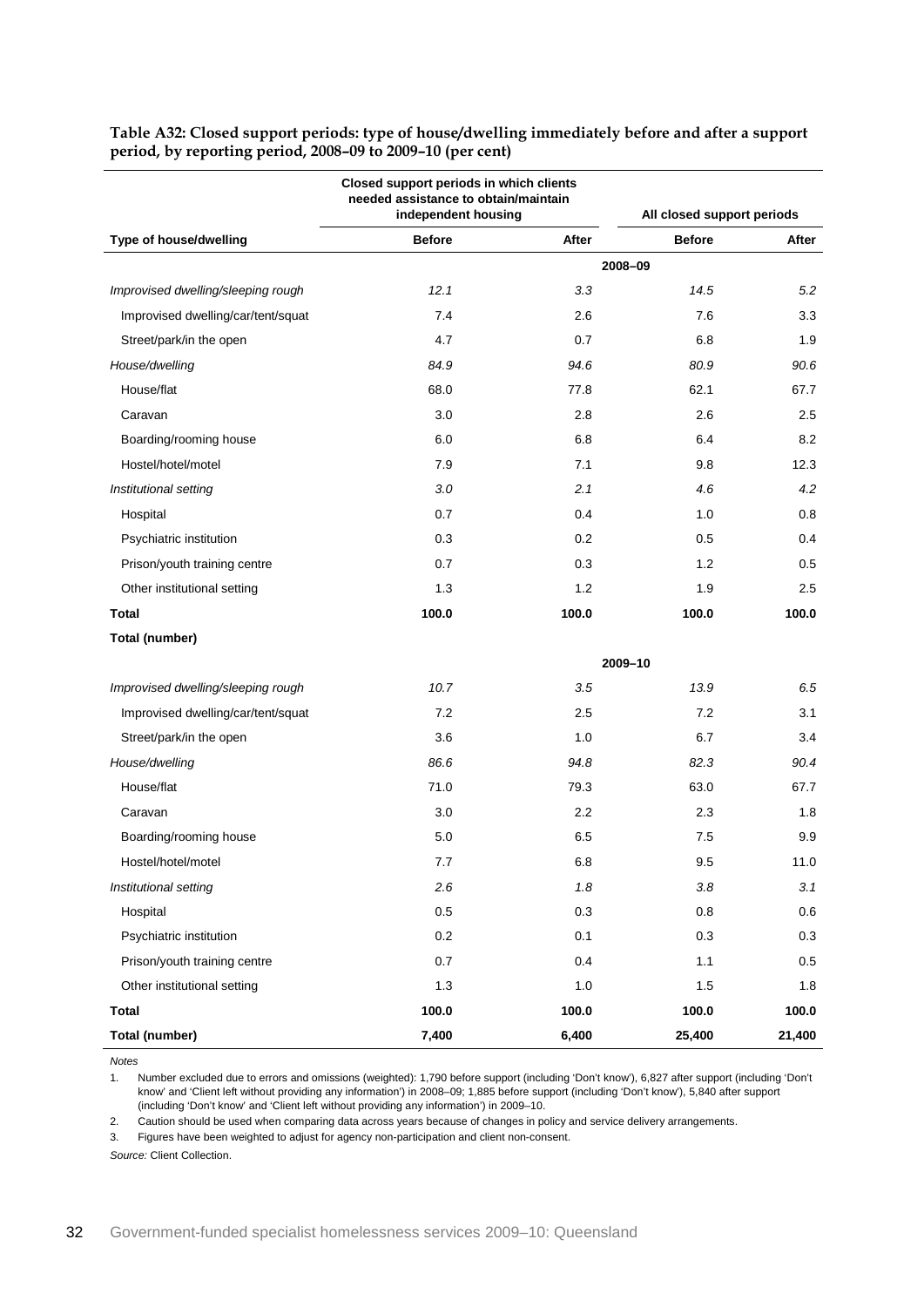|                                              | Closed support periods in which<br>clients needed assistance to<br>obtain/maintain independent housing |       | All closed support<br>periods |        |
|----------------------------------------------|--------------------------------------------------------------------------------------------------------|-------|-------------------------------|--------|
| Type of tenure                               | <b>Before</b>                                                                                          | After | <b>Before</b>                 | After  |
|                                              |                                                                                                        |       | 2008-09                       |        |
| SAAP/CAP funded accommodation <sup>(a)</sup> | 11.0                                                                                                   | 11.5  | 13.4                          | 16.6   |
| SAAP/CAP crisis/short-term accommodation     | 7.5                                                                                                    | 6.2   | 9.3                           | 9.8    |
| SAAP/CAP medium/long-term accommodation      | 2.0                                                                                                    | 4.0   | 2.4                           | 4.6    |
| Other SAAP/CAP funded accommodation          | 1.5                                                                                                    | 1.3   | 1.7                           | 2.2    |
| No tenure                                    | 15.7                                                                                                   | 5.1   | 19.1                          | 8.5    |
| Institutional setting                        | 2.0                                                                                                    | 1.2   | 2.9                           | 2.2    |
| Improvised dwelling/sleeping rough           | 11.4                                                                                                   | 2.4   | 13.3                          | 4.3    |
| Other                                        | 2.3                                                                                                    | 1.5   | 2.9                           | 2.0    |
| Tenure                                       | 73.3                                                                                                   | 83.4  | 67.5                          | 74.9   |
| Purchasing/purchased own home                | 1.9                                                                                                    | 0.9   | 2.5                           | 2.1    |
| Private rental                               | 41.3                                                                                                   | 50.7  | 37.2                          | 42.9   |
| Public housing rental                        | 5.9                                                                                                    | 10.1  | 5.0                           | 7.6    |
| Community housing rental                     | $2.2\phantom{0}$                                                                                       | 5.2   | 2.4                           | 4.5    |
| Rent-free accommodation                      | 6.4                                                                                                    | 3.8   | 6.8                           | 5.1    |
| Boarding                                     | 15.7                                                                                                   | 12.6  | 13.6                          | 12.6   |
| <b>Total</b>                                 | 100.0                                                                                                  | 100.0 | 100.0                         | 100.0  |
| Total (number)                               | 6,700                                                                                                  | 5,800 | 22,800                        | 18,200 |
|                                              |                                                                                                        |       | 2009-10                       |        |
| SAAP/CAP funded accommodation <sup>(a)</sup> | 11.2                                                                                                   | 10.4  | 13.1                          | 15.4   |
| SAAP/CAP crisis/short-term accommodation     | 8.3                                                                                                    | 5.7   | 8.8                           | 8.8    |
| SAAP/CAP medium/long-term accommodation      | 1.9                                                                                                    | 3.8   | 2.8                           | 4.8    |
| Other SAAP/CAP funded accommodation          | 1.0                                                                                                    | 0.9   | 1.5                           | 1.8    |
| No tenure                                    | 14.2                                                                                                   | 6.0   | 18.5                          | 10.1   |
| Institutional setting                        | 1.5                                                                                                    | 1.1   | 2.5                           | 1.8    |
| Improvised dwelling/sleeping rough           | 9.8                                                                                                    | 3.1   | 12.3                          | 5.7    |
| Other                                        | 2.8                                                                                                    | 1.8   | 3.7                           | 2.5    |
| Tenure                                       | 74.6                                                                                                   | 83.6  | 68.4                          | 74.6   |
| Purchasing/purchased own home                | 1.9                                                                                                    | 0.7   | 2.4                           | 1.7    |
| Private rental                               | 42.5                                                                                                   | 51.8  | 38.1                          | 43.2   |
| Public housing rental                        | 5.2                                                                                                    | 10.0  | 4.9                           | 7.5    |
| Community housing rental                     | 2.1                                                                                                    | 4.8   | 2.5                           | 4.2    |
| Rent-free accommodation                      | 6.3                                                                                                    | 3.9   | 6.6                           | 5.0    |
| Boarding                                     | 16.5                                                                                                   | 12.4  | 14.0                          | 12.9   |
| <b>Total</b>                                 | 100.0                                                                                                  | 100.0 | 100.0                         | 100.0  |
| <b>Total (number)</b>                        | 7,200                                                                                                  | 6,300 | 24,300                        | 20,600 |

#### <span id="page-36-0"></span>**Table A33: Closed support periods: type of tenure immediately before and after a support period, by reporting period, 2008–09 to 2009–10 (per cent)**

(a) 'SAAP/CAP funded accommodation' refers to what is now known as 'specialist homelessness accommodation'.

1. Number excluded due to errors and omissions (weighted):3,191 before support (including 'Don't know'), 7,793 after support (including 'Don't know' and 'Client left without providing any information') in 2008–09; 2,993 before support (including 'Don't know'), 6,647 after support (including 'Don't know' and 'Client left without providing any information') in 2009–10.

2. Caution should be used when comparing data across years because of changes in policy and service delivery arrangements.

3. Figures have been weighted to adjust for agency non-participation and client non-consent.

*Notes*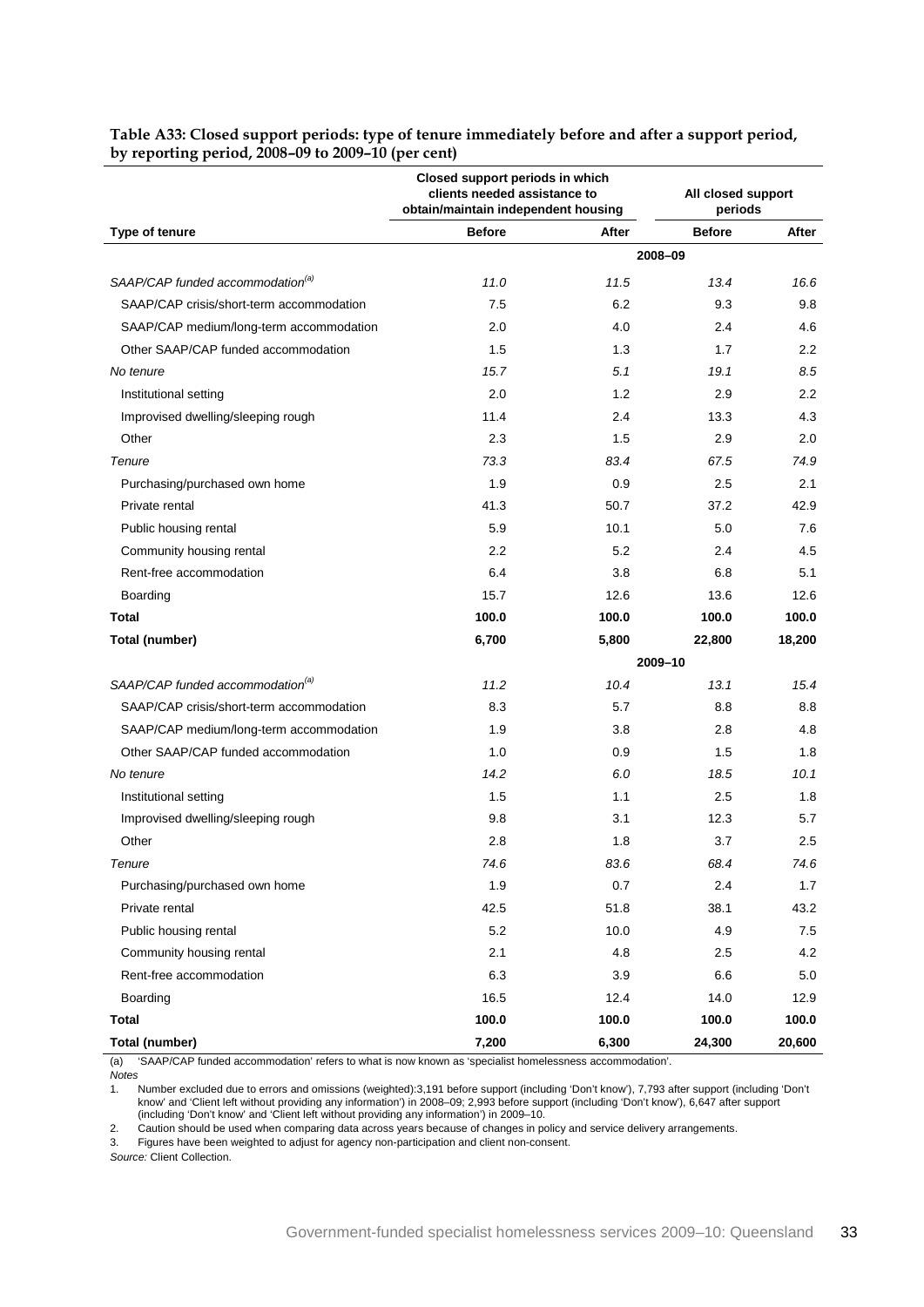<span id="page-37-0"></span>**Table A34: Closed support periods: type of house/dwelling occupied immediately after a support period by length of support, by reporting period, 2008–09 to 2009–10 (per cent)**

|                                    | 1 week  | >1 week- | $>1-3$ | $>3-6$  | >6     |                      | Total                |
|------------------------------------|---------|----------|--------|---------|--------|----------------------|----------------------|
| After support                      | or less | 1 month  | months | months  | months | Per cent             | <b>Number</b>        |
|                                    |         |          |        | 2008-09 |        |                      |                      |
| Improvised dwelling/sleeping rough | 6.2     | 6.0      | 4.8    | 2.9     | 2.8    | 5.2                  | 1,000                |
| House/dwelling                     | 88.8    | 88.2     | 92.0   | 94.3    | 94.6   | 90.6                 | 17,300               |
| Institutional setting              | 5.0     | 5.9      | 3.1    | 2.7     | 2.6    | 4.2                  | 800                  |
| <b>Total</b>                       | 100.0   | 100.0    | 100.0  | 100.0   | 100.0  | 100.0                | $\ddot{\phantom{a}}$ |
| Total (number)                     | 6,400   | 3,600    | 5,800  | 1,800   | 1,500  | $\ddot{\phantom{a}}$ | 19,100               |
|                                    |         |          |        | 2009-10 |        |                      |                      |
| Improvised dwelling/sleeping rough | 10.3    | 4.9      | 3.6    | 4.3     | 4.3    | 6.5                  | 1,400                |
| House/dwelling                     | 87.0    | 89.1     | 93.6   | 93.3    | 93.9   | 90.4                 | 19,400               |
| Institutional setting              | 2.7     | 6.0      | 2.8    | 2.4     | 1.8    | 3.1                  | 700                  |
| <b>Total</b>                       | 100.0   | 100.0    | 100.0  | 100.0   | 100.0  | 100.0                |                      |
| Total (number)                     | 8,200   | 3,300    | 6,000  | 2,200   | 1,700  | $\ddot{\phantom{a}}$ | 21,400               |

*Notes*

1. Number excluded due to errors and omissions (weighted): 6,827 (including 'Don't know' and 'Client left without providing any information') in 2008–09; 5,841 (including 'Don't know' and 'Client left without providing any information') in 2009–10.

2. Caution should be used when comparing data across years because of changes in policy and service delivery arrangements.

3. Figures have been weighted to adjust for agency non-participation and client non-consent.

<span id="page-37-1"></span>*Source:* Client Collection.

**Table A35: Closed support periods: type of tenure immediately after a support period by length of support, by reporting period, 2008–09 to 2009–10 (per cent)**

|                                              | 1 week  | >1 week- | $>1-3$ | $>3-6$  | >6     |                      | <b>Total</b>  |
|----------------------------------------------|---------|----------|--------|---------|--------|----------------------|---------------|
| After support                                | or less | 1 month  | months | months  | months | Per cent             | <b>Number</b> |
|                                              |         |          |        | 2008-09 |        |                      |               |
| SAAP/CAP funded accommodation <sup>(a)</sup> | 21.4    | 18.6     | 13.9   | 12.1    | 8.3    | 16.6                 | 3,000         |
| No tenure                                    | 10.5    | 10.2     | 7.3    | 5.1     | 4.2    | 8.5                  | 1,500         |
| Tenure                                       | 68.0    | 71.2     | 78.8   | 82.7    | 87.5   | 74.9                 | 13,600        |
| <b>Total</b>                                 | 100.0   | 100.0    | 100.0  | 100.0   | 100.0  | 100.0                | $\sim$ $\sim$ |
| Total (number)                               | 6,000   | 3,400    | 5,500  | 1,700   | 1,500  | $\ddot{\phantom{a}}$ | 18,200        |
|                                              |         |          |        | 2009-10 |        |                      |               |
| SAAP/CAP funded accommodation <sup>(a)</sup> | 19.7    | 17.3     | 12.2   | 10.0    | 8.3    | 15.4                 | 3,200         |
| No tenure                                    | 13.9    | 10.4     | 7.0    | 7.3     | 5.5    | 10.1                 | 2,100         |
| Tenure                                       | 66.3    | 72.3     | 80.8   | 82.7    | 86.2   | 74.6                 | 15,400        |
| <b>Total</b>                                 | 100.0   | 100.0    | 100.0  | 100.0   | 100.0  | 100.0                |               |
| Total (number)                               | 7,900   | 3,200    | 5,800  | 2,100   | 1,600  | $\ddot{\phantom{a}}$ | 20,600        |

(a) 'SAAP/CAP funded accommodation' refers to what is now known as 'specialist homelessness accommodation'.

*Notes*

1. Number excluded due to errors and omissions (weighted): 7,793 (including 'Don't know' and 'Client left without providing any information') in 2008–09; 6,647 (including 'Don't know' and 'Client left without providing any information') in 2009–10.

2. Caution should be used when comparing data across years because of changes in policy and service delivery arrangements.

3. Figures have been weighted to adjust for agency non-participation and client non-consent.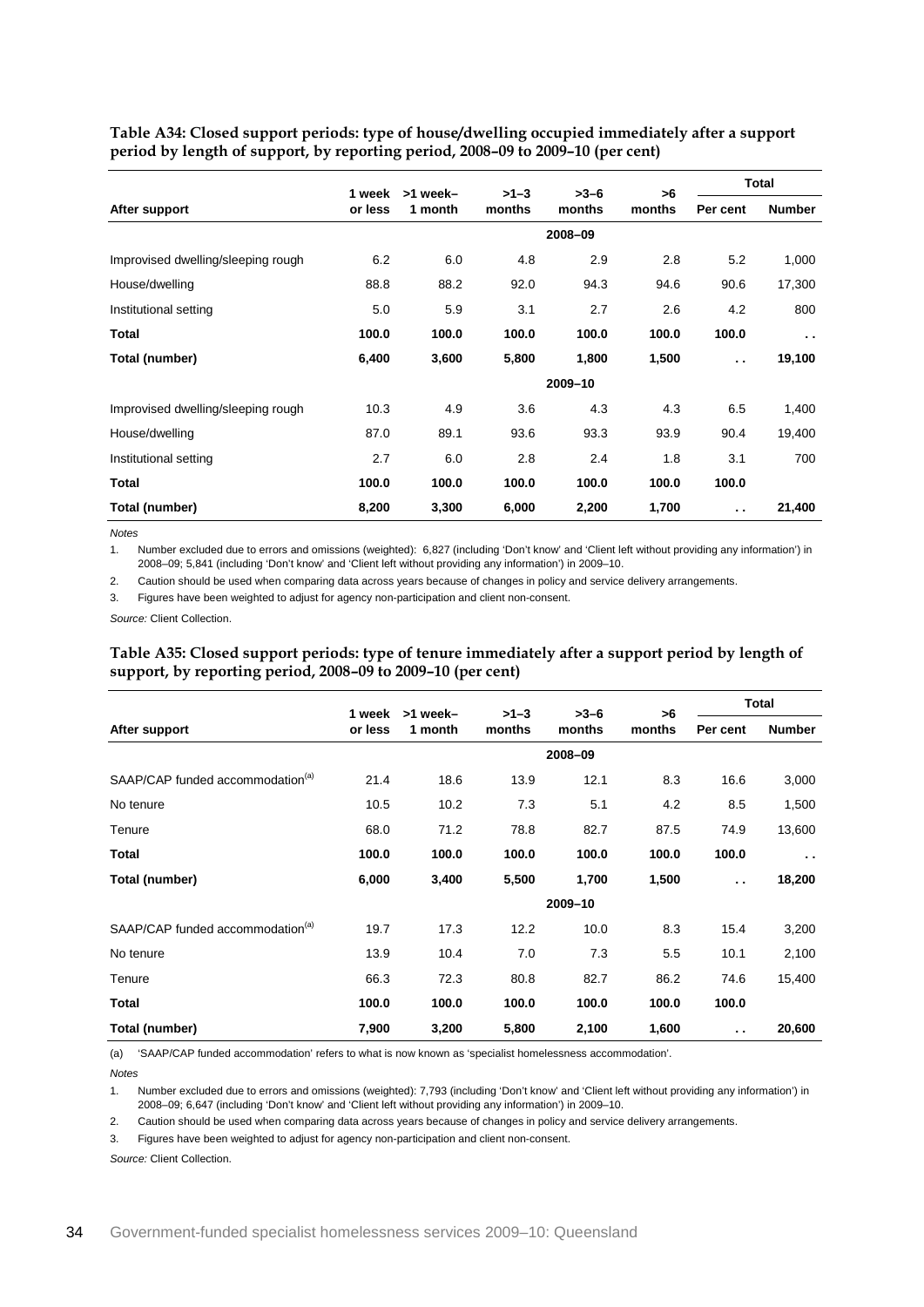| Living situation                            | <b>Before</b> | After   |
|---------------------------------------------|---------------|---------|
|                                             |               | 2008-09 |
| With both parents                           | 2.5           | 2.1     |
| With one parent and parent's spouse/partner | 2.0           | 1.3     |
| With one parent                             | 4.3           | 3.9     |
| With foster family                          | 0.5           | 0.3     |
| With relatives/friends temporary            | 15.6          | 11.4    |
| With relatives/friends long-term            | 3.5           | 4.6     |
| With spouse/partner                         | 8.5           | 7.1     |
| With spouse/partner and child(ren)          | 12.6          | 10.6    |
| Alone                                       | 22.7          | 24.8    |
| Alone with child(ren)                       | 11.1          | 17.5    |
| With other unrelated persons                | 15.3          | 15.4    |
| Other                                       | 1.2           | 1.1     |
| <b>Total</b>                                | 100.0         | 100.0   |
| <b>Total (number)</b>                       | 24,000        | 19,800  |
|                                             |               | 2009-10 |
| With both parents                           | 2.5           | 2.1     |
| With one parent and parent's spouse/partner | 2.0           | 1.5     |
| With one parent                             | 3.9           | 3.4     |
| With foster family                          | 0.5           | 0.3     |
| With relatives/friends temporary            | 14.6          | 10.9    |
| With relatives/friends long-term            | 3.3           | 4.2     |
| With spouse/partner                         | 7.9           | 6.2     |
| With spouse/partner and child(ren)          | 12.8          | 10.6    |
| Alone                                       | 24.6          | 27.1    |
| Alone with child(ren)                       | 12.2          | 18.3    |
| With other unrelated persons                | 14.6          | 14.0    |
| Other                                       | 1.3           | 1.4     |
| Total                                       | 100.0         | 100.0   |
| <b>Total (number)</b>                       | 25,200        | 21,800  |

<span id="page-38-0"></span>**Table A36: Closed support periods: living situation immediately before and after a support period, by reporting period, 2008–09 to 2009–10 (per cent)**

*Notes*

1. Number excluded due to errors and omissions (weighted): 1,991 before support (including 'Don't know'), 6,186 after support (including 'Don't know' and 'Client left without providing any information') in 2008–09; 2,052 before support (including 'Don't know'), 5,469 after support (including 'Don't know' and 'Client left without providing any information') in 2009–10.

2. Caution should be used when comparing data across years because of changes in policy and service delivery arrangements.

3. Figures have been weighted to adjust for agency non-participation and client non-consent.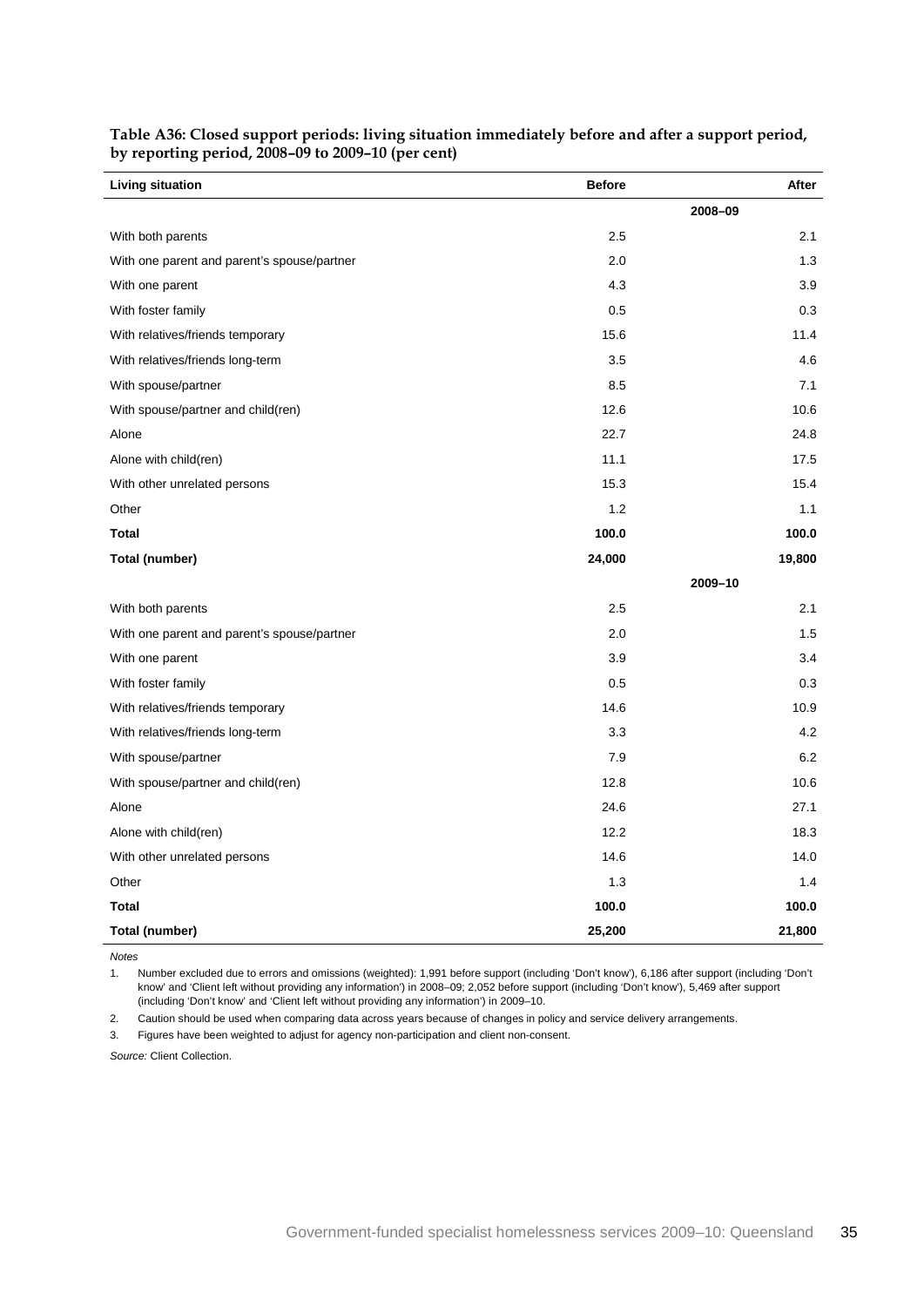|                                            | 5-17 years    |       |               | 18+ years |               | Total  |  |
|--------------------------------------------|---------------|-------|---------------|-----------|---------------|--------|--|
| <b>Student status</b>                      | <b>Before</b> | After | <b>Before</b> | After     | <b>Before</b> | After  |  |
|                                            |               |       | 2008-09       |           |               |        |  |
| Not a student                              | 56.9          | 56.6  | 96.8          | 96.4      | 91.3          | 90.9   |  |
| Primary/secondary student                  | 38.0          | 37.6  | 0.5           | 0.5       | 5.7           | 5.6    |  |
| Post-secondary student/employment training | 5.1           | 5.8   | 2.7           | 3.1       | 3.0           | 3.5    |  |
| <b>Total</b>                               | 100.0         | 100.0 | 100.0         | 100.0     | 100.0         | 100.0  |  |
| Total (number)                             | 3,200         | 2,900 | 19,900        | 17,800    | 23,100        | 20,700 |  |
|                                            |               |       | 2009-10       |           |               |        |  |
| Not a student                              | 55.2          | 53.6  | 97.0          | 96.6      | 91.8          | 91.3   |  |
| Primary/secondary student                  | 38.7          | 38.3  | 0.4           | 0.3       | 5.2           | 5.0    |  |
| Post-secondary student/employment training | 6.1           | 8.1   | 2.6           | 3.1       | 3.0           | 3.7    |  |
| Total                                      | 100.0         | 100.0 | 100.0         | 100.0     | 100.0         | 100.0  |  |
| Total (number)                             | 3,100         | 2,900 | 21,900        | 20,400    | 25,000        | 23,300 |  |

<span id="page-39-0"></span>**Table A37: Closed support periods: student status immediately before and after a support period, by age, 2008–09 to 2009–10 (per cent)**

*Notes*

÷,

1. Number excluded due to errors and omissions (weighted): 2,712 before support (including 'Don't know'), 5,111 after support (including 'Don't know' and 'Client left without providing any information') in 2008–09; 2,142 before support (including 'Don't know'), 3,864 after support (including 'Don't know' and 'Client left without providing any information') in 2009–10.

2. Table excludes closed support periods for clients aged 4 years and under.

3. Caution should be used when comparing data across years because of changes in policy and service delivery arrangements.

4. Figures have been weighted to adjust for agency non-participation and client non-consent.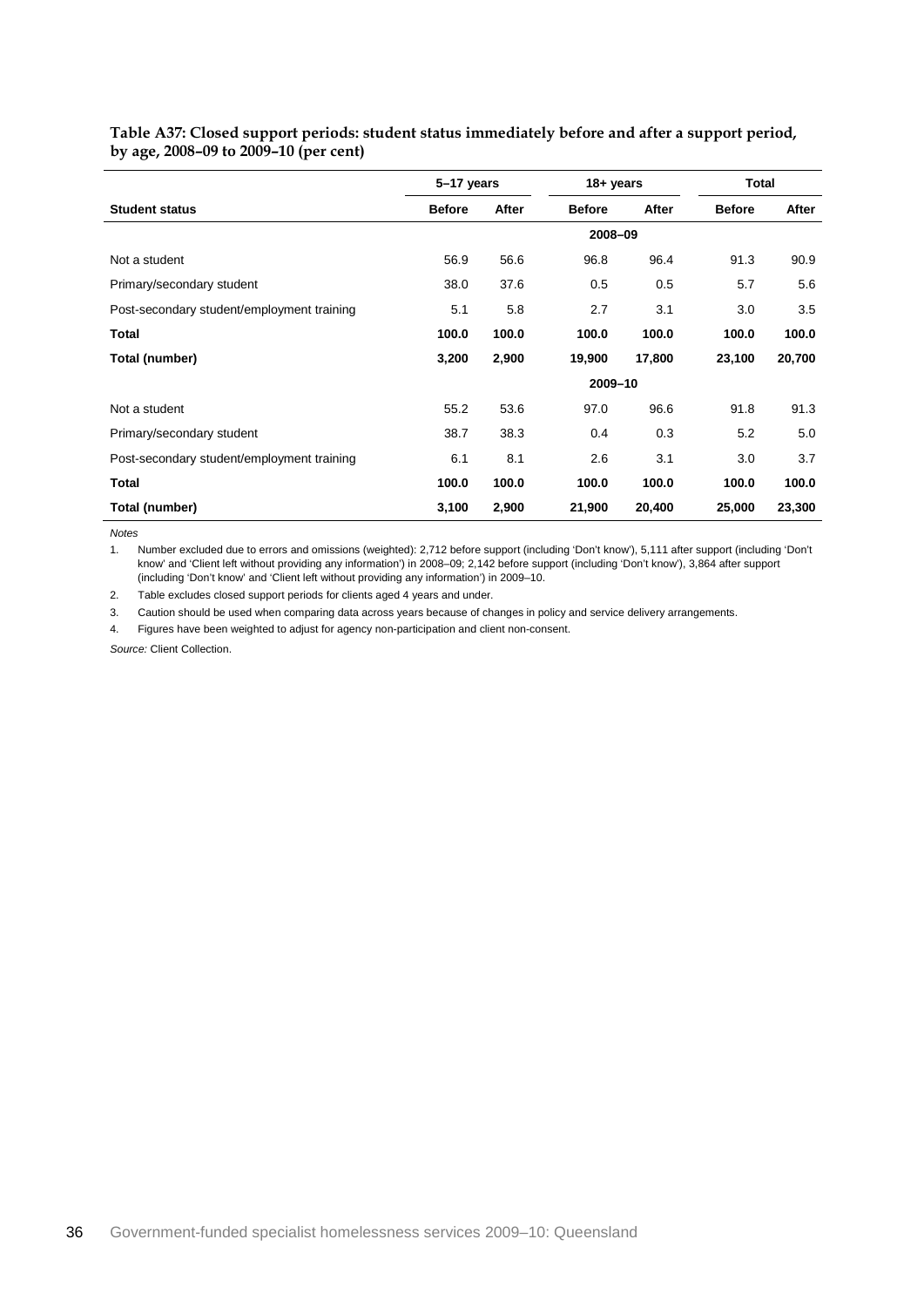| Case management plan            | 2006-07 | 2007-08 | 2008-09 | 2009-10 |
|---------------------------------|---------|---------|---------|---------|
| Yes                             | 55.7    | 60.4    | 63.6    | 60.7    |
| No, client did not agree to one | 11.2    | 8.0     | 9.5     | 10.4    |
| No, support period too short    | 31.5    | 30.1    | 22.9    | 25.8    |
| No, other reason                | 1.6     | 1.4     | 4.0     | 3.0     |
| <b>Total</b>                    | 100.0   | 100.0   | 100.0   | 100.0   |
| Total (number)                  | 22,200  | 25,300  | 24,200  | 25,700  |

<span id="page-40-0"></span>**Table A38: Closed support periods: existence of a case management plan by the end of a support period, by reporting period, 2006–07 to 2009–10 (per cent)**

*Notes*

1. Number excluded due to errors and omissions (weighted): 2,153 in 2006–07; 2,353 in 2007–08; 1,767 in 2008–09; 1,558 in 2009–10.

2. Caution should be used when comparing data across years because of changes in policy and service delivery arrangements.

3. Figures have been weighted to adjust for agency non-participation.

<span id="page-40-1"></span>*Source:* Client Collection.

#### **Table A39: Closed support periods where a case management plan was in place by the end of a support period: achievement of goals, by reporting period, 2006–07 to 2009–10 (per cent)**

| <b>Achievement of goals</b> | 2006-07 | $2007 - 08$ | 2008-09 | 2009-10 |
|-----------------------------|---------|-------------|---------|---------|
| All goals achieved          | 27.4    | 30.8        | 34.0    | 34.6    |
| Most or some goals achieved | 62.5    | 59.7        | 55.9    | 56.3    |
| No goals achieved           | 10.1    | 9.5         | 10.1    | 9.1     |
| Total                       | 100.0   | 100.0       | 100.0   | 100.0   |
| Total (number)              | 11,900  | 14,900      | 15,000  | 15,300  |

*Notes*

1. Number excluded due to errors and omissions (weighted): 470 in 2006–07; 425 in 2007–08; 407 in 2008–09; 336 in 2009–10.

2. Caution should be used when comparing data across years because of changes in policy and service delivery arrangements.

3. Figures have been weighted to adjust for agency non-participation.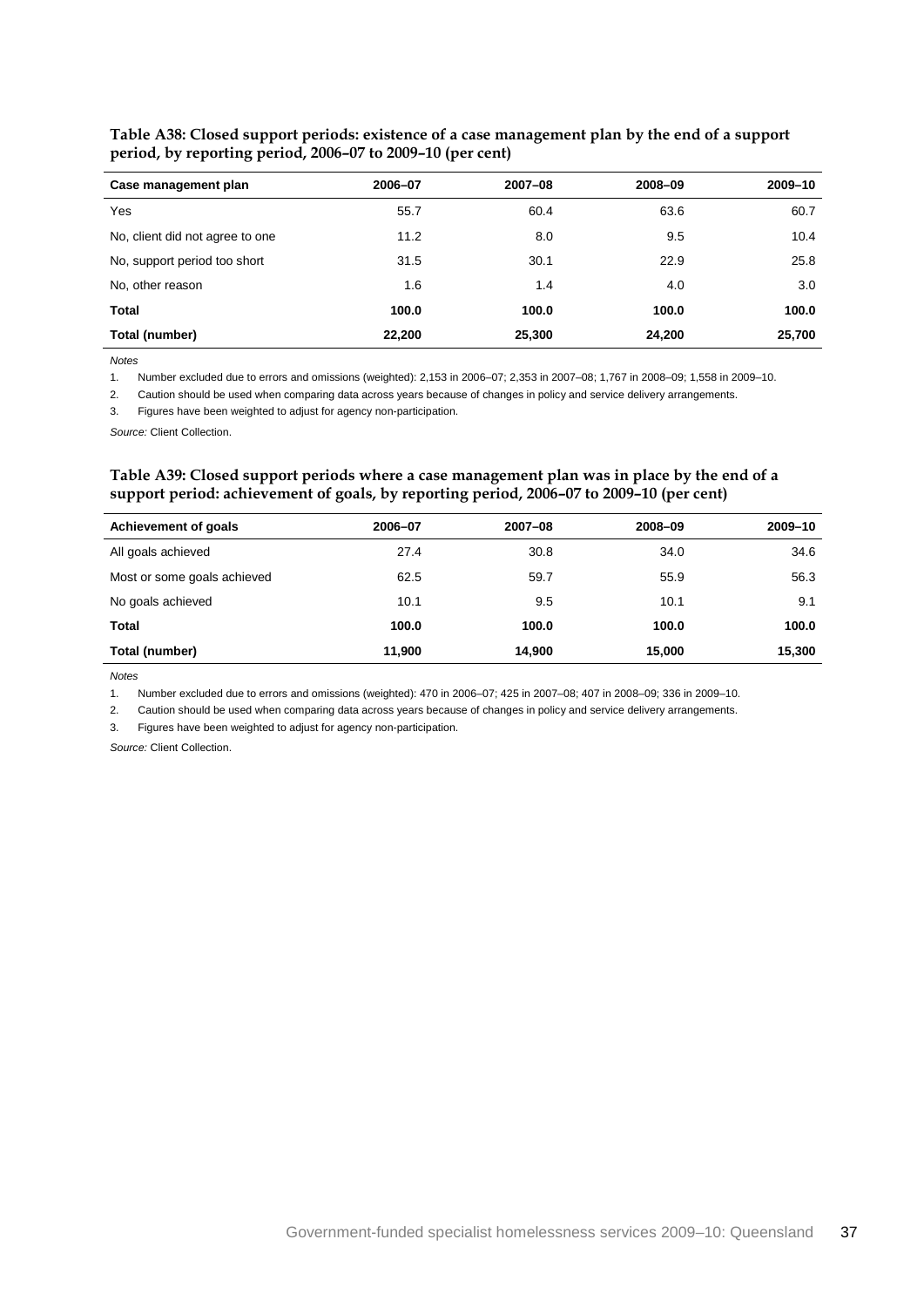## <span id="page-41-0"></span>**References**

ABS (Australian Bureau of Statistics) 2009. Experimental estimates and projections, Aboriginal and Torres Strait Islander Australians 1991 to 2021. ABS cat. no. 3238.0. Canberra: ABS.

ABS 2010. Australian demographic statistics, December quarter 2009. ABS cat. no. 3101.0. Canberra: ABS.

AIHW (Australian Institute of Health and Welfare) 2011a. Government-funded specialist homelessness services: SAAP National Data Collection annual report 2009–10 Australia. Cat. no. HOU 246. Canberra: AIHW.

AIHW 2011b. Government-funded specialist homelessness services: SAAP National Data Collection annual report 2009–10 New South Wales. Cat. no. HOU 240. Canberra: AIHW.

AIHW 2011c. Government-funded specialist homelessness services: SAAP National Data Collection annual report 2009–10 Victoria. Cat. no. HOU 241. Canberra: AIHW.

AIHW 2011d. Government-funded specialist homelessness services: SAAP National Data Collection annual report 2009–10 Western Australia. Cat. no. HOU 245. Canberra: AIHW.

AIHW 2011e. Government-funded specialist homelessness services: SAAP National Data Collection annual report 2009–10 South Australia. Cat. no. HOU 243. Canberra: AIHW.

AIHW 2011f. Government-funded specialist homelessness services: SAAP National Data Collection annual report 2009–10 Tasmania. Cat. no. HOU 244. Canberra: AIHW.

AIHW 2011g. Government-funded specialist homelessness services: SAAP National Data Collection annual report 2009–10 Australian Capital Territory. Cat. no. HOU 242. Canberra: AIHW.

AIHW 2011h. Government-funded specialist homelessness services: SAAP National Data Collection annual report 2009–10 Northern Territory. Cat. no. HOU 247. Canberra: AIHW.

AIHW 2011i. Government-funded specialist homelessness services: SAAP National Data Collection annual report 2009–10: Australia appendix. Cat. no. HOU 238. Canberra: AIHW.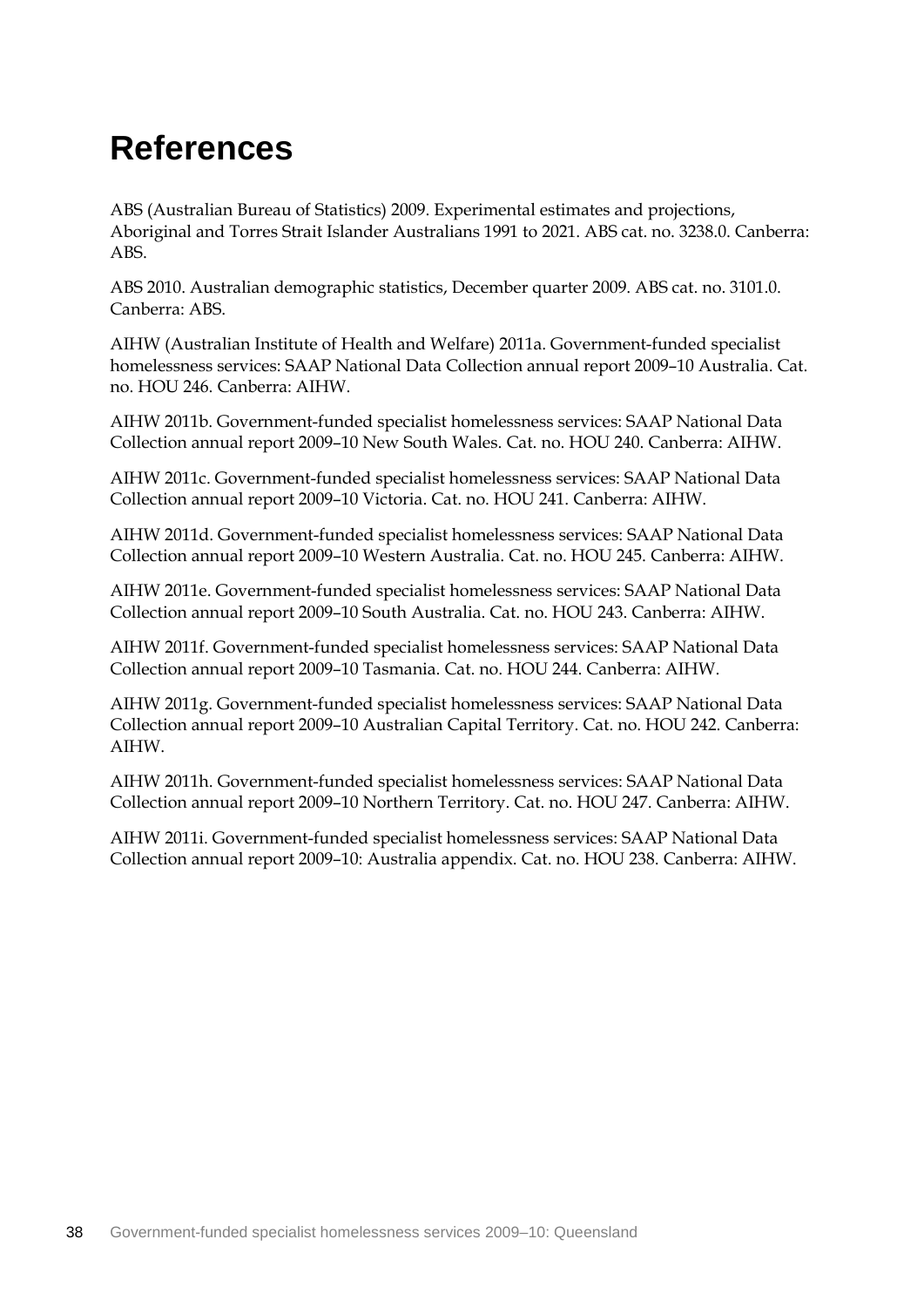### <span id="page-42-0"></span>**List of tables**

| Table 1.1: |                                                                                                                                                          |
|------------|----------------------------------------------------------------------------------------------------------------------------------------------------------|
| Table 1.2: | Support periods with and without a period of specialist homelessness                                                                                     |
| Table 2.1: |                                                                                                                                                          |
| Table 2.2: |                                                                                                                                                          |
| Table 2.3: | Aboriginal and Torres Strait Islander status of clients, by state and territory,                                                                         |
| Table 2.4: | Aboriginal and Torres Strait Islander status of accompanying children, by                                                                                |
| Table 2.5: |                                                                                                                                                          |
| Table 2.6: | Country of birth of accompanying children, by state and territory, 2009-10 3                                                                             |
| Table 3.1: | Broad main reason for seeking support, by state and territory, 2009-104                                                                                  |
| Table 4.1: | Mean and median length of support for clients, by state and territory, 2009-105                                                                          |
| Table 4.2: | Mean and median length of accommodation for clients, by state and territory,                                                                             |
| Table 5.1: |                                                                                                                                                          |
| Table 5.2: | Provision of support for accompanying children, by state and territory,                                                                                  |
| Table 6.1: | Main source of income immediately after a support period, by state and                                                                                   |
| Table 6.2: | Employment status in the week after a support period, by state and territory,                                                                            |
| Table 6.3: | Type of house/dwelling immediately after a support period, by state and                                                                                  |
| Table 6.4: | Type of tenure immediately after a support period, by state and territory,                                                                               |
| Table A1:  | Funding to agencies, by reporting period, 2006-07 to 2009-1010                                                                                           |
| Table A2:  | Client Collection: agency participation rates and records returned with informed<br>consent and valid consent, by reporting period, 2006-07 to 2009-1010 |
| Table A3:  | Total support for clients and accompanying children, by reporting period,                                                                                |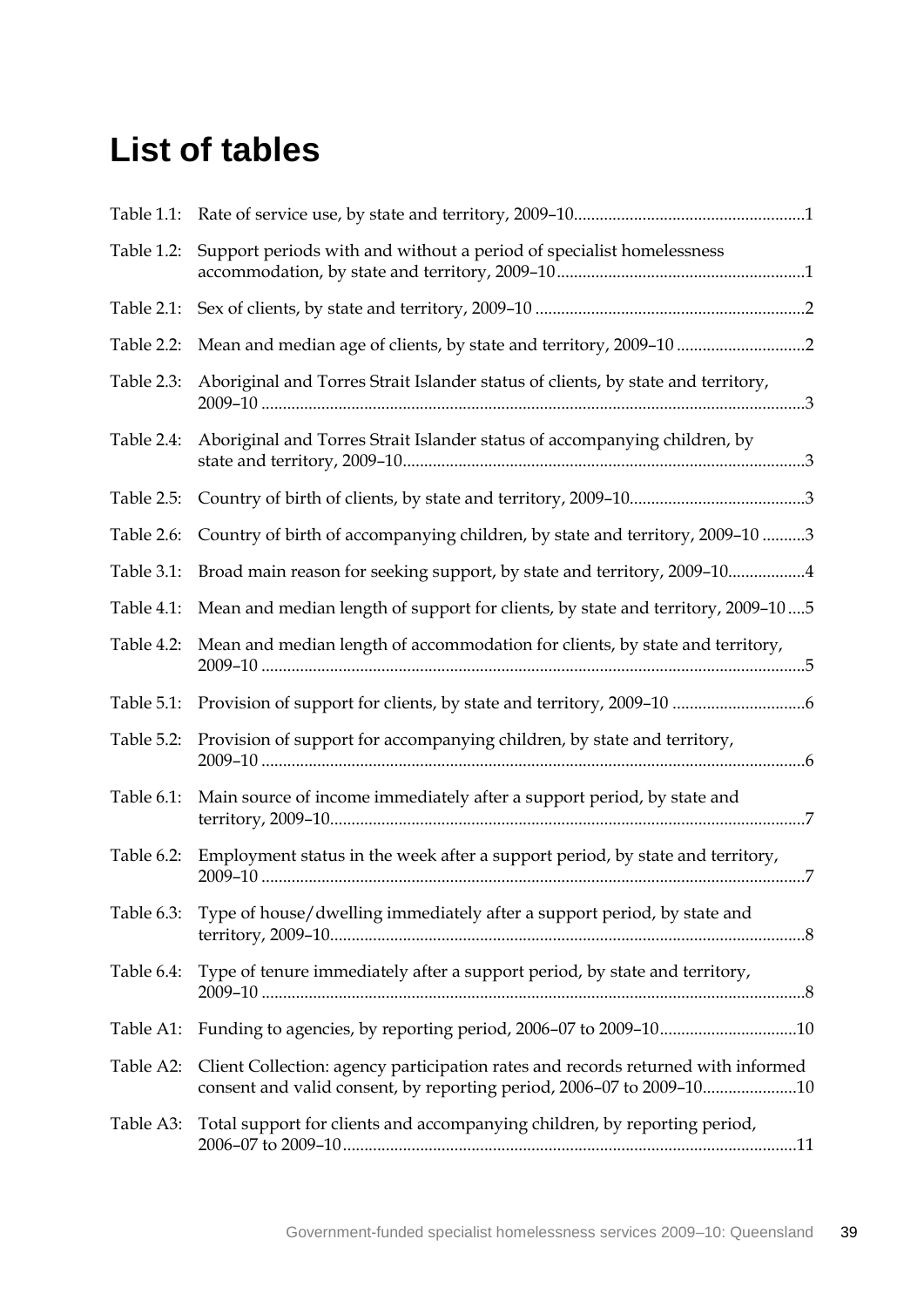|           | Table A4: Support periods and clients, by reporting period, 2006-07 to 2009-1011                                                                         |  |
|-----------|----------------------------------------------------------------------------------------------------------------------------------------------------------|--|
| Table A5: | Accompanying child support periods and accompanying children, by                                                                                         |  |
|           |                                                                                                                                                          |  |
| Table A7: | Clients: rate per 10,000 population aged 10 years and over by age and sex<br>and mean and median age of all clients by sex, by reporting period, 2006-07 |  |
|           |                                                                                                                                                          |  |
| Table A9: | Accompanying children: rate per 10,000 population aged 0-17 years by age<br>and mean and median age, by reporting period, 2006-07 to 2009-1015           |  |
|           | Table A10: Clients: Aboriginal and Torres Strait Islander status by sex, by reporting                                                                    |  |
|           | Table A11: Accompanying children: Aboriginal and Torres Strait Islander status, by                                                                       |  |
|           | Table A12: Clients: top 5 countries of birth in 2009-10, by reporting period, 2006-07 to                                                                 |  |
|           | Table A13: Accompanying children: top 5 countries of birth in 2009-10, by reporting                                                                      |  |
|           | Table A14: Support periods: client group, by reporting period, 2006-07 to 2009-10 18                                                                     |  |
|           | Table A15: Support periods: main reason for seeking assistance, by reporting period,                                                                     |  |
|           | Table A16: Support periods: main reason for seeking assistance, by client group, 2009-1020                                                               |  |
|           | Table A17: Closed support periods: length of support, by reporting period, 2006-07 to                                                                    |  |
|           | Table A18: Closed support periods: mean and median length of support by client group,                                                                    |  |
|           | Table A19: Closed support periods in which clients were accommodated: total length of                                                                    |  |
|           | Table A20: Closed support periods in which clients were accommodated: mean and<br>median length of accommodation by client group, by reporting period,   |  |
|           | Table A21: Closed support periods: type of support required by clients, by reporting                                                                     |  |
|           | Table A22: Closed support periods: type of support required by clients, by client group,                                                                 |  |